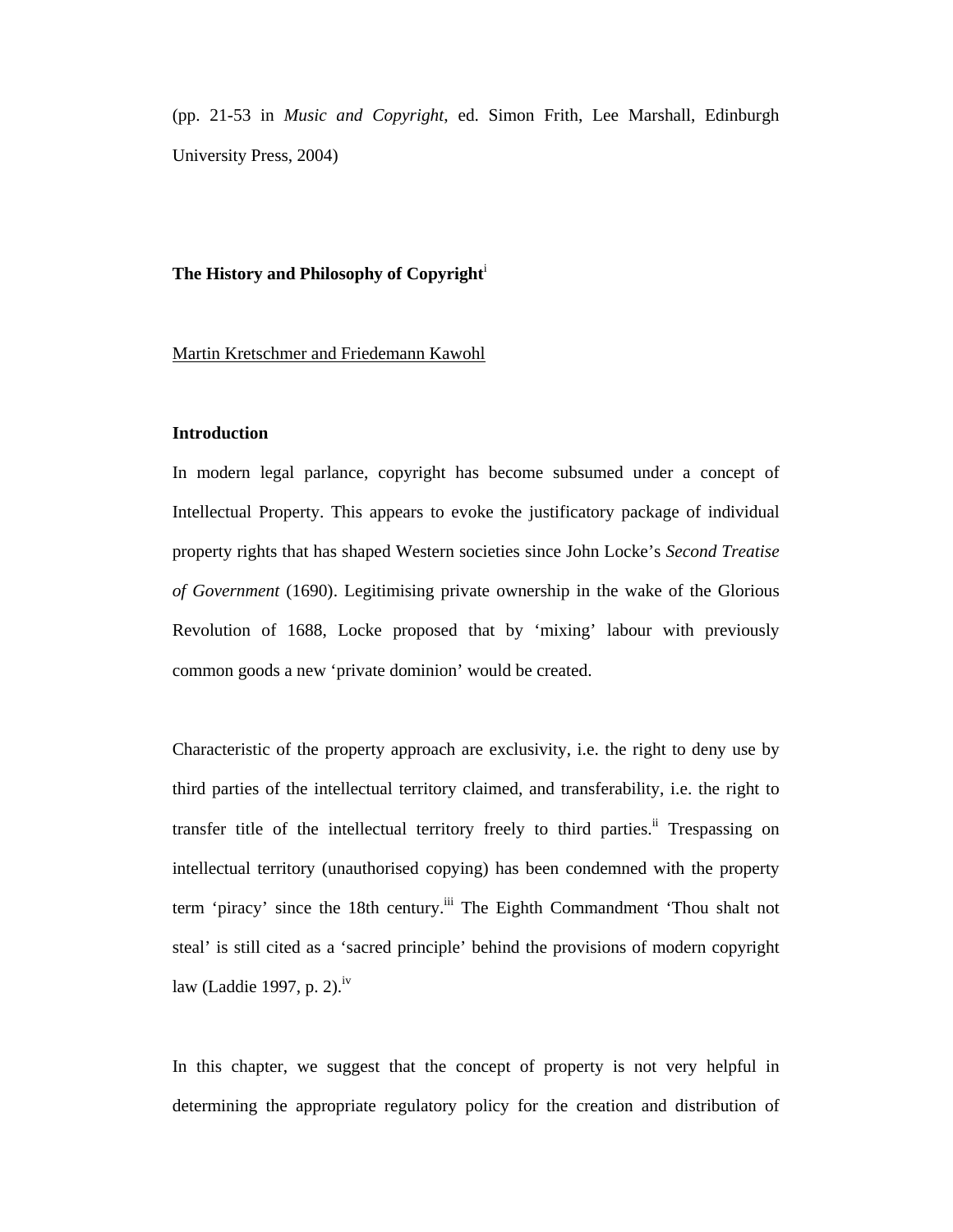culture. Property is that to which protection is afforded, not *vice versa*. In the case of copyright, it has been said that without the artificial scarcity introduced by property concepts, the costs of production of creative works will remain above the costs of copying. Creative production therefore would not take place.<sup>V</sup> This argument from the utility of property provisions is certainly implausible for a copyright term that is calculated from the life of the author (plus 50-70 years), and for a copyright scope that prevents desirable cultural engagement for example in adaptation and sampling.

If there is another, independent (non-regulatory) moral argument for copyright, it is problematic. We shall argue that norms of authorship do not support claims to a private, exclusive, transferable domain of intellectual property; rather they justify an informational link between creator and creative products, and perhaps a claim to rewards from unauthorised exploitation of such products.

The chapter is structured around the key evolutionary phases of the modern copyright paradigm: (1) the proto-copyright of crown privileges and letter patents, responding to the invention of the printing press since the late 1400s; (2) the 18th century Battle of the Booksellers, eventually asserting copyright as a limited incentive in the production and dissemination of cultural products; (3) the parallel development of author norm towards the end of the 18th century, associated primarily with the philosophers of German Idealism; (4) the 19th century statutory construction of abstract works to which all acts of exploitations refer, fusing the property concept of utilitarian incentives with restrictions derived from the author (culminating in the Berne Convention).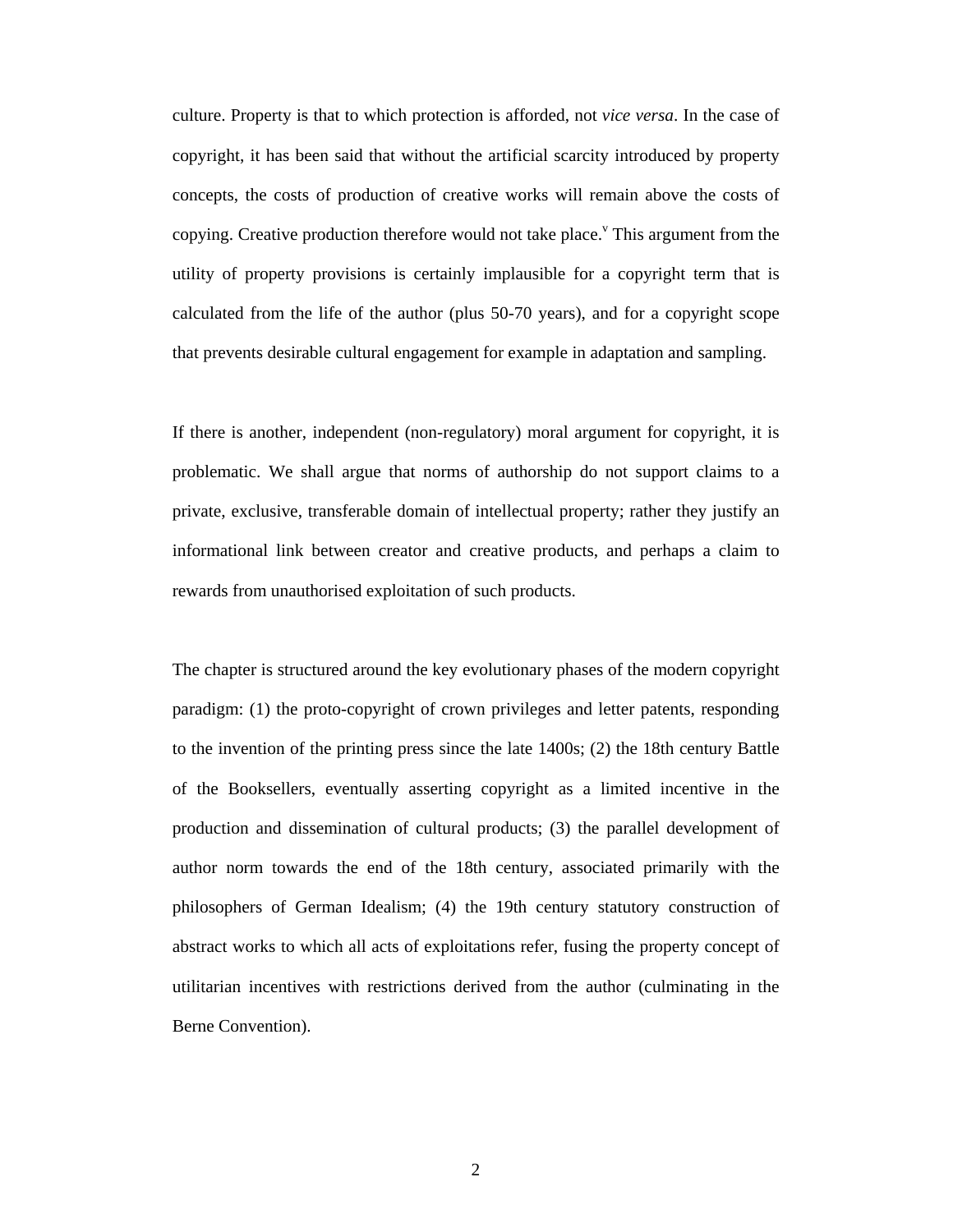The justificatory arguments for music copyright are generally similar to those for other literary or artistic creations. Initially copyright mechanisms evolved for the predominant technology of book printing, with music being denied statutory protection until 1777. This changed with the early 19th century, when music became a trend setter in defining abstract work identity through the newly restricted acts of public performance and adaptation. The focus of the chapter is on the four jurisdictions that have shaped modern copyright: Britain, Germany, France and the United States.

### **Proto-copyright: crown privileges and letter patents**

During the period dubbed *the Renaissance* by historians in the 19<sup>th</sup> century, several factors combined to turn copyright into a legal issue. The first factor was the emergence of a sense of individualism (realised in the art of Italian painters and sculptors). The second factor was a period of rapid economic expansion carried by a new class of international merchants. Commerce became organised around annual trade fairs which created an efficient distribution structure for new ideas (Epstein 1998). In turn, the merchants themselves created a market of people with surplus income and demand for leisure goods. The third factor was the invention (around 1450) of a technology enabling the fast and efficient reproduction of ideas: Gutenberg's printing press. These elements were in place by the end of the 15th century, when an estimated 20 million books were circulating in Europe (Eisenstein 1979).

Reprints of popular books were soon pervasive, but the late medieval states had a ready made device for controlling the dissemination of new ideas while solving the profitability problem of some printers: the crown privilege. Awarding monopoly rights against a fee was the defining economic instrument of late feudalism (cf. North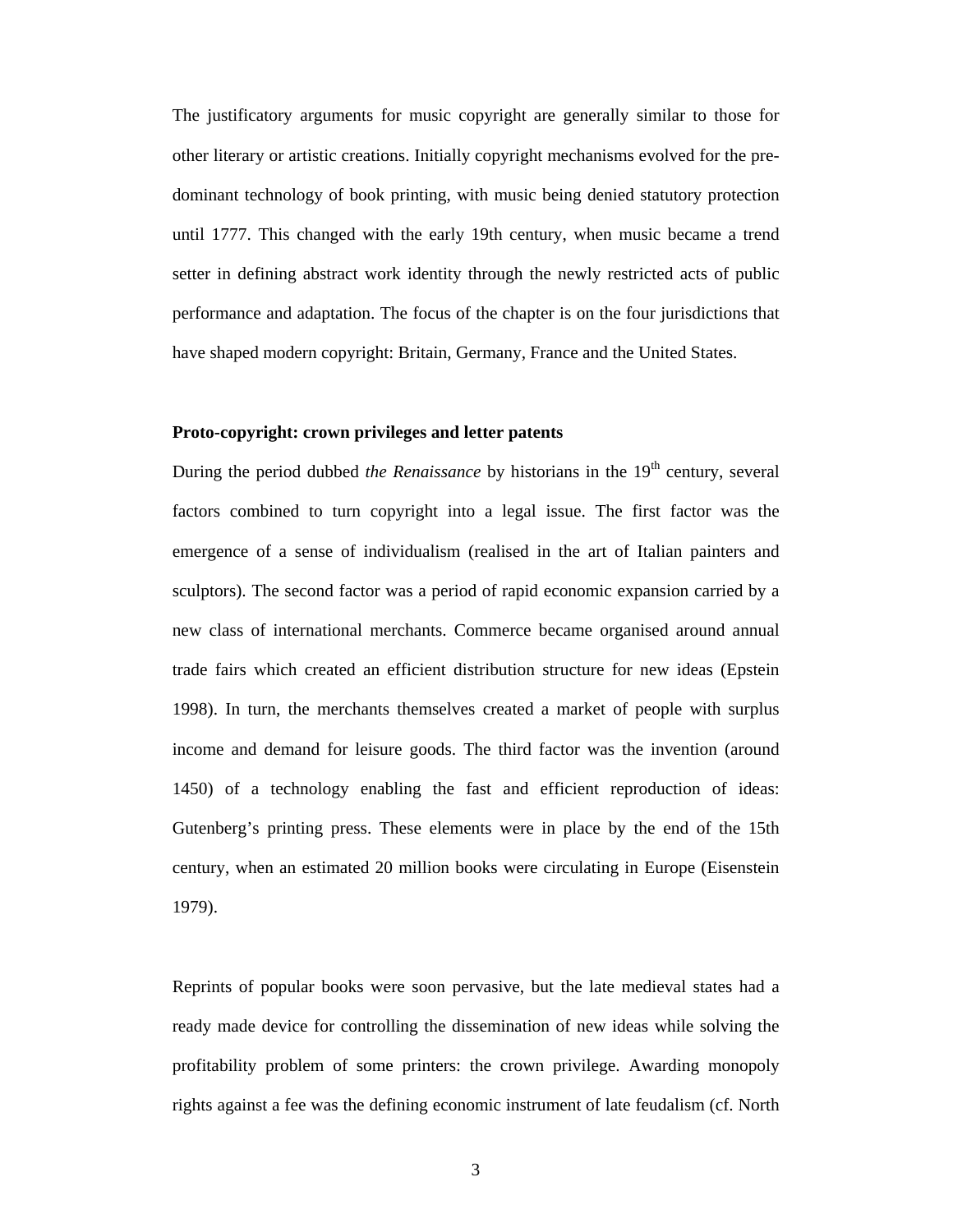and Thomas 1973). Early printing privileges are documented in Venice (1469), Milan (1480s), Germany (1501) and France (1507) (Pohlmann 1962). In England, the first book printed with a privilege from the sovereign was published in 1518 (Patterson 1968). The earliest known privilege for exclusive rights to print and sell music was granted on 25 May 1498 by the Venetian signoria to Ottaviano dei Petrucci for a term of 20 years (Püttlingen 2001, 141).

Typically, crown privileges were issued to printers, either individually or collectively, mostly for a limited period of time, sometimes for specific books only. There are also many examples of privileges obtained by individual creators with court connections. The two systems operated in parallel.

In Germany, we find letter patents protecting the work of authors and composers on a common law basis from around 1500. The first known imperial patent to a composer was Maximilian's privilege for Arnold Schlick (1511). A prominent example was the protection afforded to Orlande de Lassus (1532-1594) who collected privileges in various jurisdictions (France 1575; Germany 1581). Privileges were influential at the Frankfurt book fairs which took place under imperial legislation. Emperor Rudolf II even issued a *Mandat* (1596) that gave preference to the protection of authors over publishers. Injunctions and substantial penalties were regularly enforced through the courts. This tradition disappeared with the religious wars in central Europe 1618-48 (Pohlmann 1962).

In London, the Stationers were a minor London guild of writers, illuminators, bookbinders and booksellers, established since 1403. With the arrival of the printing press, booksellers and printers became the two dominant groups. Stationers obtained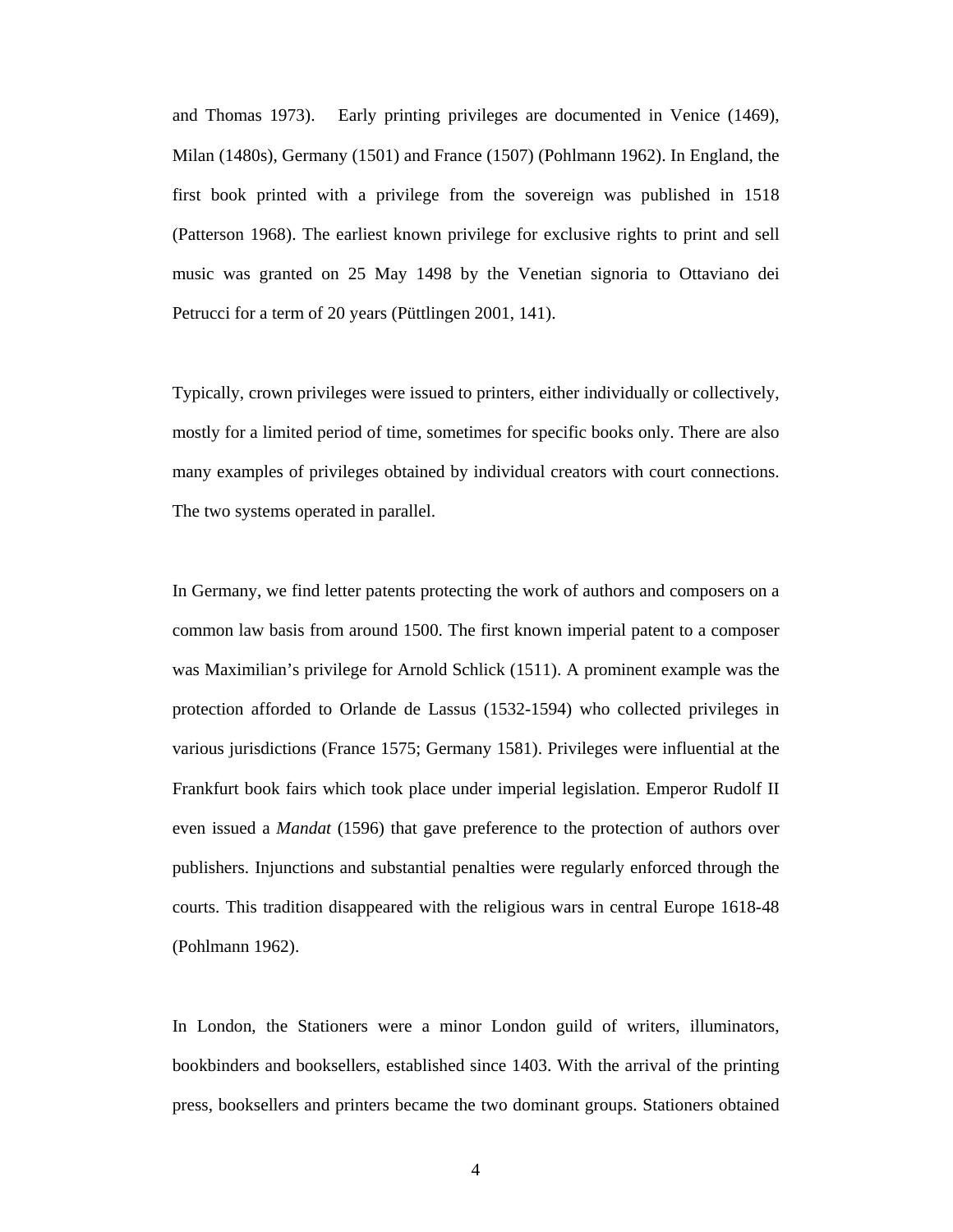the right to print a new book by stating their claim before the Stationers' Company Warden. Because of the monopolistic control of the London printers, this amounted to a safeguard of the right to copy, though the practice had its roots (as in France) in censorship: registering a book at Stationers' Hall was necessary to legalize publishing.<sup>vi</sup> The Stationers' Company royal charter of 5 May 1557 was an attempt by the catholic Queen Mary to control the spread of heretical material:

'No person within this our realm of England or the dominions of the same shall practise or exercise by himself, or by his ministers, his servants or by any other person the art or mistery of printing any book or any thing for sale or traffic within this our realm of England or the dominions of the same, unless the same person at the time of his foresaid printing is or shall be one of the community of the foresaid mistery or art of Stationary of the foresaid City, or has therefore license of us or the heirs or successors of us the foresaid Queen by the letters patent of us or the heirs or successors of us the foresaid Queen.' (Patterson 1968, p. 32)

In Saxony, central to the German book trade because of the annual Leipzig trade fair, a *Bücherkommission* governed by the Lutheran church formally controlled the trade after 1687. Like the London Stationers, the Leipzig Books Commission had to provide a body for both censorship and regulation of reprint. It was composed of a councillor, a professor, a Books Inspector (i.e. a policeman), and a clerk all working under surveillance of the Kirchenrat, the local Lutheran Church board. The Books Commission had the power to order bans, confiscations or further investigations (Curtius 1831, p. 204f. §1505; cited in Kawohl 2002a, p. 276).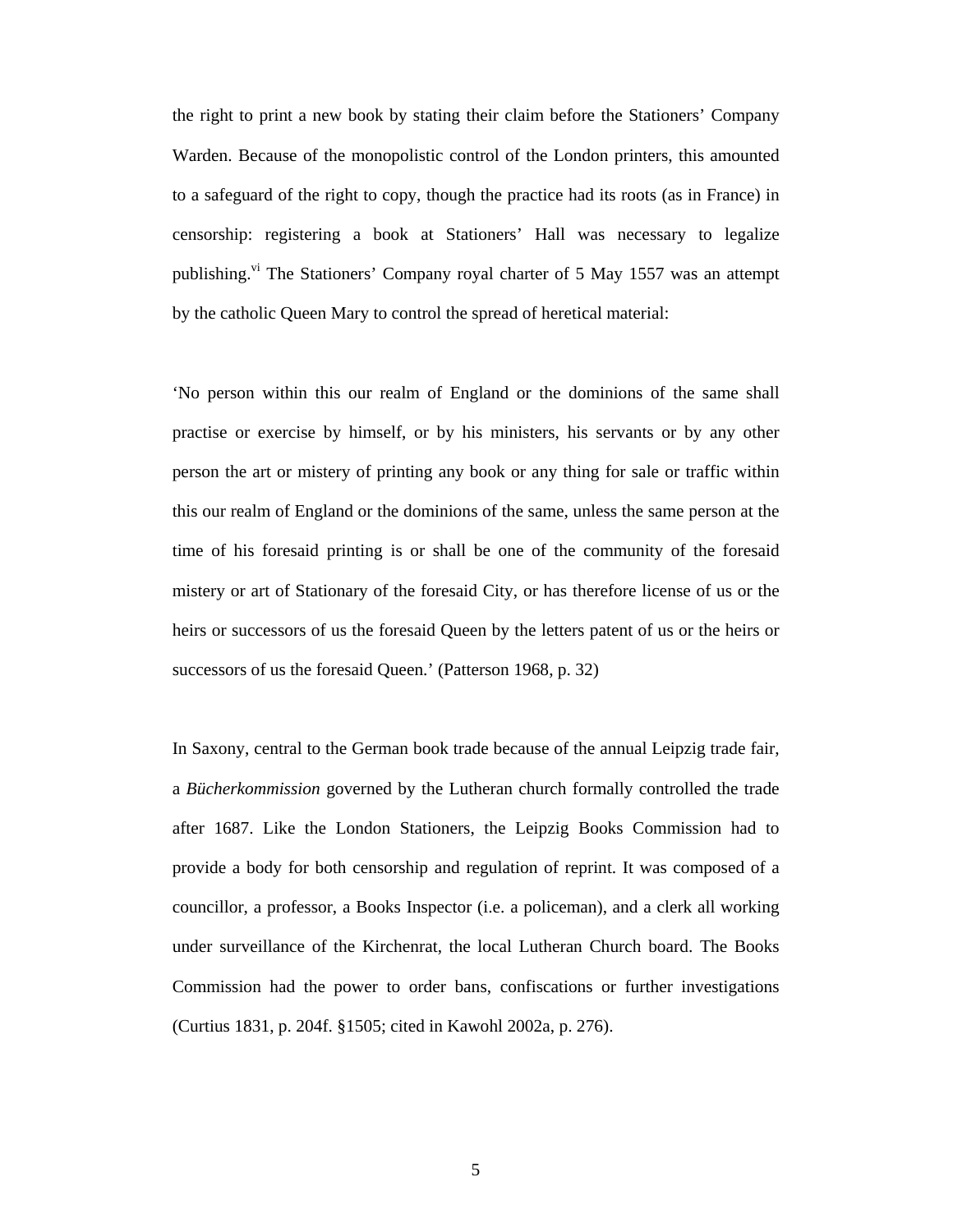Until the end of the 18th century, authors (and composers) typically handed over their manuscript against one single payment. John Dowland's wife, for example, received £20 from George Eastland for ownership of the manuscript and half the dedication reward of Dowland's *Second Booke of Songs or Ayres* (1600) (Dowling 1932). The Stationers' *Hall Book* or Leipzig's *Eintragsrolle* provided a safeguard for publishers against other publishers; it provided no institutional recognition of author's rights. In fact, when selling on manuscripts (which was soon commonplace: a significant trade had developed by 1700) publishers were utterly unconcerned about the authors.

A few exceptions are documented where authors started to assert themselves. Either, they came to some written agreement, such as Thomas Ford who upon registration of *Musicke of Sundrie Kindes* obtained the right (13 March 1607) 'that this copye shall never hereafter be printed agayne without the consent of master fford the Aucthor' (Hunter 1986, p. 271). Alternatively, authors with access to the Crown could obtain a letter patent of monopoly protection, much like the earlier imperial practices of central Europe. In 1575, Elizabeth I granted 21 year monopolies to Thomas Tallis (1505-1585) and his pupil William Byrd (1543-1623) which coincided with the publication of their celebrated collection of 34 *Cantiones sacrae* in the same year. Crown privileges sometimes conflicted with the interests of publishers, as in the case of George Withers who, after obtaining a letter patent for his *Hymns and Songs of the Church* (1623), took the Stationers' Company to court (Carlson 1966). Prominent beneficiaries of English Crown privileges include Handel, J. C. Bach and Thomas Arne; in France François Couperin and Marin Marais; in Saxony, Bavaria, Prussia and Hesse-Darmstadt, Carl Maria von Weber (as late as 1826) and in Prussia, Johann Strauß the Elder, even in 1834 (Wadle 1998).<sup>vii</sup> While some composers succeeded in exploiting these early institutional mechanisms, others remained firmly locked into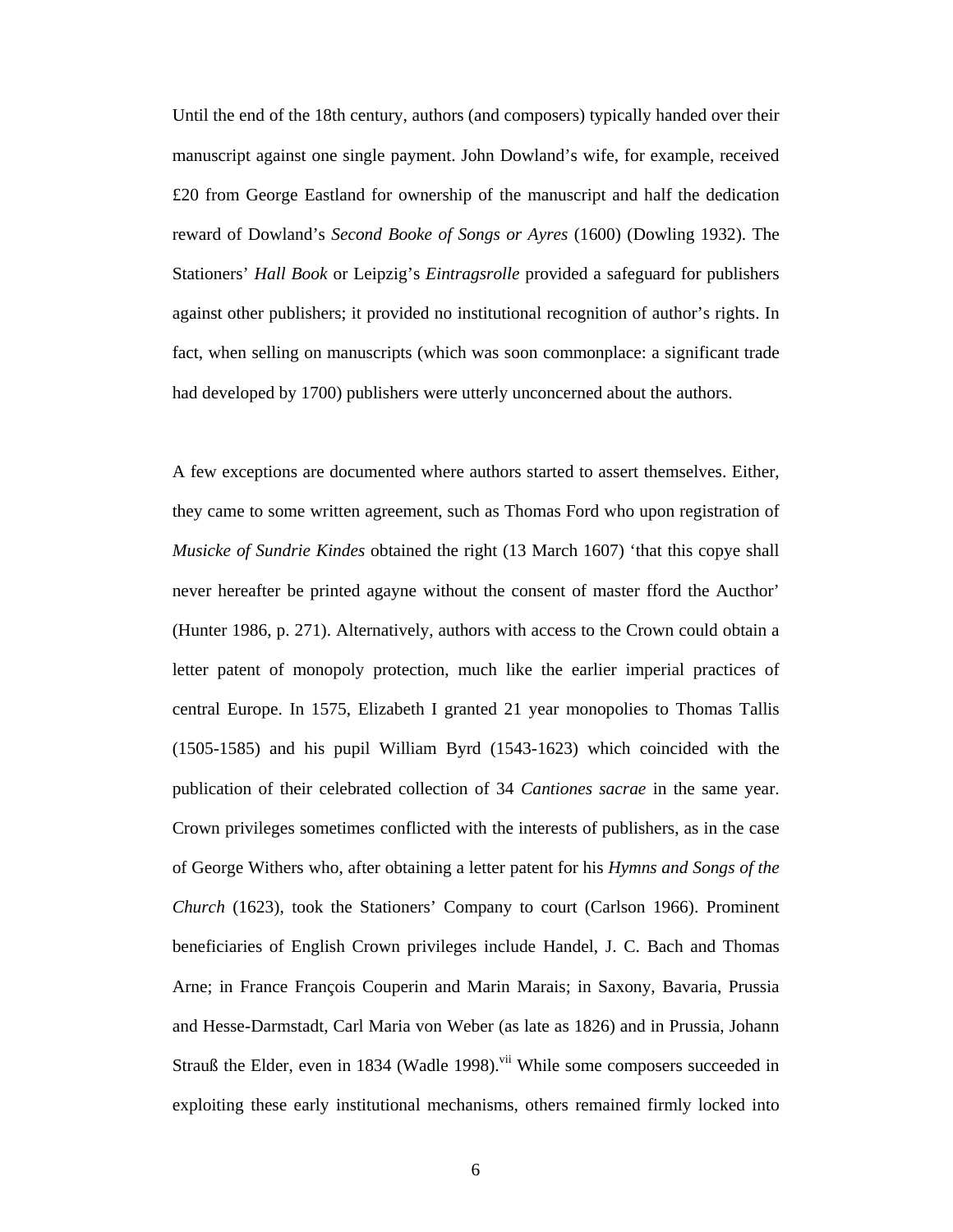restrictive relationships. Joseph Haydn's contract of employment with Prince Esterházy in 1761 still contained a clause forbidding the publication of his works (Tschmuck 2002, p. 214).

The old system of printing privileges and letter patents has been identified as a progenitor of modern copyright (Pohlmann 1962; Patterson 1968; Feather 1994). There are indeed striking similarities between privileges and copyright: both are granted by the legislator and serve as a means to protect printers, and sometimes authors, against competitors or unauthorised exploitation. However, there are important differences in practice, as well as in underlying rationale: unlike copyrights, privileges were not automatic and could be revoked; they could be granted both to printers of original books and to reprinters; and privileges would not extend past a state's border (cf. Dölemeyer and Klippel 1991, p. 191)

Apart from their role in censorship and raising revenue, crown privileges were also an aspect of protectionist economic policies. While occasionally recognising individual creativity, they remained part of an absolutist and mercantilist framework. Thus their legitimation waned with the decline of these economic and political systems: in England at the end of the 1600s, on the European continent half a century later.

#### **From the Statute of Anne to the US Constitution**

In 1690, John Locke proposed what would become known as the 'labour theory' of property. For our purposes Locke's theory may be summarised thus: in a state of nature, goods are held in common through a grant from God. 'Being given for the use of men, there must of necessity be a means to appropriate them some way or other,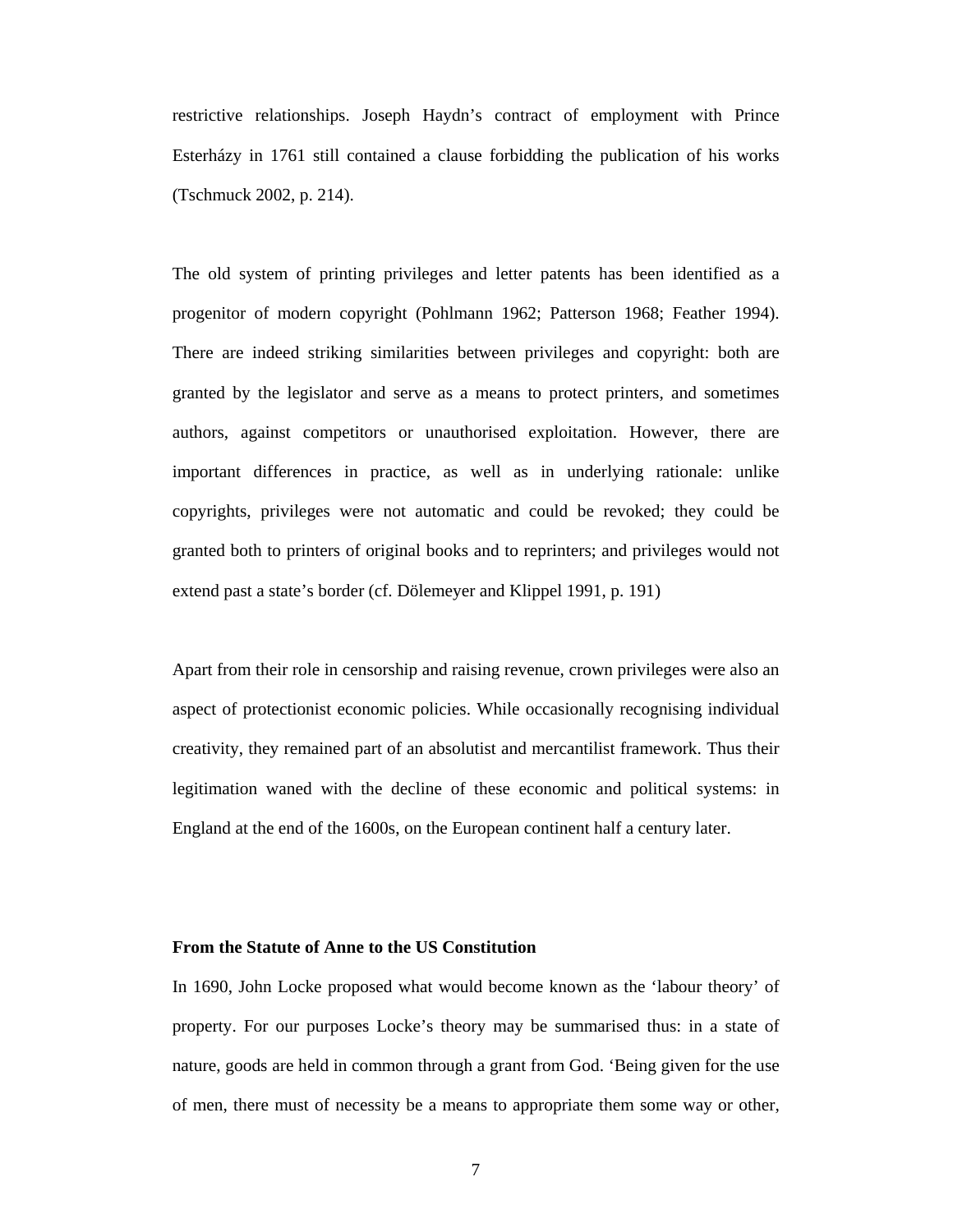before they can be of any use or at all beneficial.' Every man has property in his own person. 'This nobody has a right to but himself. The "labour" of his body and "work" of his hands, we may say, is properly his.' If he 'mixed his labour' with a common good, it is converted into an exclusive 'private dominion'. Private appropriation however is limited by a proviso: one may take as long as one leaves 'enough and as good' for others, and does not appropriate so much that goods 'waste or spoil'. The first condition is akin to an equal opportunities provision; the second condition condemns waste as a diminution of the common stock of potential property.<sup>viii</sup>

Lockean property thoughts have become part of the fabric of Western political expression. There are obvious resonances with contemporary corporate lobbying for intellectual property protection. We are familiar with the argument that 'creative effort' and/or 'investments' justify 'exclusive control' of the 'value added'. Natural rights are supposed to function as a constraint on political decision making. They cannot be overruled or amended to achieve desirable social outcomes. Intellectual property as a Lockean right may remain outside the scope of regulation.

It is therefore remarkable that the first statutory copyright law conceived in a Lockean environment, expressly refused to grant copyright as a natural right.<sup>ix</sup> The so-called Statute of Anne came into force on 10 April 1710<sup>x</sup> and protected 'Books and other Writings' against reprints for 14 years from first publication, renewable once.

Politically, the Statute of Anne was a response to the lapse on 3 May 1695 of the Licensing Act of 1662, a censorship law introduced by the restoration king Charles II. The Licensing Act had been announced as 'An Act for Preventing Abuses in Printing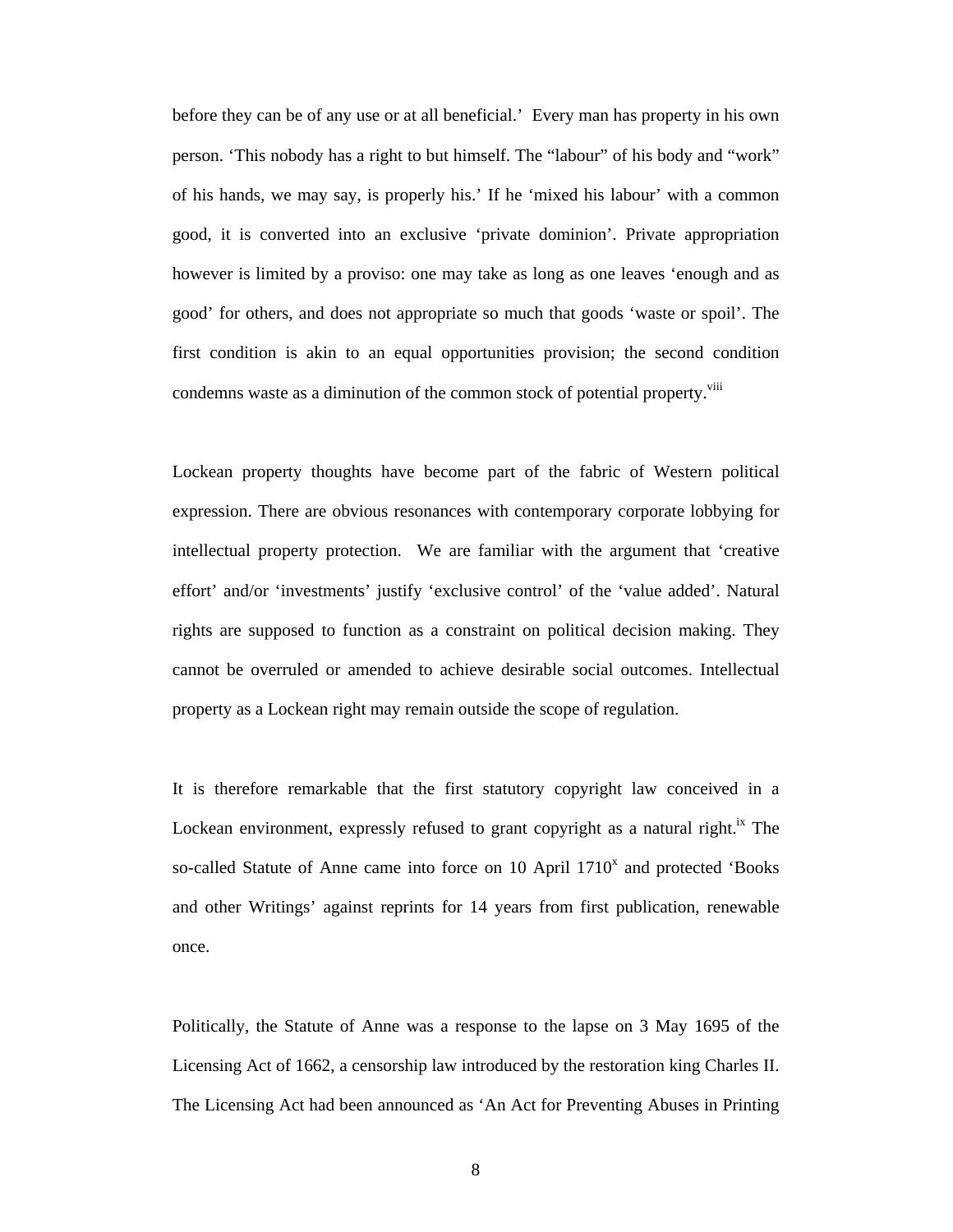Seditious, Treasonable and Unlicensed Books and Pamphlets, and for Regulating of Printing and Printing Presses', granting the Stationers' Company the power to seize, destroy and levy fines with the effect of consolidating the monopoly of the London Stationers as the only legitimate publisher of printed materials. By the 1690s, parliament had noticed that stationers 'are impowered to hinder the printing [of] all innocent and useful Books', and that scholars were forced to buy classics and foreign books from the stationers 'at the extravagant Price they demand, but must content with their ill and incorrect Editions'. (XI H. C. JOUR. 305-306; quoted in Patterson, 1968, p. 139f)

The Statute of Anne replaced the Stationers' Company's perpetual prerogative with a statutory but limited monopoly open to all 'Authors or Purchasers'. The Act was constructed as a regulation of the book trade for the public interest, and the original Lockean preamble, referring to 'the undoubted property' that authors had in their books as 'the product of their learning and labour' was scrapped during parliamentary reading (Rose 1993, p. 45). The new preamble suggests 'An Act for the Encouragement of Learning'. 'Learned Men' would now be encouraged to compose and write useful Books' because the consent of 'Authors or Proprietors' would be required for the printing, reprinting, sale and publication of their work (sec. 1). The wording remains ambiguous as to where the incentive should bite precisely: at the point of creation (author) or investment in publication and distribution (proprietor).

### **[Insert Table 1: Statute of Anne]**

Music was not thought to be protected under the Act of Anne but although unauthorized publication of a composer's work was therefore not illegal, accusations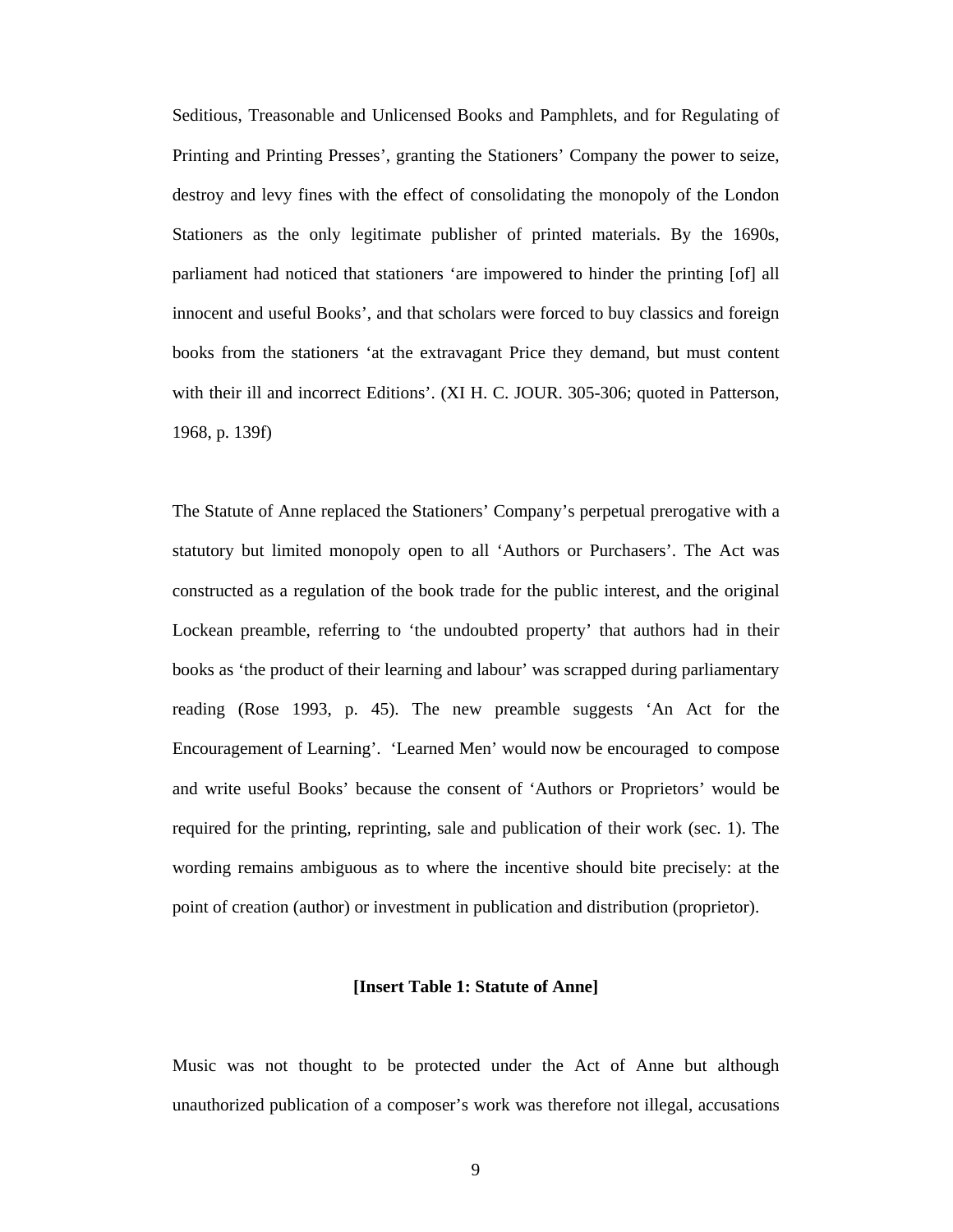of piracy still flew between music publishers. For example, three editions of Corelli's *Twelve Sonatas Op. 5* were available in London around 1700: the Rome edition imported by Banister and King, Roger's Amsterdam edition sold by Francis Vaillant, and Walsh's, copied from the Rome edition. Roger and Walsh tried to compete on authenticity, citing corrections by various Italian musicians associated with Corelli. The composer would not have seen any financial benefits from these activities (Hunter 1986; Rasch 2002). Interestingly 18th century music publishers, unlike their book selling colleagues, did not lobby for statutory protection. 'For music publishers, the maintenance of copyright protection over 14 or 28 years was unnecessary, as most musical works would not remain in fashion that long' (Hunter 1986, p. 276). It appears that the control of distribution channels and predatory pricing against new entrants was as effective a means of market dominance as statutory protection. Copyright law cannot be evaluated independently of economic behaviour.<sup>xi</sup>

The two most important copyright cases of the 18th century were the King's Bench decision in *Millar v. Taylor* (1769), in which an author's perpetual right in common law was asserted on the basis of Lockean arguments; and *Donaldson v. Becket*  (1774), in which the House of Lords upheld the public interest aims of the Statute of Anne. Overturning *Millar v. Taylor*, *Donaldson v. Becket* exposed copyright as created and limited by statute. As Lord Chief Justice De Grey remarked critically in the *Donaldson* case: 'The truth is, the idea of a common-law right in perpetuity was not taken up till after that failure (of the booksellers) in procuring a new statute for the enlargement of term. If (say the parties concerned) the legislature will not do it for us, we will do it without their assistance; and then we begin to hear of this new doctrine, the common-law right ...' (17 Cobbett's Parliamentary History 953, at 992; quoted in Patterson 1968, p. 178). These cases influenced the development of both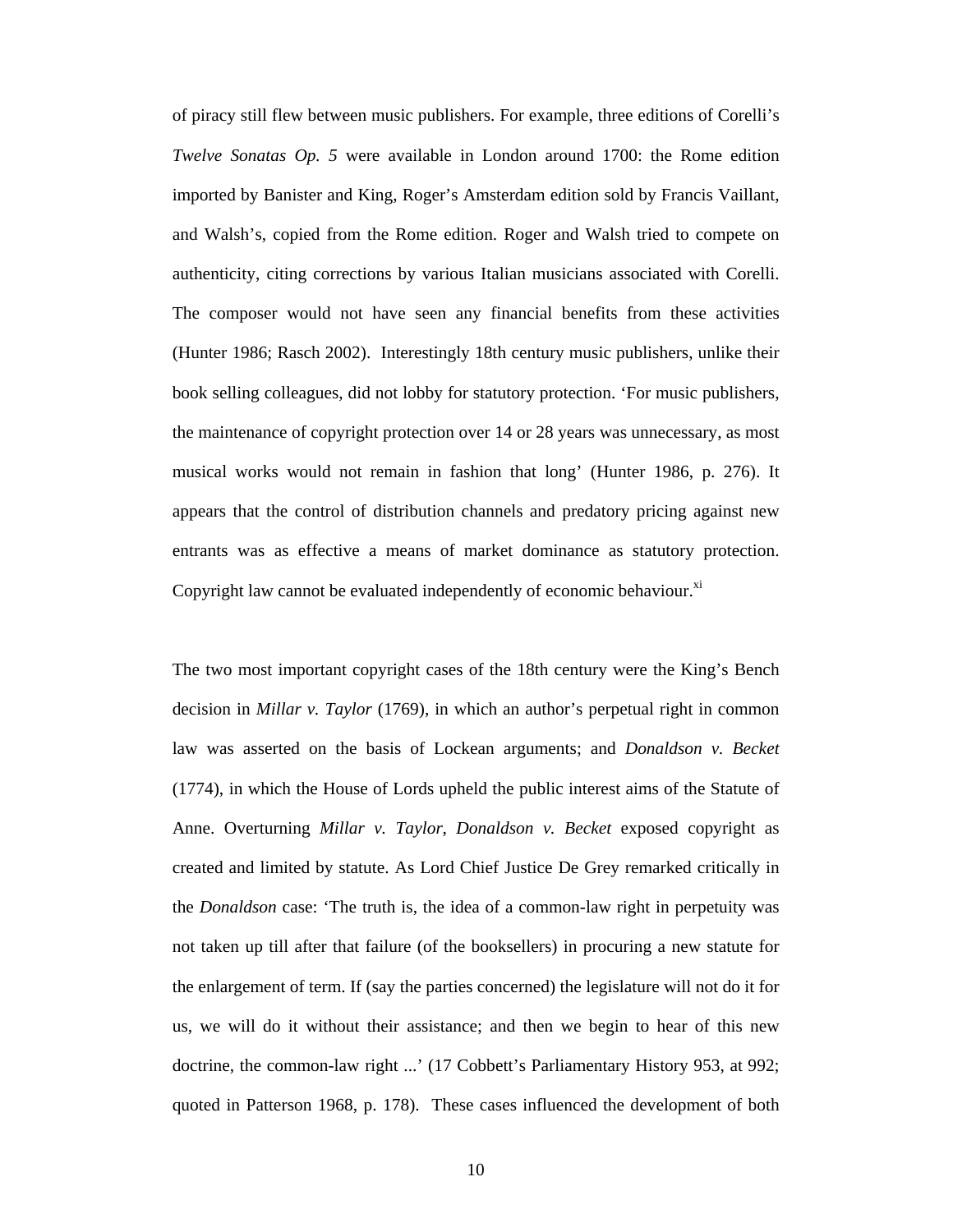American and European copyright law, articulating many of the concepts in which copyright is still discussed today. They warrant a closer look.

In *Millar v. Taylor* (1769, 98 *English Reports* 92; also Burrow 1773), Robert Taylor, a printer from Berwick, had published an edition of *The Seasons* by James Thomson which Andrew Millar, a London bookseller, had purchased from the author in 1729. Thomson died in 1748, and it was evident that the (once renewable) 14 year term of the Act of Anne must have expired when the case was brought in 1767. Millar argued that there existed a perpetual author right under common law, independently of the statutory provisions of the Act of Anne. The King's Bench court, dominated by the eminent jurist William Murray (Lord Mansfield) who was involved in many of the early copyright cases, supported Millar's claim from first principles of property:

'Because it is just, that an author should reap the pecuniary profits of his own ingenuity and labour. It is just, that another should not use his name, without his consent. It is fit, that he should judge when to publish, or whether he ever will publish. It is fit he should not only choose the time, but the manner of publication; how many; what volume; what print. It is fit, he should choose to whose care he will trust the accuracy and correctness of the impression; in whose honesty he will confide, not to foist in additions; with other reasonings of the same effect.' (98 *English Reports*, p. 252)

Strangely, the court did not even consider why such an author right should be structured as property, transferable to a London bookseller in perpetuity? After all, Mansfield appears to argue for two kinds of author rights: (1) reward for labour; and (2) the right to protect an author's reputation by preserving the integrity and source of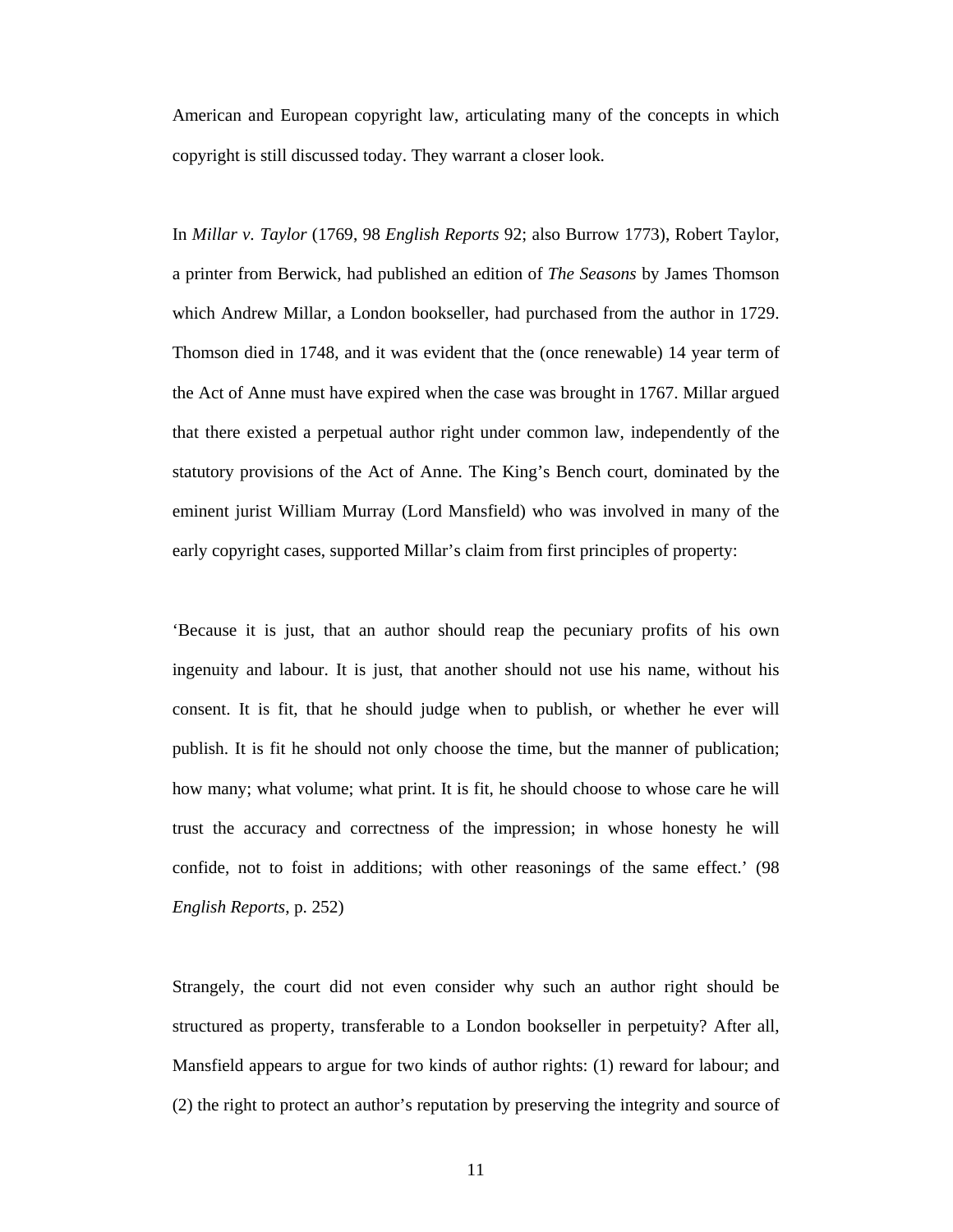a work. These rights could have been provided independently of property interests (see final section below). Lyman Patterson has argued that Lord Mansfield's opinion in *Millar v. Taylor* prevented the development of a doctrine of author rights under common law independently of a publisher's exclusive property control. (Patterson 1968, ch. 8; see also Patterson 1987) In doing so, Mansfield sowed the seeds for the modern misery of copyright, *pace* the Lords' decision in *Donaldson*.

*Donaldson v. Becket* (1774, 2 *Brown's Prerogative Cases* 129, 1 *English Reports* 837; also Burrow, 1774) is probably the most celebrated of all copyright cases. Reasserting the 14 year term of the Statute of Anne, and perhaps abolishing the author's common law copyright, the case was eventually decided by a simple vote in the House of Lords. 'Thus the peers gave an answer to the literary-property question, but they did not provide a rationale.' (Rose 1993, p. 103). Unsurprisingly, *Donaldson v. Becket* has been interpreted and reinterpreted ever since. Debate is still raging today about which Lord Judge meant what (cf. Deazleay 2003). The case was uniquely dramatic, enthralling the contemporary literary scene. People queued for admittance to the final hearing.

Alexander Donaldson was an Edinburgh bookseller who specialised in reprints of literary standards. In 1763, he had set up a shop in London where he sold his books at 30-50 percent less than London prices (Rose 1993, p. 93). In 1768, Donaldson deliberately and provocatively brought out another edition of Thomson's *The Seasons* (the subject of the litigatation in *Miller v. Taylor*)*.* Upon Andrew Millar's death in 1768, Thomas Becket and fourteen stationers purchased the copyrights of Millar's estate at auction for £505 (13 June 1769). Donaldson was excluded from the sale. In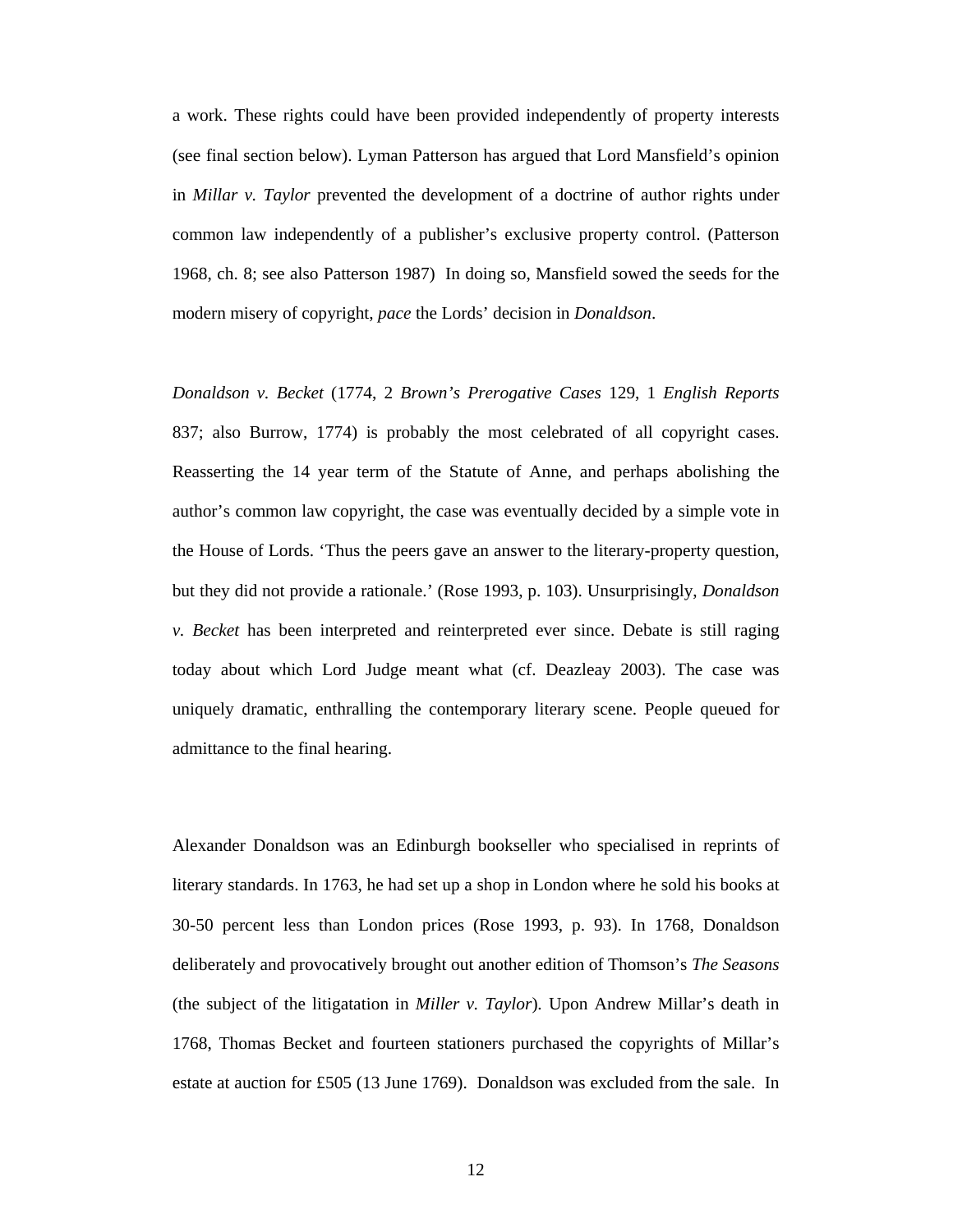November 1772, Becket and his partners obtained an injunction against Donaldson who was said to have sold several thousand copies of *The Seasons* printed in Edinburgh. Donaldson appealed to the House of Lords where the case was heard on 22 February 1774. Five questions were directed to the Lord Judges (98 *English Reports* 257-258):

- 1. Whether an author of a book or literary composition had at common law 'the sole right of first printing and publishing the same for sale,' and a right of action against a person printing, publishing, and selling without his consent. Held, yes by a vote of 10 to 1.
- 2. If the author had such a right, did the law take it away upon his publishing the book or literary composition; and might any person thereafter be free to reprint and sell the work? Held, no by a vote of 7 to 4.
- 3. Assuming the right of common law, was it taken away by the Statute of Anne, and is an author limited to the terms and conditions of that statute for his remedy? Held, yes by a vote 6 to 5.
- 4. Whether an author of any literary composition and his assigns have the sole right of printing and publishing the same in perpetuity by the common law? Held, yes by a vote of 7 to 4.
- 5. Whether this right was restrained or taken away by the Statute of Anne? Held, yes by a vote of 6 to 5.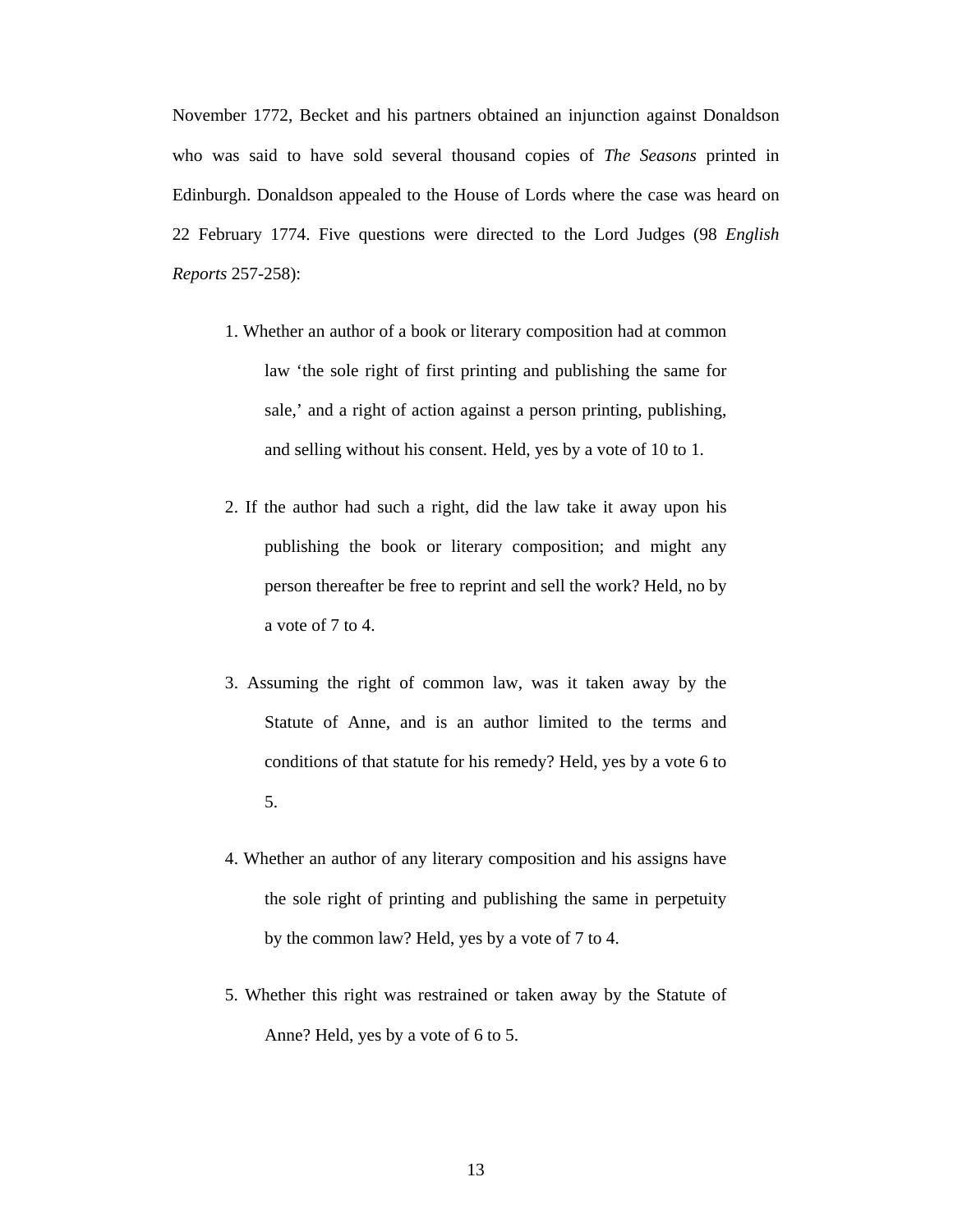The first three questions refer to the rights of the author, the latter two were phrased in terms of 'the author and his assigns', the language of the Statute of Anne and, in practice, the rights of the booksellers. Following the decision in *Donaldson*, copyright was again a right created and limited by statute, not a source of income for the London stationers under the veil of perpetual author interests exercised by assigned proprietors.

The notion of copyright as a regulation for the benefit of the public, incentivising creative production, was most emphatically adopted by the United States. The US Constitutional Convention convened from May until September 1787. On September 5, the Copyright clause was agreed without debate. Congress should be empowered 'To promote the Progress of Science and the useful Arts, by securing for limited Times, to Authors and Inventors, the exclusive Right to their respective Writings and Discoveries.' (Art. I, Sec. 8, Cl. 8)

The first federal Copyright Act was passed in 1790: 'An act for the encouragement of learning, by securing the copies of maps, charts, and books, to the authors and proprietors of such copies, during the times therein mentioned.' It was closely modelled on the Statute of Anne in its utilitarian rationale, limited 14 year term (renewable once), registration requirement, and the restriction of specified acts of 'printing, reprinting, publishing and vending'.<sup>xii</sup> Particularly interesting is section 5 which encourages pirating of foreign works, as 'nothing in this act shall be construed to extend to prohibit the importation or vending, reprinting, or publishing within the United States, of any map, chart, book or books, written, printed, or published by any person not a citizen of the United States, in foreign parts or places without the jurisdiction of the United States.' The public interest is clearly articulated as the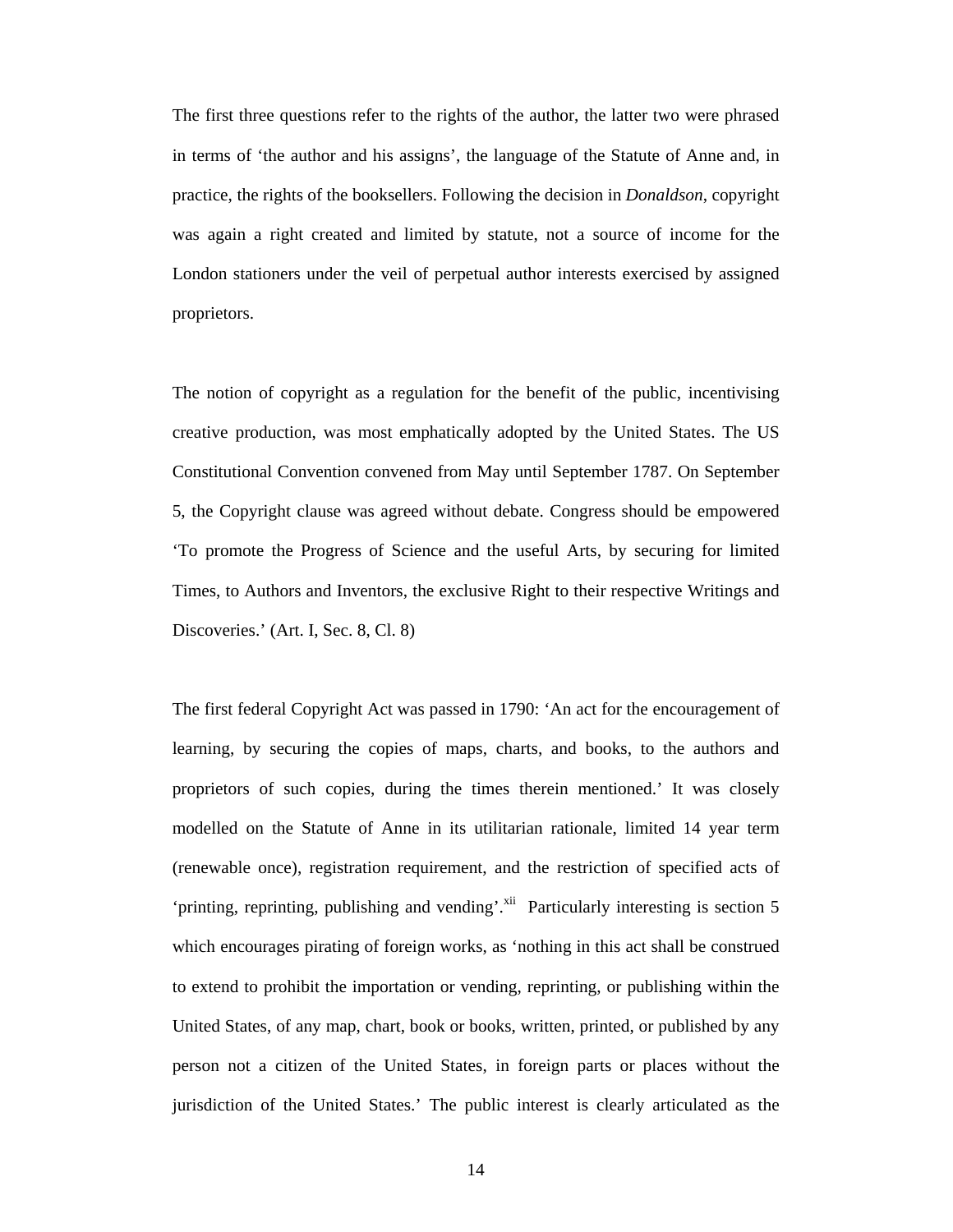national interest of a young nation, benefiting from the quick and cheap dissemination of the latest foreign advances in scientific and cultural thinking. The 1831 Copyright Act extends this prescription: one may import from abroad any kind of work without exception.

In *Wheaton v. Peters* (1832, 29 Fed. Cas. 863), the leading case of early American copyright law, the US Supreme Court denied that there was any author's right in common law (after publication) independent of the copyright statute. In the language of the court, copyright is a limited statutory grant of a monopoly which benefits the author in order to satisfy the public interest in learning. US copyright law remained steadfastly utilitarian until well into the 20th century. The Congress Report accompanying the 1909 Copyright Act still argues that the legislation 'is not based upon any natural right that the author has in his writings, ... but upon the ground that the welfare of the public will be served'. $x$ <sup>iii</sup>

Most contemporary observers believed that the House of Lords in *Donaldson* had taken away the author's common law right upon publication, and replaced it with a limited copyright granted by statute for the public's benefit. As we shall see, though, it was later thought that *Donaldson* did admit an underlying natural common law right (cf. Rose 1993; Deazley 2003). Copyright's utilitarian rationale was thus replaced with a broader concept, whose term and scope was derived from arguments about the author. The following section argues that this 19th century reinterpretation owes much to philosophical developments in German Idealism.

#### **Kant – Fichte – Hegel: The author arrives**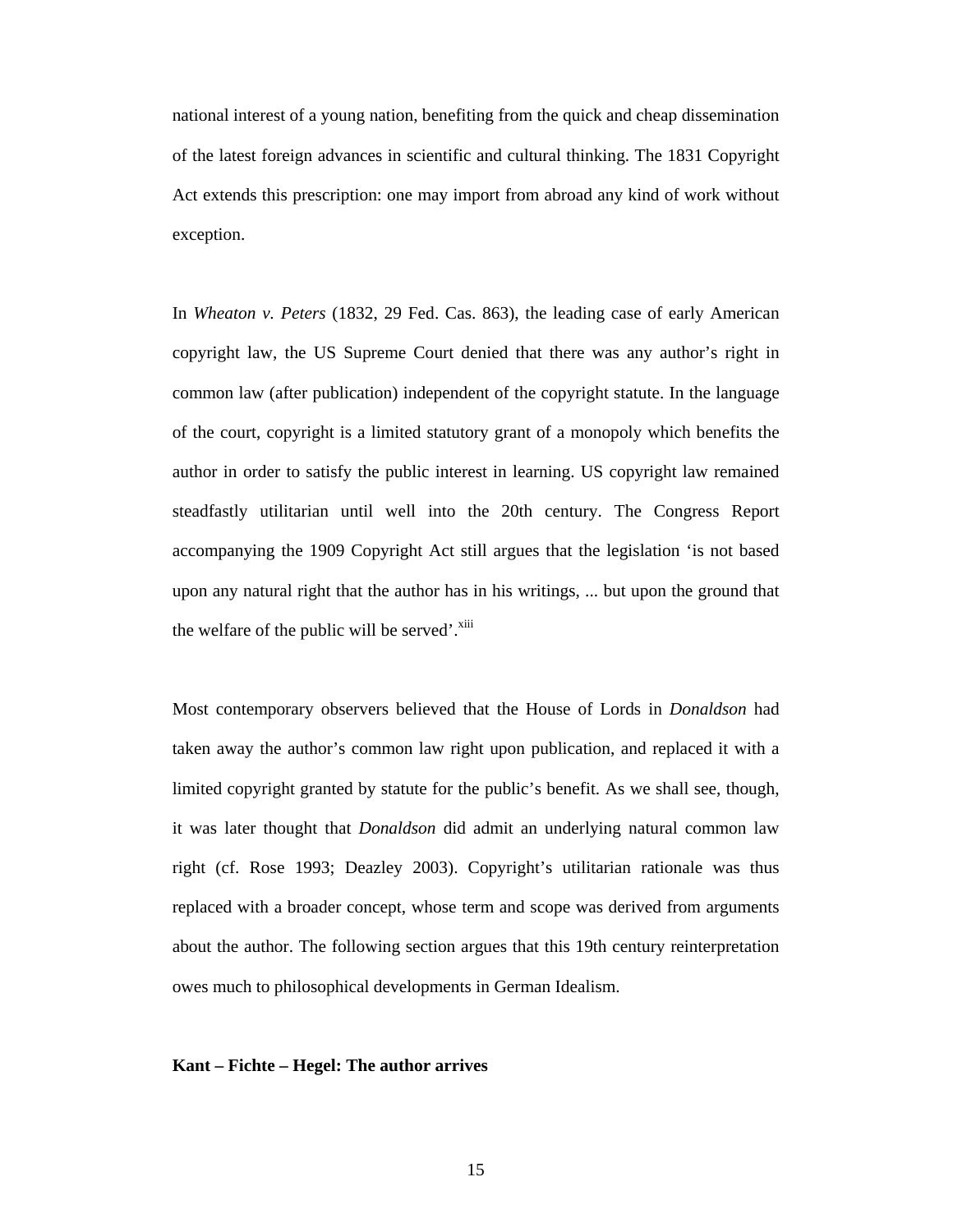Early print regulations--the statutes of bookseller's guilds, crown privileges--were underpinned by collective structures. Copyright, on the other hand, is based on claims of individuals. Within 18th and 19th century discussions, those individual claims were most easily justified via the concept of property. As an English pamphlet of 1747 claimed (William Warburton, *A Letter from an Author to a Member of Parliament Concerning Literary Property*, quoted in Rose 1993, p. 72):

'For that the Product of the *Mind* is as well capable of becoming Property, as that of the *Hand*, is evident from hence, that it hath in it those two essential Conditions, which, by the allowance of all Writers of Law, make things susceptible of Property; namely common *Utility*, and a Capacity of having its Possession *ascertained*.'

Despite Warburton's optimism, it was not straightforward to support copyright as a form of property under the then prevailing Roman Law tradition of absolute ownership of land and movable things. The Roman Law obsession with occupancy as the source of all property claims is still reflected in Locke's approach where the undoubted possession of one's own labour is converted into individual ownership of previously common goods.

In France, Denis Diderot experimented with a non-labour, genius based theory of literary creation, ironically in a pamphlet commissioned by the Paris Guild which--in the Stationers' tradition--sought to establish a property title for printers via contracts with authors (1763, *Lettre historique et politique adressée à un magistrat sur le commerce de la librairies*). Diderot (who had translated some of John Locke's writings) rejected the Lockean notion that intellectual territory could be appropriated like land. For Diderot, an author's bond with a work is inviolable not because of the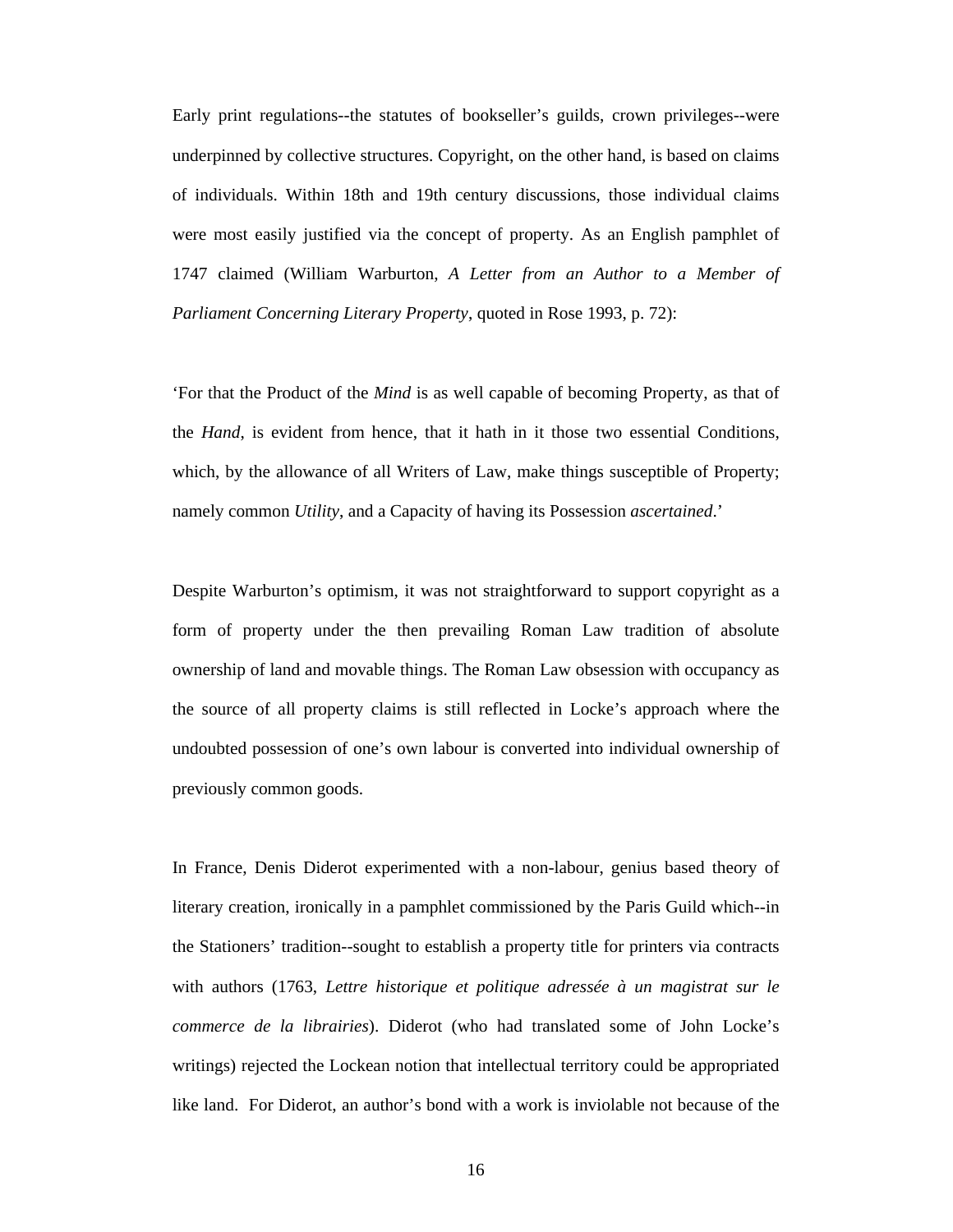conversion of common into private goods but because of an act of first creation: 'what form of wealth could belong to a man, if not a work of the mind ... if not his own thoughts ... the most precious part of him, that will never perish, that will immortalize him.' (quoted in Marshall 2001, p. 24)

Immanuel Kant's discussion *Von der Unrechtmäßigkeit des Büchernachdrucks* ('of the illegality of reprinting', 1781) similarly derives copyright from the natural right of self-expression rather than from a property right of authors or publishers. According to Kant, 'in a book, conceived as a writing, the author speaks to his reader'. Thus the book as a physical entity is a mere 'tool to transfer a speech to the audience.' Following Kant, the Idealist philosopher, Johann Gottlieb Fichte, advanced what he deemed to be a proof that ascertaining intellectual possession was in fact possible via the concept of Form. In his 1792 article *Beweis von der Unrechtmäßigkeit des Büchernachdrucks* ('proof of the illegality of reprinting') Fichte identified the permanent feature of a book as 'the form of the thoughts', the result of a twofold abstraction: The intellectual part ('das Geistige') is abstracted from the physical part ('printed paper'); and within the intellectual part 'the form of the thoughts' is abstracted from the ideas. Hence there are three types of property in a book. The physical book as full property is completely at the owner's disposal. The ideas after being shared with the readers become a common property of the author and his readers. But the abstracted Form necessarily remains the author's property, because it was 'physically impossible' to be appropriated by another person.

There is a tension in Fichte's theory between Form as a property (*proprium*) of the work from which it is abstracted, and Form referring to the process of formation rather than its result. This was addressed by Georg Wilhelm Friedrich Hegel.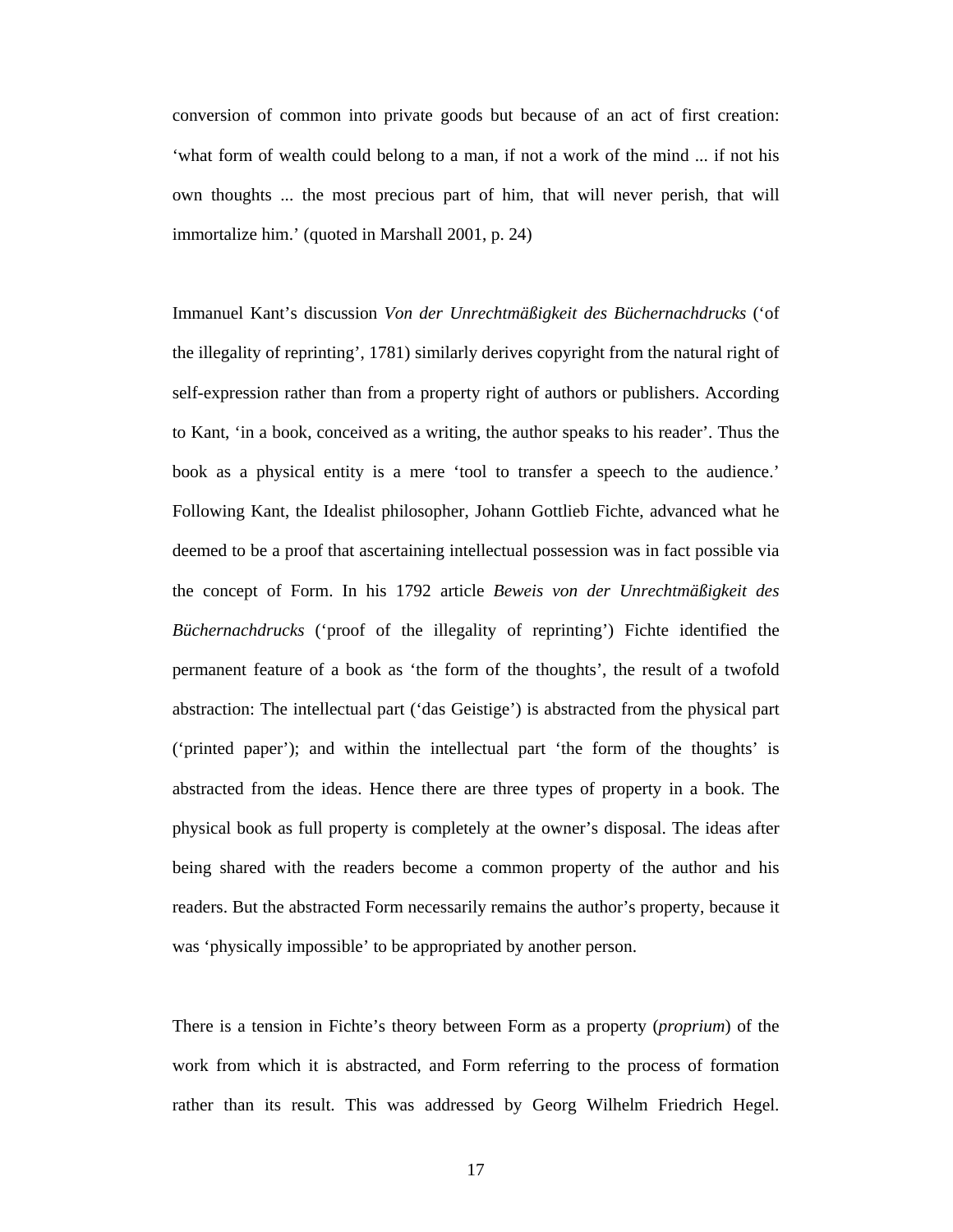Property for Hegel connects a person to his freedom; it is 'the manifestation of a personality' ('das Dasein der Persönlichkeit', Hegel 1828, § 51). Property becomes the foundation of a *Philosophy of Right* since, without property, a person is not conceivable at all. Hegel employed a twin concept of form (on the objective side) and formation (on the subjective side). Neither mere physical seizure nor mere symbolic marking of the property is an appropriate way to acquire property, but 'formation' is. Thus formation has in Hegel's theory a similar function as labour in Locke's. With respect to intellectual property, Hegel distinguishes between disposable things of 'external nature' and inalienable 'inner' capabilities. An author may sell but the right to use a 'single production' of his intellectual capabilities for a 'restricted period'. After buying and reading a book, its ideas are indeed the property of the buyer. The buyer is in possession of the 'capability to express himself in exactly this way'. But this capability can never be his *property*, since it remains with the author.

The perpetual bond between an author and his work in Fichte's and Hegel's theories was combined with the Kantian 'right of expression' in Eduard Gans' justification of performance rights. Gans, a Hegel follower and professor of Law at Berlin University, was referring to theatre plays when he wrote in 1832:

In performances the author exposes himself to the risk of disapproval and thus the dramatic author should be able to decide every time anew to which public he presents his work. The opinion according to which a play once published may be performed on every stage, is wrong for two reasons, first, it allows someone to enrich oneself at another's expense and, secondly, it exposes someone to a danger, to which he possibly does not want to be exposed. (Gans 1832, p. 381).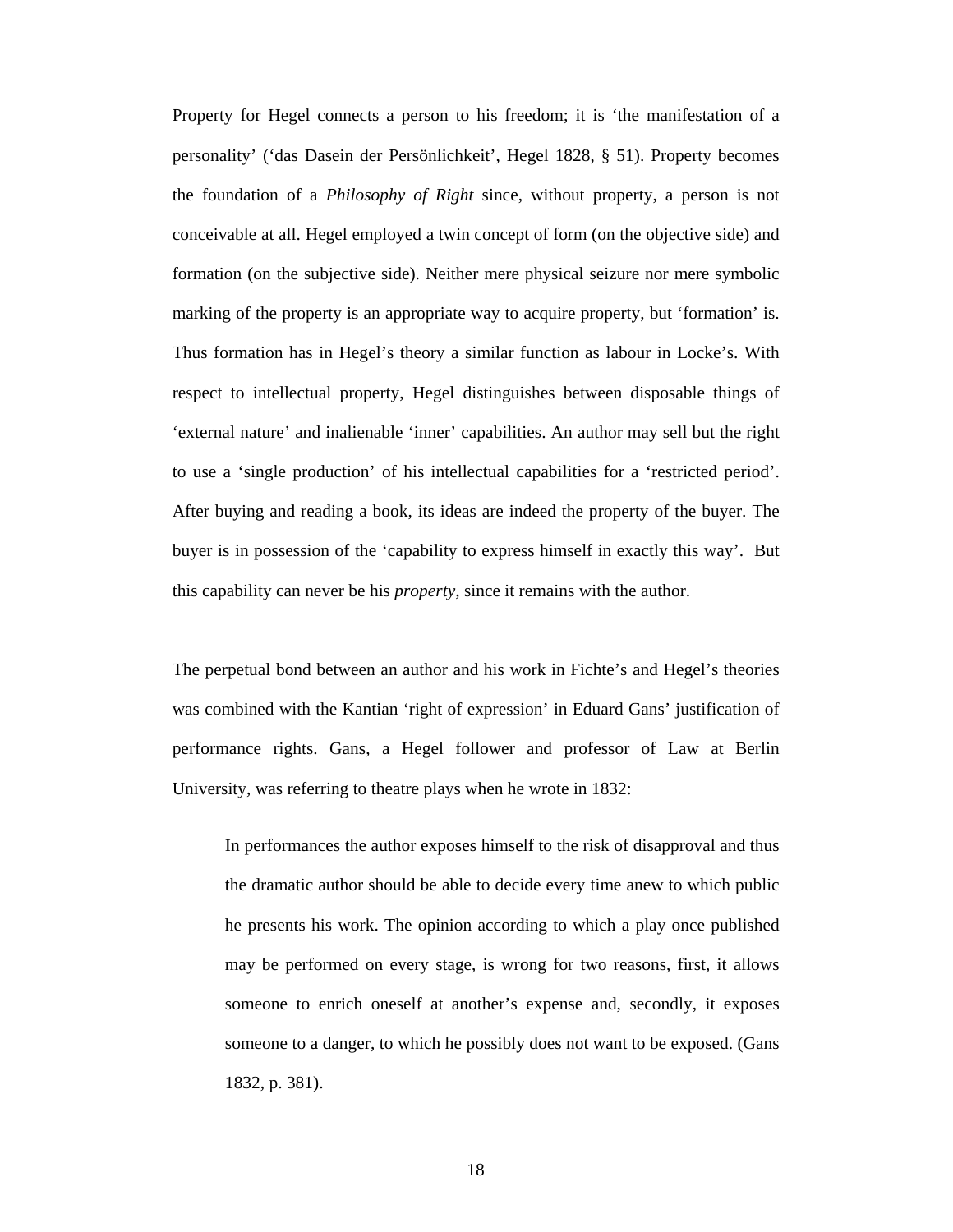Since that time to use a work means not only to accept the authorship of a dramatist or a composer but also to recognise that *everything* ever done with the work is associated with the author's personality. Copyright concepts in German Idealism thus deviate from property concepts in the exclusive, transferable sense that Anglo-American liberalism derived via Locke from Roman law. Kant's concept of copyright was based on a person's right to express himself. In Fichte's and Hegel's theories, while an author's ownership of his intellectual creation provides the justification for copyright, this property is inalienable and thus, in an Anglo-American legal sense, not property at all.

## **Abstract works: The road from Paris to Berne**

We have so far identified the main justificatory avenues for individual copyrights developed during the 18th century: (1) the labour theory of property initiated by John Locke, expressed in the debates around the author's common law rights; (2) the utilitarian incentive to creative production, implicit in the Act of Anne, reasserted in *Donaldson v. Becket*, and canonised in the Constitution of the United States; (3) the personality theory advanced within German Idealism.

The early 19th century sees a paradigm shift towards the concepts that characterise modern copyright law. Three features appear in seminal legislation such as the French revolutionary laws of 1791 and 1793; the Prussian Law of 1837; and Talfourd's Act (1842) in the UK:

(1) The author becomes the source of protection. The term calculation shifted from the date of publication to the life of the author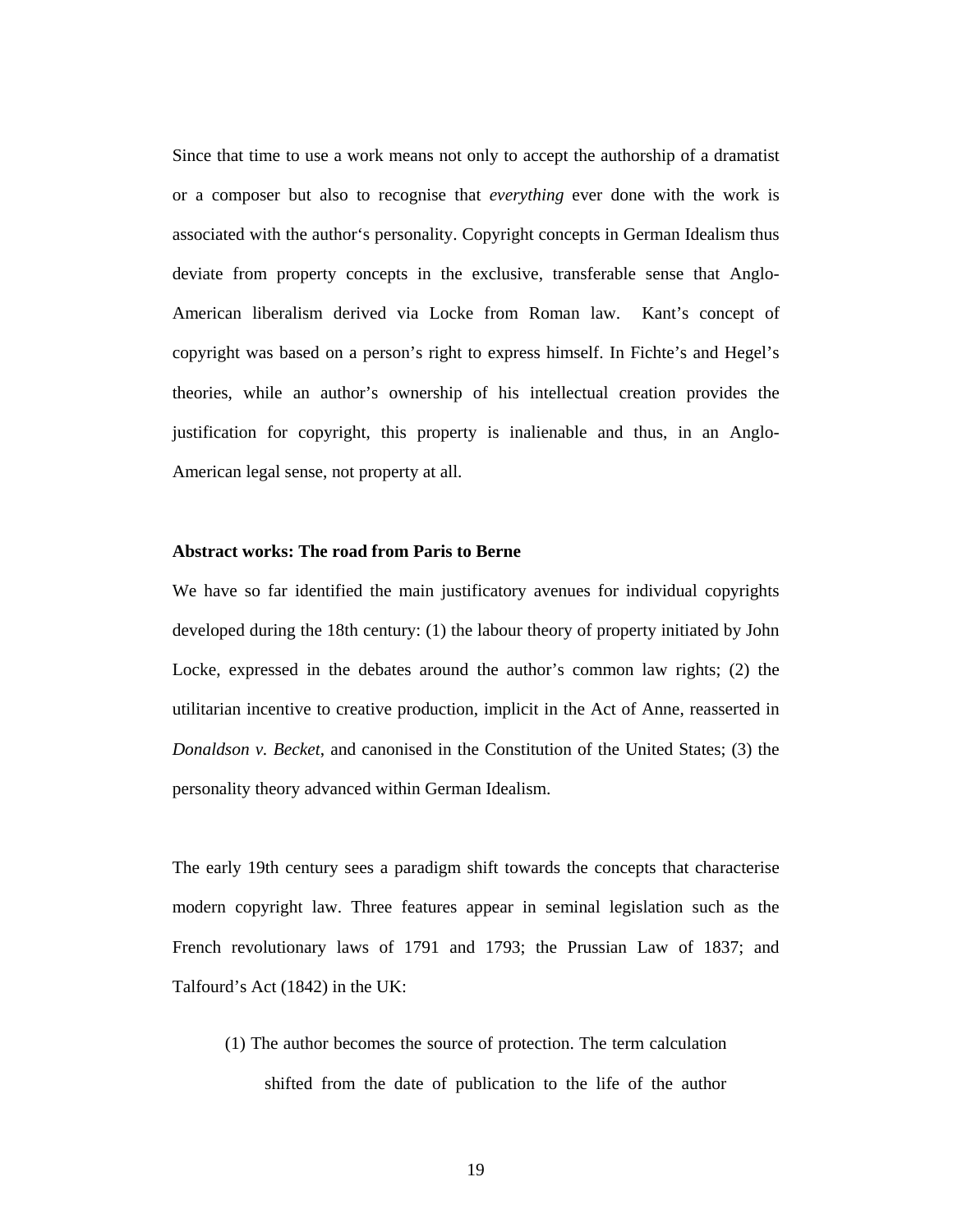(including a *post mortem* allowance to cover the author's dependants).

- (2) Protected subject matter extends beyond printed books to literary and artistic creations in a wide sense (including music). A threshold criterion of merit (i.e. originality) is introduced.
- (3) Restricted acts refer to an abstract work identity rather than printed matter. Performing rights are introduced for dramatic and musical works; adaptations, such as excerpts or instrumental arrangement, and transcriptions of sermons and lectures become restricted as unauthorised derivatives.

This new conception of copyright has been recognised by many academic commentators as a crucial moment. Sherman and Bentley (1999, pp. 2-6) date the transformation within the British tradition from what they call a 'pre-modern' to a 'modern' intellectual property law to 'the middle period of the 19th Century': Authors within critical literary theory (Woodmansee 1984; Woodmansee and Jaszi 1994; Boyle 1996) and the sociology of copyright (Marshall 2001) have associated this transformation with the emerging romantic conception of the author around the turn of the 19th century. We offer a different account, emphasising a process of abstraction that has an important source in Idealist philosophical thought which fused in the early 19th century with the exclusive, transferable property concept that had developed in the liberal tradition (drawing on both on labour and utilitarian justifications).<sup>xiv</sup>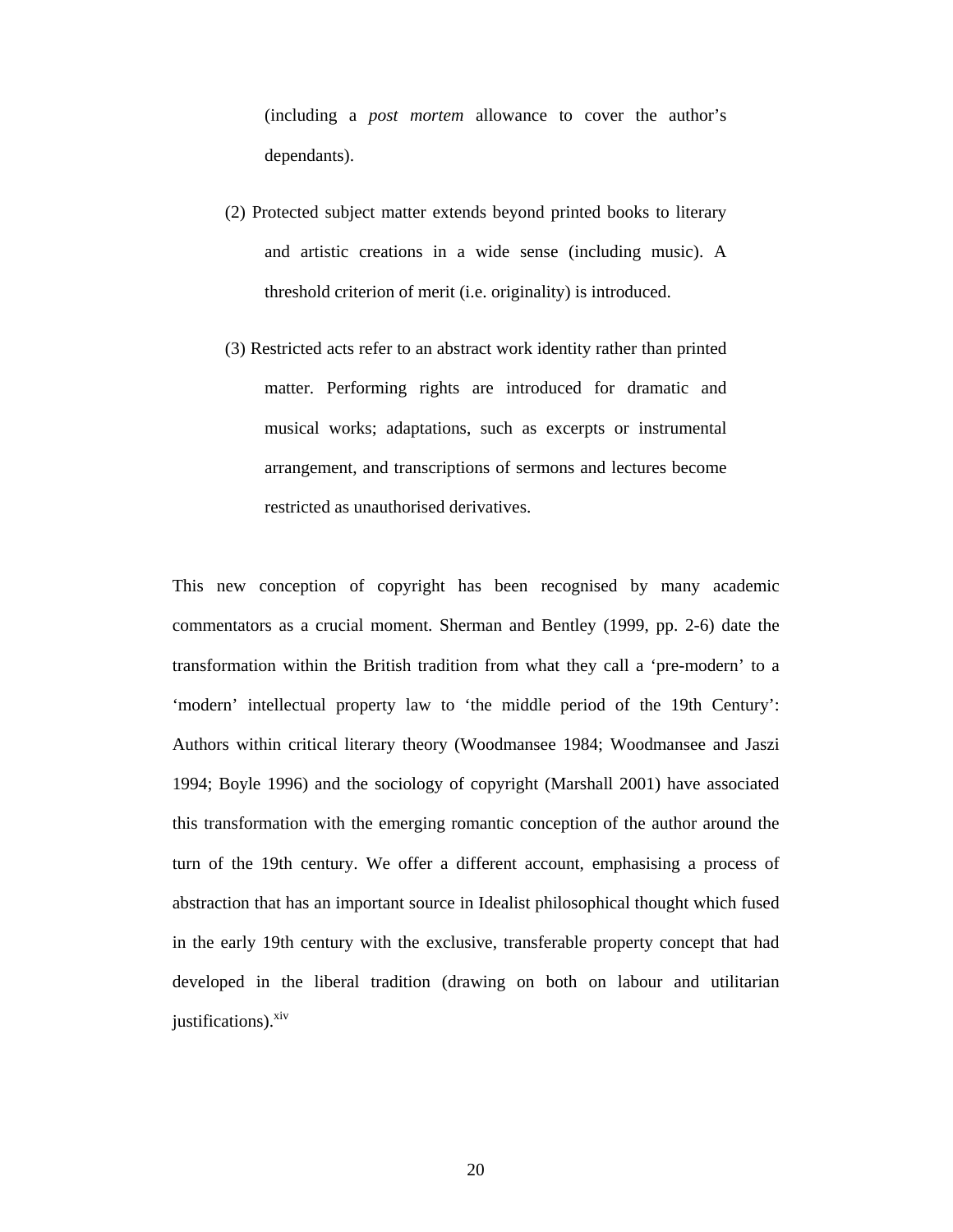The first copyright statutes that take their lead (in term and scope) from the author are the French revolutionary Acts of 1791 (regarding performances of theatre and musical drama) and 1793 (regarding the sale and dissemination of artistic works of any genre) which replaced the old system of publishers' rights. The Act of 19 January 1791 introduces for the first time a *post mortem* ownership of 5 years, while the famous decree of 19 July 1793 ('Declaration of the Rights of Genius') grants a general transferable life of author term (plus 10 years). The philosophical basis of the French laws, however, is somewhat uncertain. On the one hand, we have expression related justifications. As Le Chapelier put it in his famous speech introducing the decree (quoted in Davies 2002, p. 137): 'The most sacred, the most legislate, the most unassailable ... the most personal of properties, is a work which is the fruit of the imagination of a writer.' On the other hand, there is a strong public interest undercurrent suspicious of exclusive control. Condorcét had argued in the 1776 pamphlet *Fragments sur la liberté de la presse* that literary property was not a natural individual right but 'founded in society itself' (quoted in Hesse 1991, p. 103). According to Hesse, the revolutionary laws represented copyright as a reward to the author as public servant, not as the Lockean property right of liberal individualism. Ginsburg (1990) suggests that early French copyright was indeed very similar to the Anglo-American tradition, with the courts regularly balancing the rights of the authors with the needs of the public.<sup>xv</sup>

In the context of the argument advanced in this chapter, these early French author laws contain the first signs of rights granted without formalities (all privileges were abolished), and of rights granted for public performance. The imminent paradigm shift toward the protection of *all* instantiations of abstract works can be nicely illustrated with the changing protection afforded to music.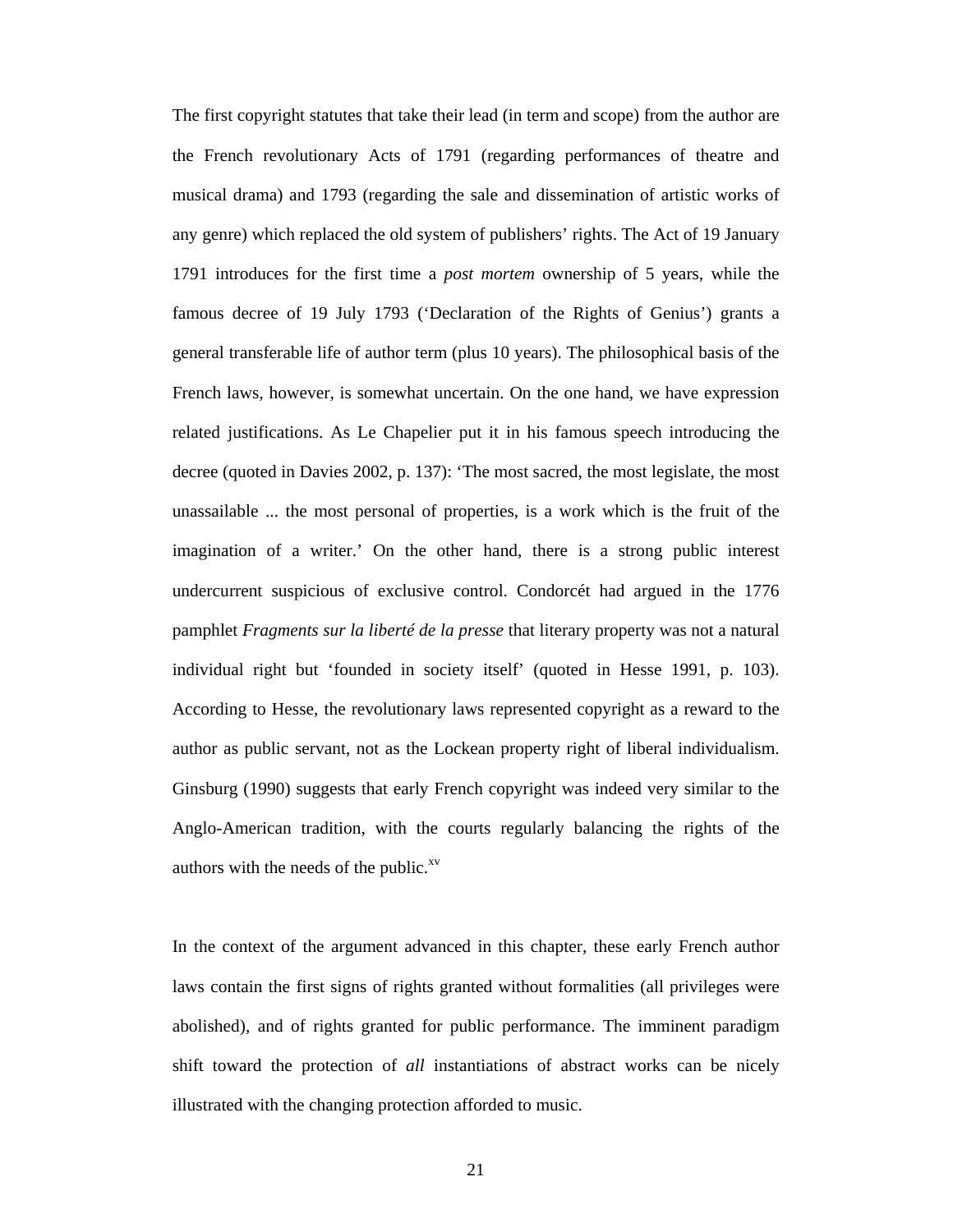The Statute of Anne did not cater specifically for music, though case law developed classifying sheet music as 'writings' within the meaning of the Act. In the wake of *Millar v. Taylor* and *Donaldson v. Becket,* a test case was launched by Johann Christian Bach (the youngest son of J. S. Bach) and Carl Friedrich Abel, then at the height of their fame as organisers of a popular London concert series. The dispute concerned an unauthorized edition of a Bach lesson and sonata published by Longman & Lukey. On 18 March 1773, the case was brought in Chancery but it was only in 1777 that it was finally heard, again before Lord Chief Justice Mansfield. Cowper reported it thus (Small, 1985):

Lord Mansfield called on Mr. Wood [attorney for the defendant] to begin; and without hearing Mr. Robinson [attorney for the plaintiff] in answer, said, the case was so clear and the arguments such, that it was difficult to speak seriously upon it. The words of the Act of Parliament are very large: 'books and other writings.' It is not confined to language or letters. Music is a science; it may be written; and the mode of conveying the ideas, is by signs and marks. A person may use the copy by playing it, but it has no right to rob the author of the profit, by multiplying copies and disposing of them for his own use. If the narrow interpretation contended for in the argument were to hold, it would equally apply to algebra, mathematics, arithmetic, hieroglyphics. All these are conveyed by signs and figures. There is no colour for saying that music is not within the Act. Afterwards, on Monday, June 16th, the Court certified in these words, 'Having heard counsel and considered the case, we are of the opinion, that a musical composition is a writing within the Statute of the 8th of Queen Anne'.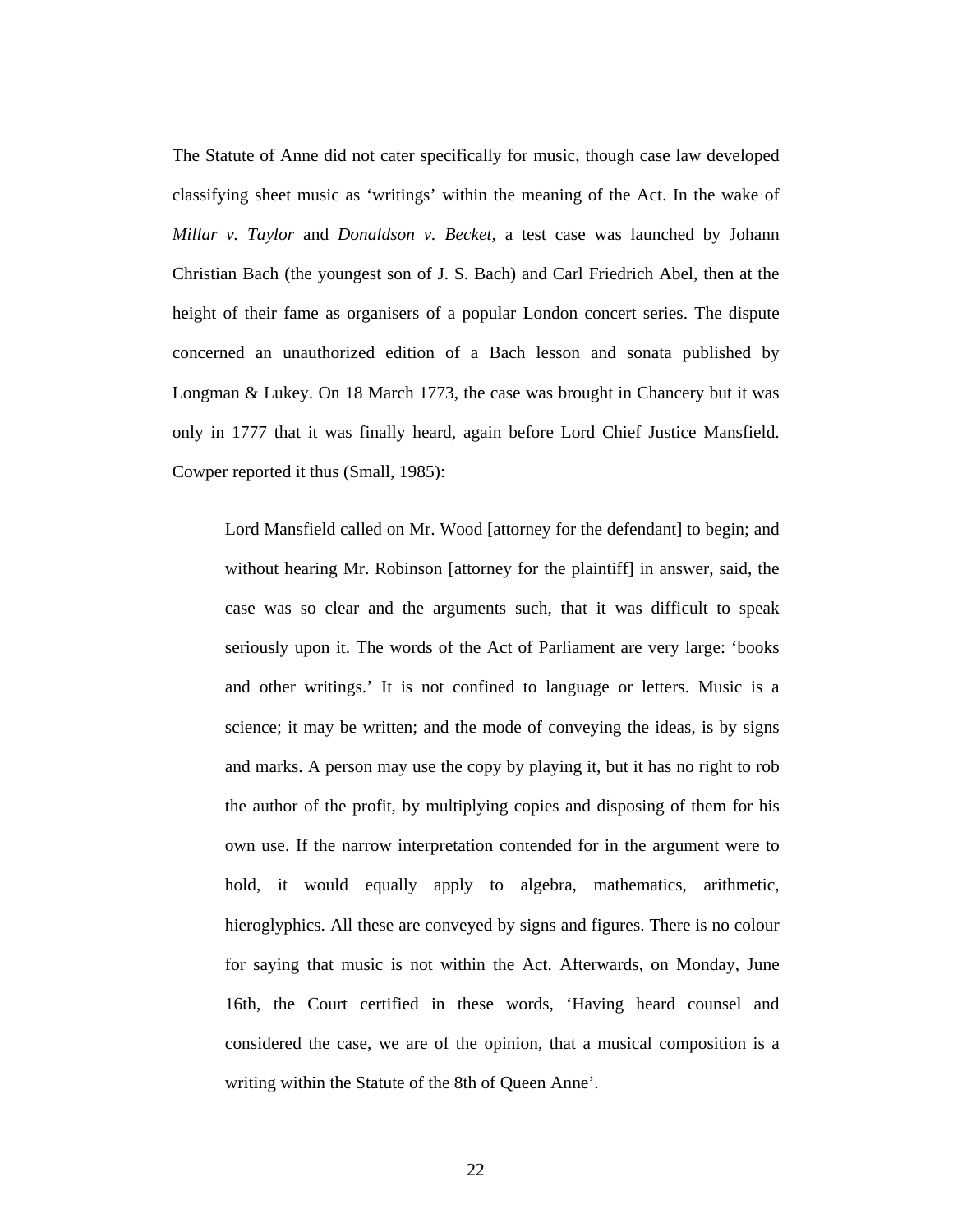Note that protection was expressly confirmed only against 'multiplying copies' of printed material, while any 'person may use the copy by playing it'. No protection for the work itself whose identity was still uncertain!<sup>xvi</sup>

A favourite argument of publishers remained that they had acquired a copy legitimately. They thus denied that a musical work could be owned independently of what they were actually selling (i.e. a copy of a manuscript of ostentatiously 'uncertain' authorship obtained from a third party). In J. C. Bach's second law suite (also filed in 1773, but probably settled out of court), the defendants Longman  $\&$ Lukey admitted 'that the said three symphonys entitled as follows: Three symphonies in 8 parts for Violins Hoboys Horns Tenor and Bass were purchased from The Hague by [Dutch publisher] Hummell', this being a 'constant, uniform and well known custom and practice' (Allen-Russell 2002, p. 27).

The emerging modern regime of copyright (as epitomised by the Berne Convention) employs a new concept of an *abstrac*t authored work to which all acts of exploitation are related, be they publication, engraving, reprinting, recital, translation or arrangement. Previously, each of these activities were subject to their own separate regulation (or non-regulation) according to specific policy circumstances. We can trace the formation of the new regime in two important statutes of the early 19th century.

Legal historians consider the Prussian Act of 1837 as the most influential Copyright Act in 19th century Germany, integrating for the first time the various regulations of the publishing industries into a comprehensive 'Gesetz zum Schutze des Eigenthums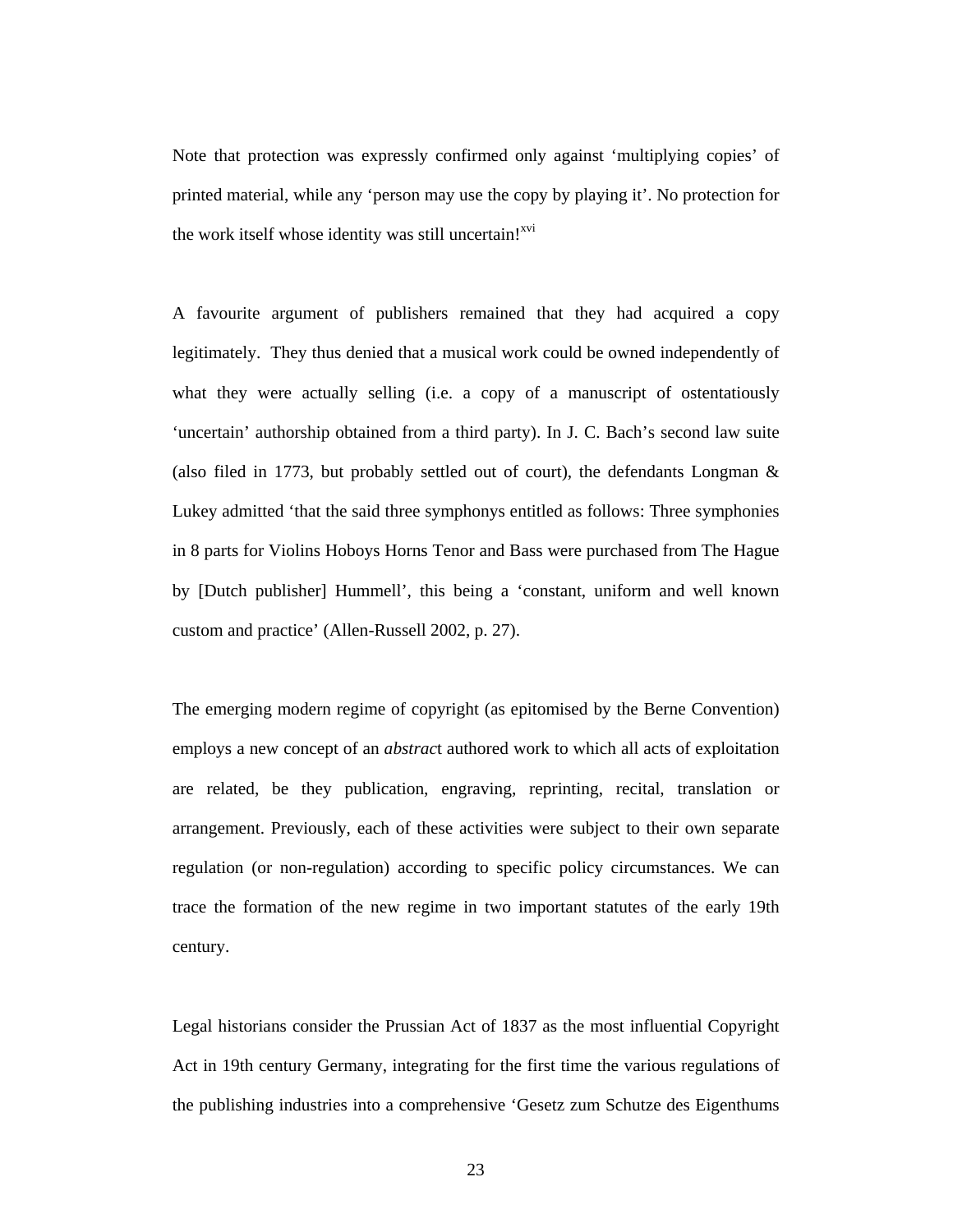an Werken der Wissenschaft und der Kunst gegen Nachdruck und Nachbildung' or 'Law for the protection of property in works of science and the arts from reprint and imitation'. The Prussian Act came into force on 11 June 1837, and was the first copyright law in Germany to employ an extensive concept of art including literature, music and the fine arts. It figured as the model for Germany's evolving federal laws.

Significantly, the drafters of the Prussian Copyright Act included the term 'property' in the title, referring to Fichte's concept (albeit without citing his name): 'The buyer of a book gets by the purchase the physical property in his copy and the right to use and to process the expressed thoughts in his particular manner. What inviolably remains the author's and can be identified as the real intellectual property [*das eigentliche Geistes-Eigenthum*], is the particular form, in which he has expressed his thoughts. These principles are not new, they already have been laid down in the 90s of the last century by learned men who made an effort, to develop the particular matter of reprint out of its own nature.' (Philipsborn, preliminary paper to the Act, quoted in Wadle 1988, p. 65)

The Act was influenced by a sustained campaign led by Adolph Martin Schlesinger, Carl Maria von Weber's publisher and a leading figure in Prussia's musical establishment. Schlesinger resented unauthorised arrangements, in particular of Weber's blockbuster operas *Der Freischütz* (1821) and *Oberon* (1826), which were of great commercial value.<sup>xvii</sup>

In 1822, Schlesinger filed a complaint at the Berlin town court against a *Freischütz* piano arrangement of Viennese provenience that had been sold in Berlin book shops. The judge commissioned an expert opinion from the famous poet and composer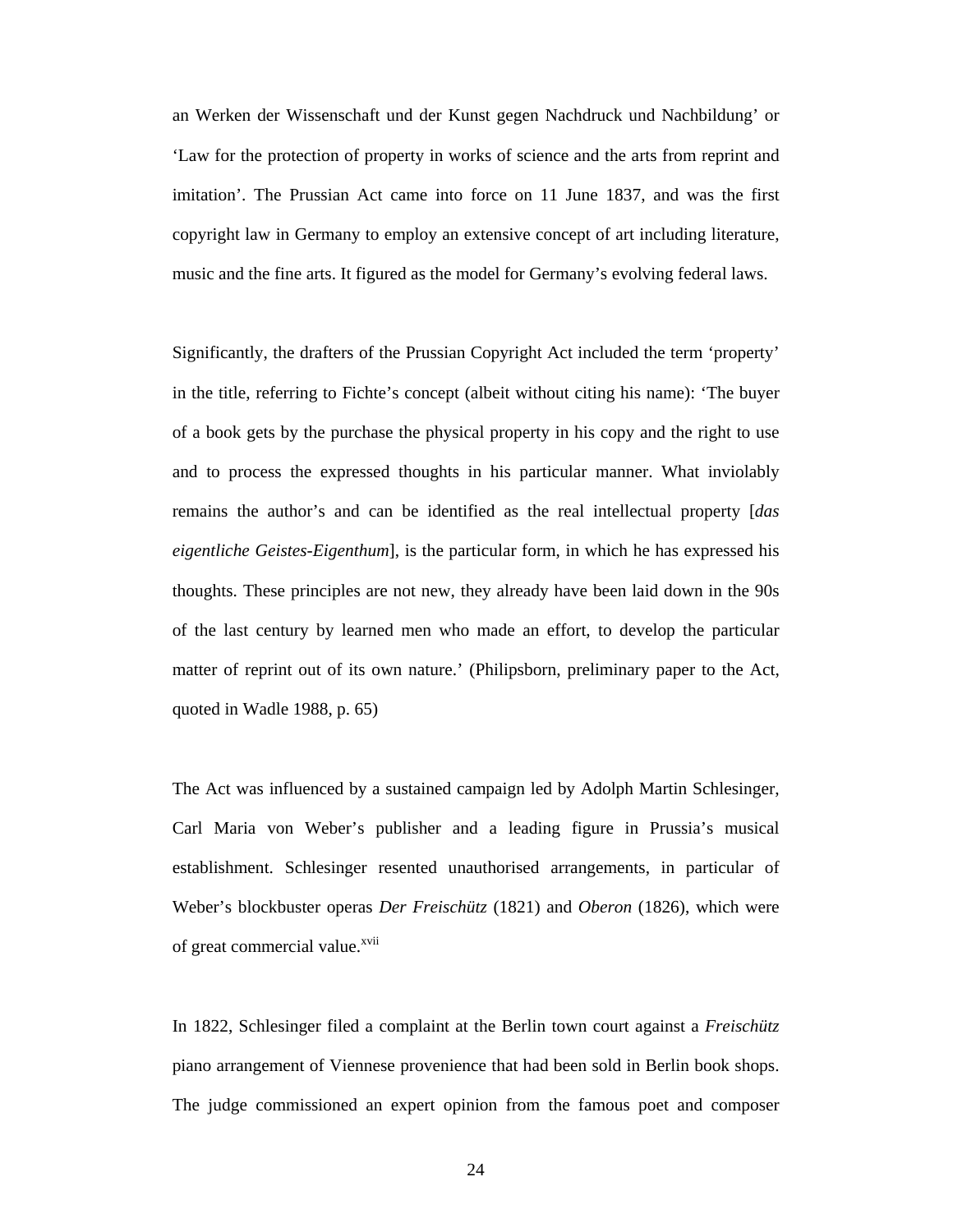E.T.A. Hoffmann. Hoffmann, a lawyer by training and former Prussian civil servant, was asked whether the Viennese piano score was 'arranged along' Schlesinger's piano score. The Prussian statute book of 1794 (*Allgemeines Landrecht*) explicitly had included 'musical compositions' under the subjects protected against reprinting. However, Hoffmann argued that the specific sections for arrangements should not be applied to musical composition, because

'it is impossible to extract musical compositions in the same way, as it can be done with books. Reprint of a composition would only take place when an original would be 'reengraved' [*nachgestochen*] and reprinted identically with the original.' (Kawohl 2002, p. 269)

According to Hoffmann, Schlesinger's copyright did not involve the rights to an abstract work 'Der Freischütz'; it was confined to the singular piano score version that he had published. The subject matter of copyright was a work of print – a copper engraving. Hoffmann drew a comparison to works of art. A copper engraving showing a painting was not infringing a copyright in this painting. Another engraving of the same painting was an infringing copy of the first copper plate only if it was a counterdraw, but not if it was modelled on the original painting.

The key point of Hoffmann's argument was its denial of the abstraction which would soon be pervasive in European laws. Schlesinger's claim for damages was refused. Between 1821 and 1837, Schlesinger filed at least six complaints in Prussian courts and made repeated applications for an amendment of the arrangement rules of the *Allgemeines Landrecht*. He eventually saw success with the new copyright law of 1837. Here is a summary of its provisions.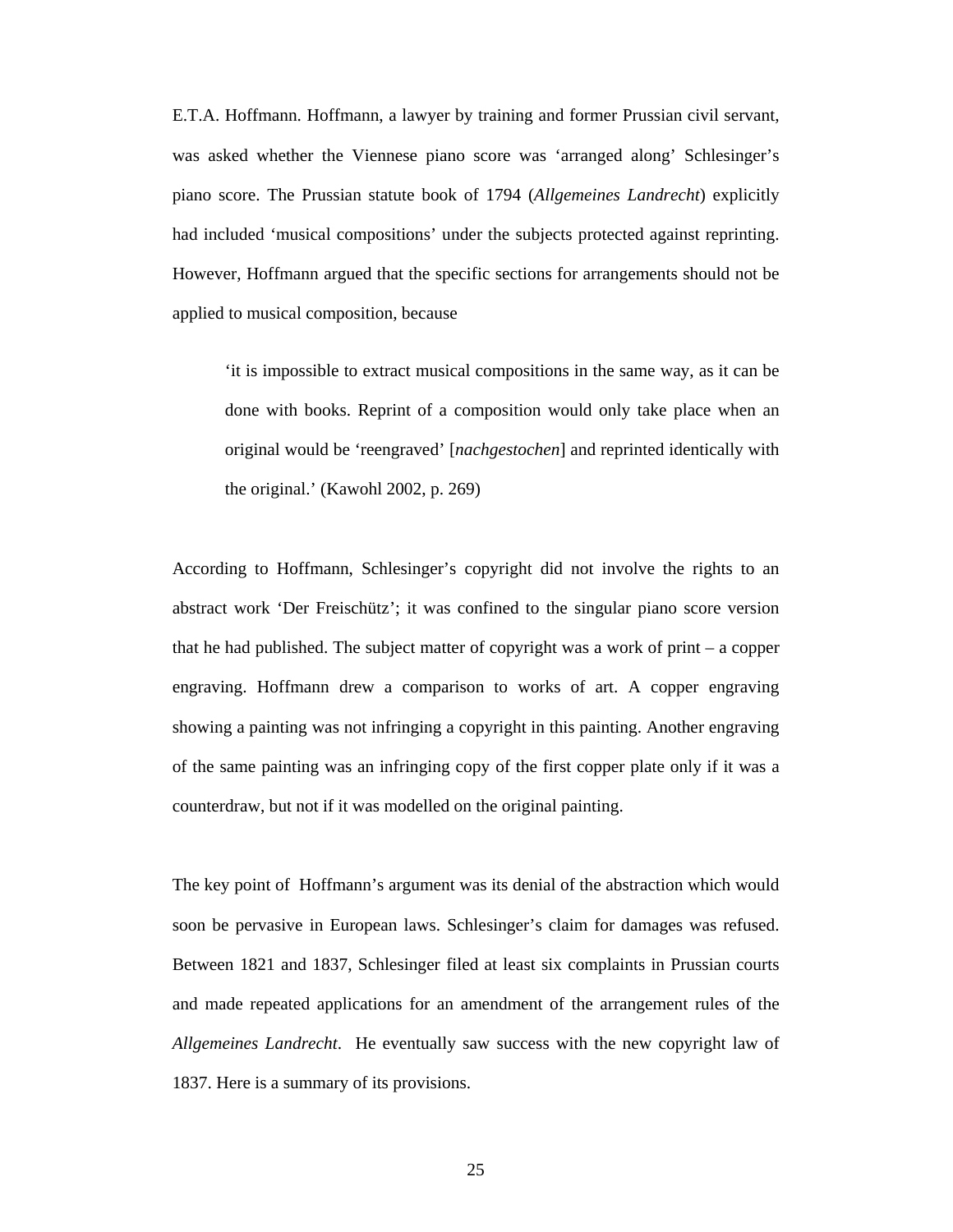#### **[Insert Table 2: Prussian Act 1837]**

In Britain, the key legislation fusing author and property norms is the Copyright Act of 1842. By the early 1800s, the utilitarian rationale implicit in English copyright law since the Act of Anne (1710), and sustained in the case of *Donaldson v. Becket* (1774) had become diluted. The House of Lords ruling in *Donaldson* was increasingly seen as a compromise between those who denied author's rights altogether and those who asserted a perpetual property in the produce of labour. It was argued that even if perpetual copyright had been rejected, the author still had a natural right to his work. In this reading, the natural or common law right of the author and the statute became merged. In 1814, a revised statute extended the copyright term for the first time to life of the author (or 28 years, whichever was  $longer$ ). $x$ viii

In 1837, the year of the new Prussian Act, a campaign was launched by Thomas Noon Talfourd, a member of parliament, lawyer, author and friend of leading figures of the romantic literary scene. Several draft bills were submitted to Parliament supported by letters and petitions from William Wordsworth, Robert Southey, Thomas Carlyle and Hartley Coleridge. Their main aim was an extension of the copyright term to author's lifetime plus 60 years (while existing copyrights would revert to the author after 28 years). The theoretical basis were new concepts of romantic theory as well as the more traditional Lockean labour arguments. As Talfourd put it in a speech to Parliament: why should literary property not 'last as long as the works which contain truth and beauty live?' (Talfourd 1837, p. 8; quoted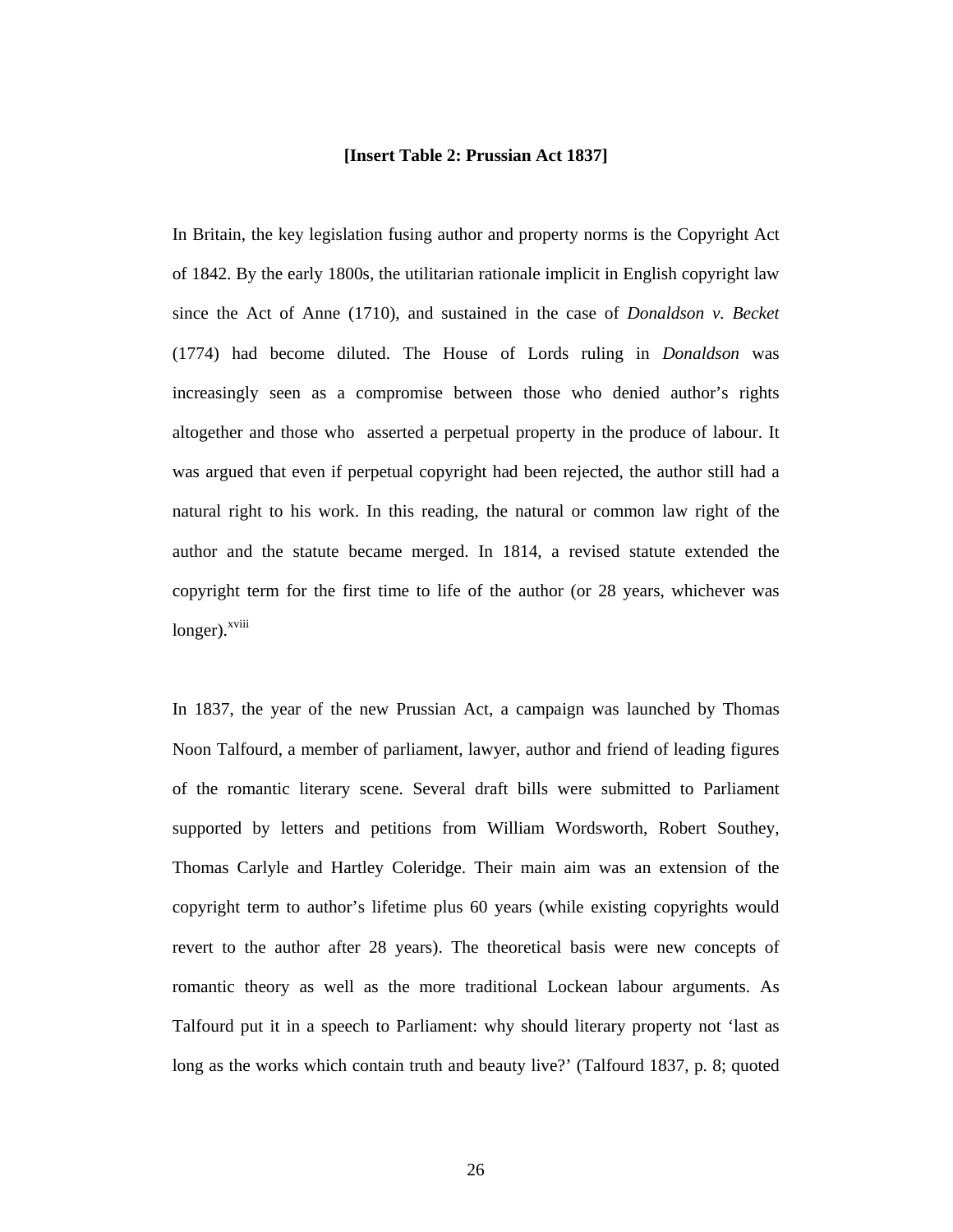in Rose 1993, p. 111) Talfourd's disciple J.J. Lowndes wrote, in a supporting Treatise:

'For the object of the Bill is not to give greater value to the light and trivial productions of the day, which either reap a sufficient and quick reward from their admirers, or fall with well merited contempt into oblivion; but to secure to authors of genius and learning - whose works, although they become the classics of the country, often make their way but slowly into public favour some slight pecuniary advantage, by extending their Copyright for a further period, at the very time it has commenced to be valuable, and to repay them for their long and unceasing labours. (Lowndes 1840, p. 101)

Talfourd's Bill reached the committee stage but not a final vote before the general election of 1841 in which Talfourd lost his seat. A revised copyright bill was passed early in the next parliament, compromising on the *post mortem* term (now seven years *pma*) while preserving Talfourd's structure. The Act of 1842 concentrates on books, but extends the right of 'representation or performance' to 'dramatic pieces' and 'musical compositions'. The abstraction of authored works of art remains tentative, as reflected in ambiguous wordings about abridgements, anthologies, translations and dramatizations. All rights were subject to entry in the Book of Registry at Stationers' Hall, revealing a tension in the law: if the new rationale of copyright derived from the character of abstract, original, authored works (as opposed to the earlier incentive to the creation or dissemination of useful products), then its legal protection should coincide with the moment of creation not publication (Kawohl and Kretschmer 2003, p. 221).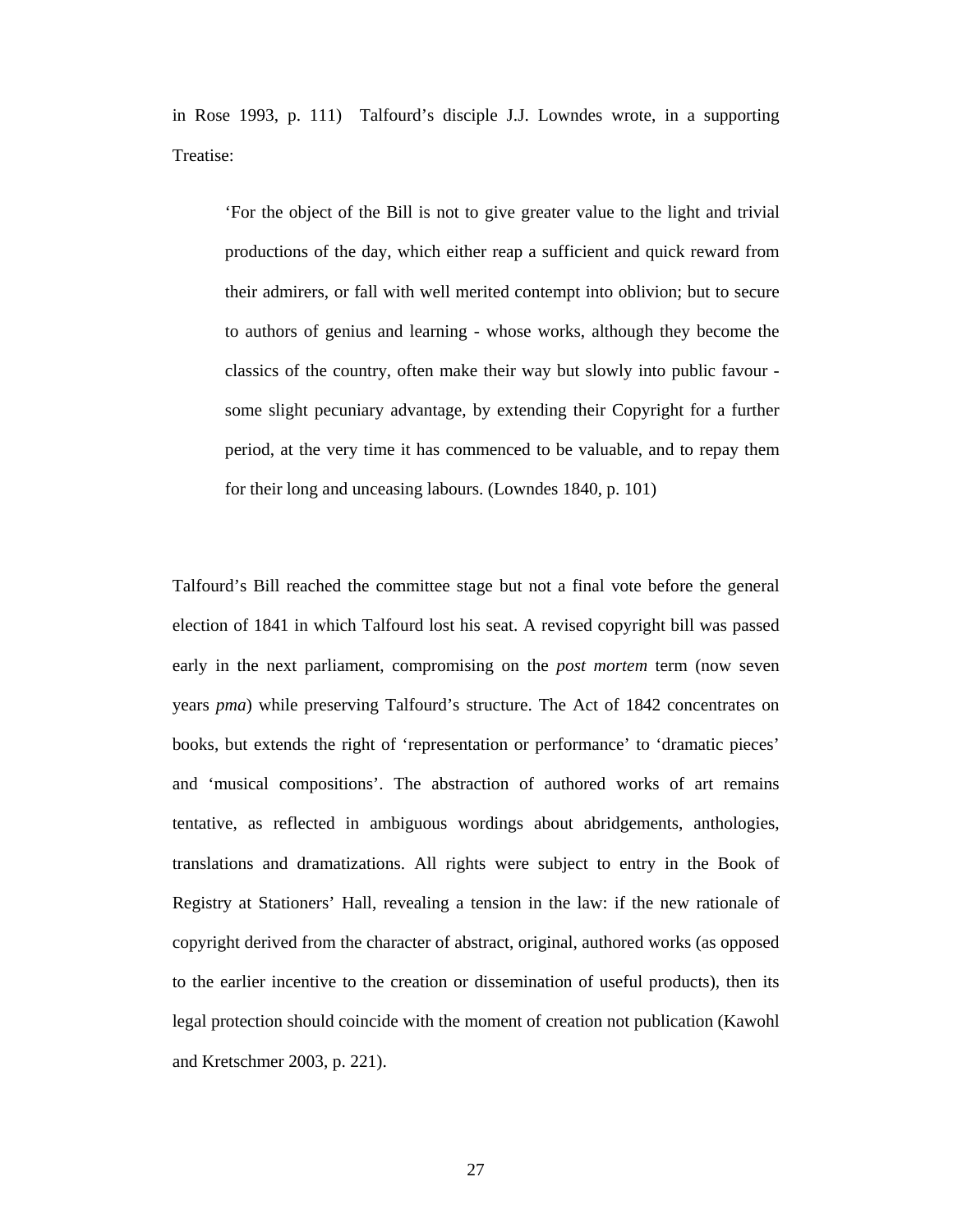#### **[Insert Table 3: UK Act 1842]**

The formation of modern copyright law was completed with the Berne Convention of 1886, elevating an international regime that took its term and scope from the creator, regardless of subsequent ownership or public policy implications. Led by Victor Hugo, a preliminary Congress on Literary and Artistic Property was held in Brussels in 1858 and adopted the following principles (quoted from Petri 2002, p. 116):

the author's ownership rights to his works of art and literature should be expressed in the laws of 'all civilised peoples';

all countries should recognise the same rights of non-nationals to their works as they did to works of their own citizens [the principle of national treatment];

copyright legislation in all countries should rest on a common foundation.

At the diplomatic conference in Berne in 1886, the principle of national treatment was established, but the minimum standards that should apply regardless of national traditions remained quite weak.<sup>xix</sup> Not until the Berlin conference of 1908 was it agreed that the rights granted under Berne should not be contingent on national formalities. The structure of the Berlin conference is still the bedrock of modern international copyright law. The US, for so long reluctant to follow the route to a *droit d'auteur*, eventually acceded to Berne in 1989 when the export interests of its copyright industries in Hollywood and Redmond had become paramount. In 1994, the TRIPS Agreement (Trade Related Aspects of Intellectual Property Rights: Article 9.1) incorporated the Berne standards into the World Trade Organisation (WTO). Any country that wishes to participate in global trade (by the latest counts, the WTO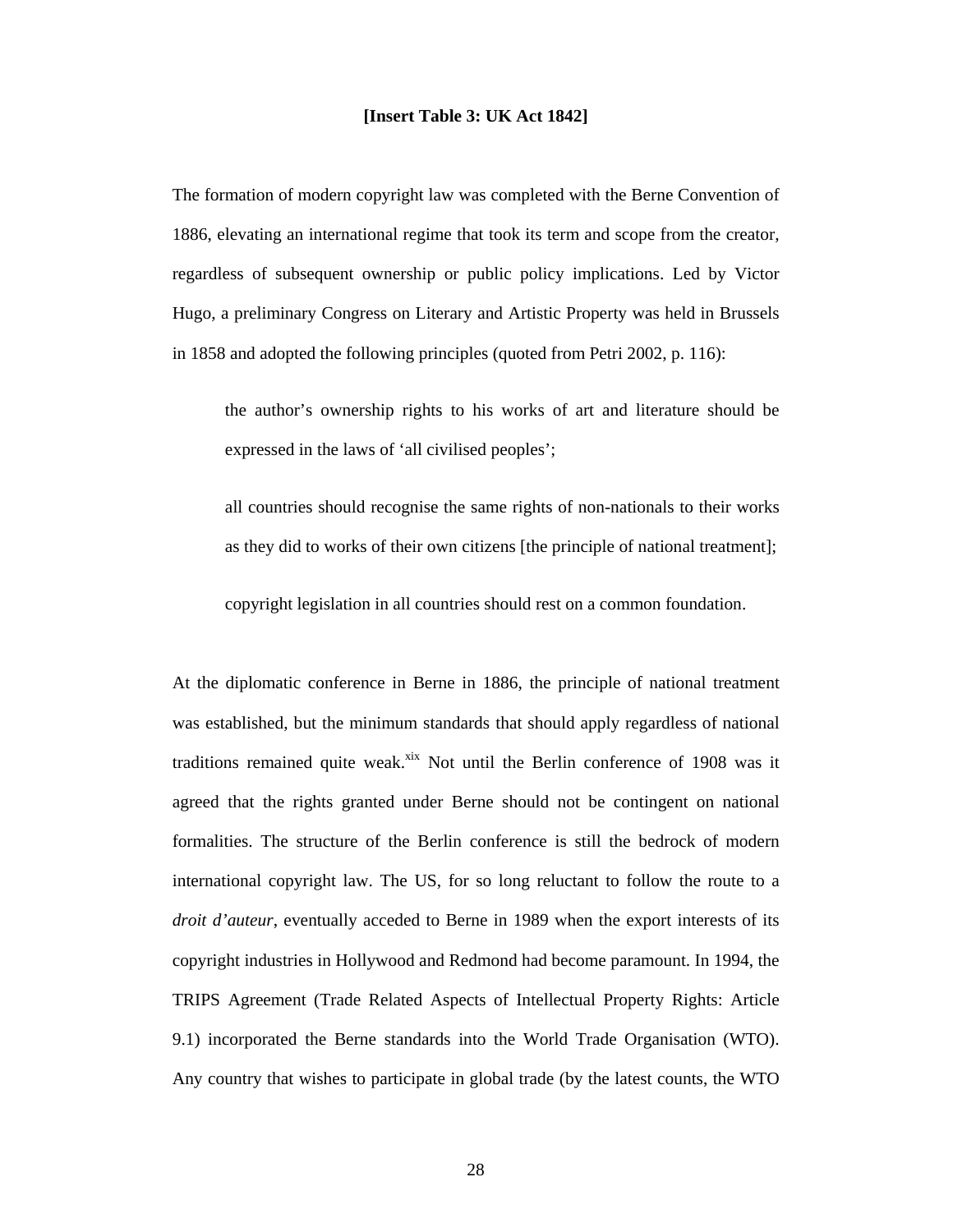has more than 140 members) must now enact exclusive transferable copyrights for more than a generation.

The minimum term of Berne has remained at author's life plus 50 years while Europe (with the 1993 Directive on harmonising the term of copyright protection) and the United States (with the 1998 Sonny Bono Copyright Extension Act) have adopted an extended term of 70 years *post mortem auctoris*. At the insistence of the US, the *droit moral* introduced with the Rome revisions (1928) of the Berne Convention was omitted from TRIPS: Article 6*bis* of the Rome revisions provided for the right to claim first authorship of a work (paternity right) and the right to object to any distortion, mutilation or other modification which would be prejudicial to the honour or reputation of the author (integrity right). The *droit moral* is distinct from copyright as an economic property right in that it cannot be transferred or waived. We shall argue in the next section that this distinction may be the way forward.

Below is a table summarising the structure of rights under Berne:

#### **[Insert Table 4: Berne Convention 1886, Berlin Act 1908]**

## **Whither now?**

Ever since the 18th century Battle of the Booksellers, when Stationers evoked an absolute author's right that they had acquired (so they argued) via contract, the justifications for copyright have been extremely confused. Samuel Johnson's comments in 1773 (as reported by Boswell) neatly illustrate the different arguments: 'There seems (he said) to be in authours a stronger right of property than that by occupancy; a metaphysical right, a right, as it were, of creation, which should from its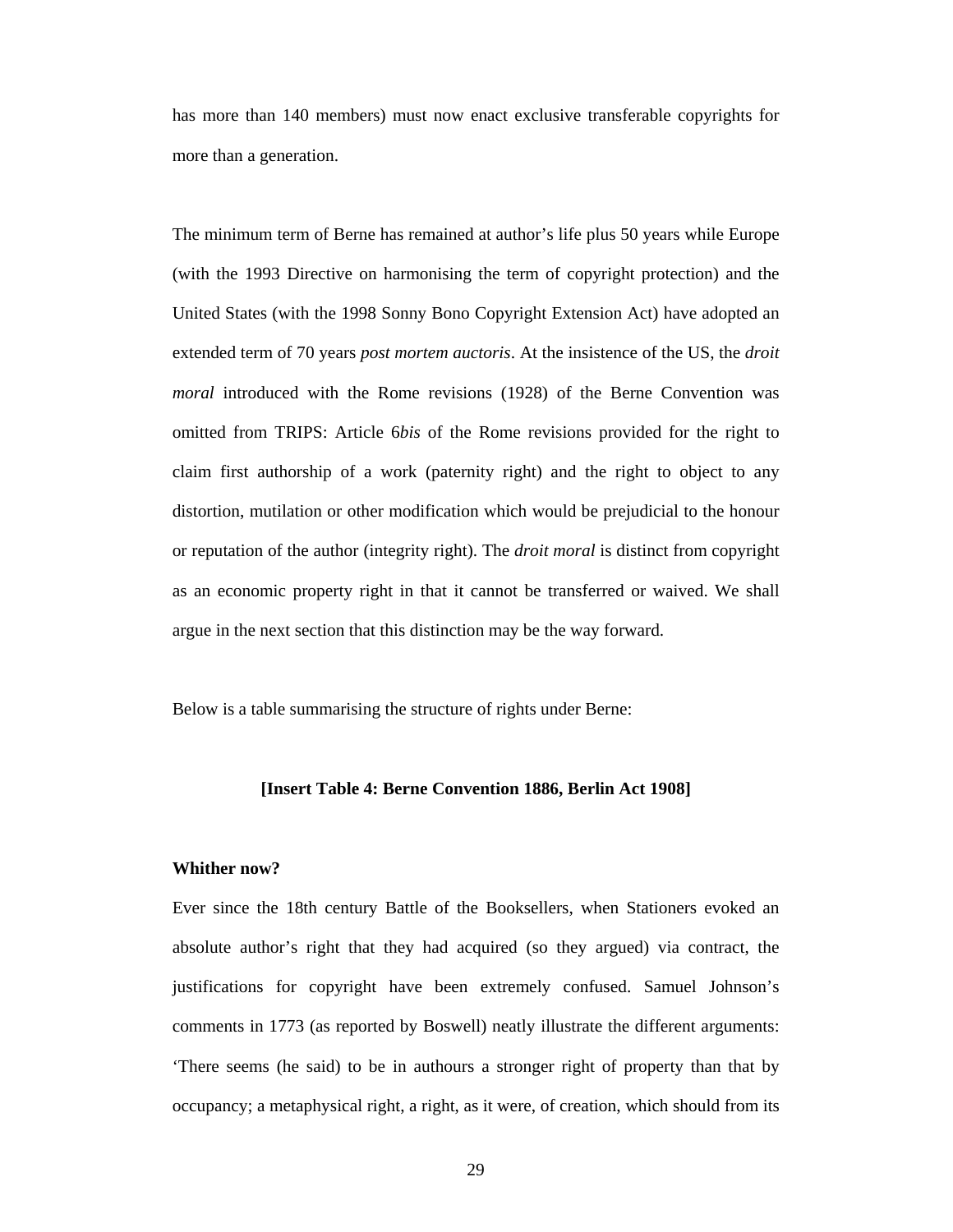nature be perpetual; but the consent of nations is against it, and indeed reason and the interests of learning are against it; for were it to be perpetual, no book, however useful, could be universally diffused amongst mankind, should the proprietor take it into his head to restrain circulation.'xx The decision in *Donaldson v. Becket* (1774) did little to stem the tide that was transforming a sensible investment incentive into a generation long burden on cultural activity, ostensibly under the guise of the author's original expression.

Private property can be defined negatively as the right to exclude. Access to property becomes conditional on the discretionary decision of the owner. Property entails the right to say NO. It is widely accepted in (utilitarian) economic theory that property rights are justified if they prevent a so-called 'tragedy of the commons' (Hardin 1968). For example, fish stocks held in common are liable to deplete because there is no individual owner who has an incentive in their preservation. (For further discussion of this argument see chapter 3 below.) From a public interest perspective, though, property rights should not be more far-reaching than needed to achieve this welfare purpose. In the case of intellectual property, in particular, they should not encroach on others' 'freedom of expression' more than is necessary to give an incentive to creative expression and dissemination in the first place. Historically, however, this utilitarian perspective has been superseded by a second family of property justifications, stemming from John Locke's notion of men's 'natural' entitlement to the fruit of their labour, and from the Hegelian notion of rights as the 'manifestation of a personality'. The form and scope of acceptable rights under these premises is somewhat elusive. In particular, it is not clear how far other people's expression can be justifiably limited by such property claims.<sup>xxi</sup>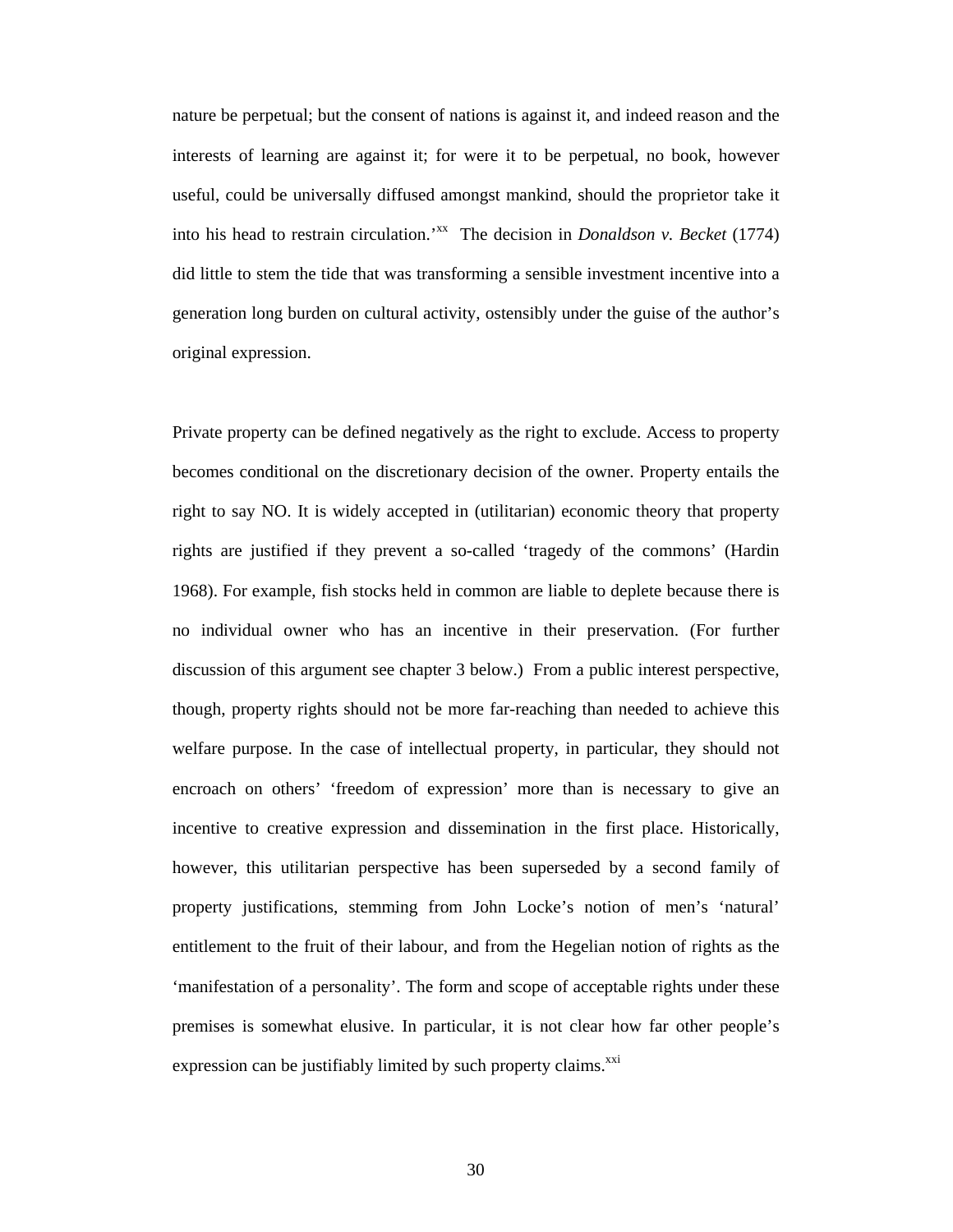In this section, we shall finally unbundle the concepts of creator and investor which, as we have seen, have formed an unholy alliance in the formation of modern copyright law. The argument is presented from premises that attempt to capture widely held views in modern societies (which echo some of the justificatory strategies discussed earlier).

**Proposition 1:** There is no unified category of right owners, covering creators (authors) and investors (producers).

**Creators** have four main interests:

- to see their work widely reproduced and distributed
- to receive credit for it
- to earn a financial reward relative to the commercial value of the work
- to be able to engage creatively with other works (in adaptation, comment, sampling etc).

Regarding the structure of **author rights**, this leads to three conclusions:

The creator has little to gain from exclusivity (it prevents widest distribution; it prevents access to other works; it does not ensure financial reward)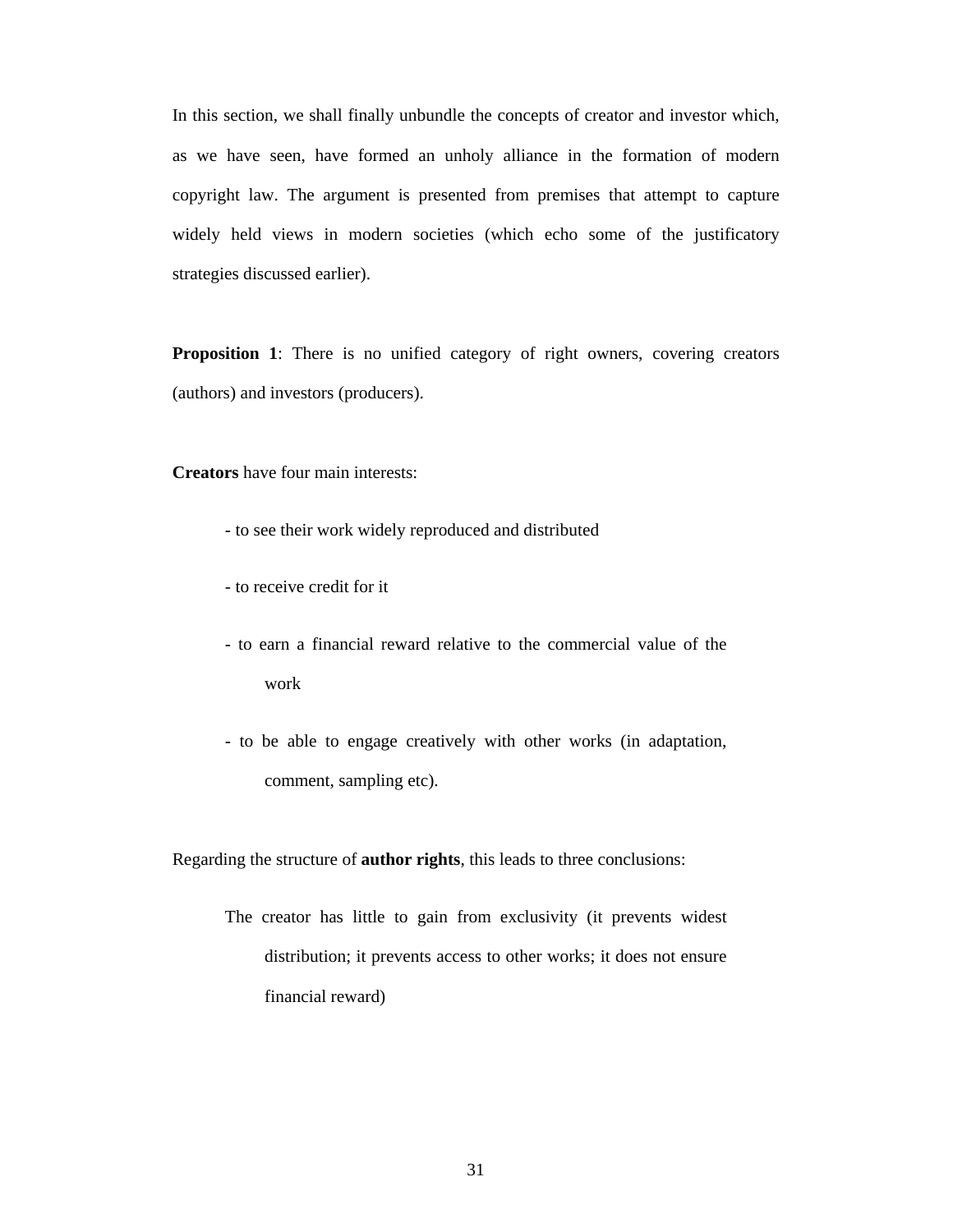- The creator has little to gain from transferability (under normal contractual practices, particularly in the media, the creator will be bought out in a one-off commercial transaction)
- The creator has a lot to gain from the so-called *droit moral* (a kind of creative trade mark, ensuring integrity of origin).

In the past, authors' interests could only be met with considerable economic inefficiencies (mainly caused by the costs of administrating rights). Digital technology offers new possibilities of tracing use and rewarding the creator. Transforming collecting societies into regulatory bodies answering to society at large (not only to rights owners) may be the best way forward (cf. Kretschmer 2002).

#### **Proposition 2:**

**Investors** want exclusive and transferable property rights, to extract maximum returns from their investments. Exclusive rights, however, come at a cost to society.

- Useful works become more expensive than they would have been (this is a direct consumer loss).
- Works become available for creative engagement only on the terms of the right holder (this means in practice a loss of cultural diversity, innovation and critique).
- Automatic returns from a back catalogue of works subsidise existing large right holders, creating an entry barrier to the creative industries (this is an anti-competitive effect).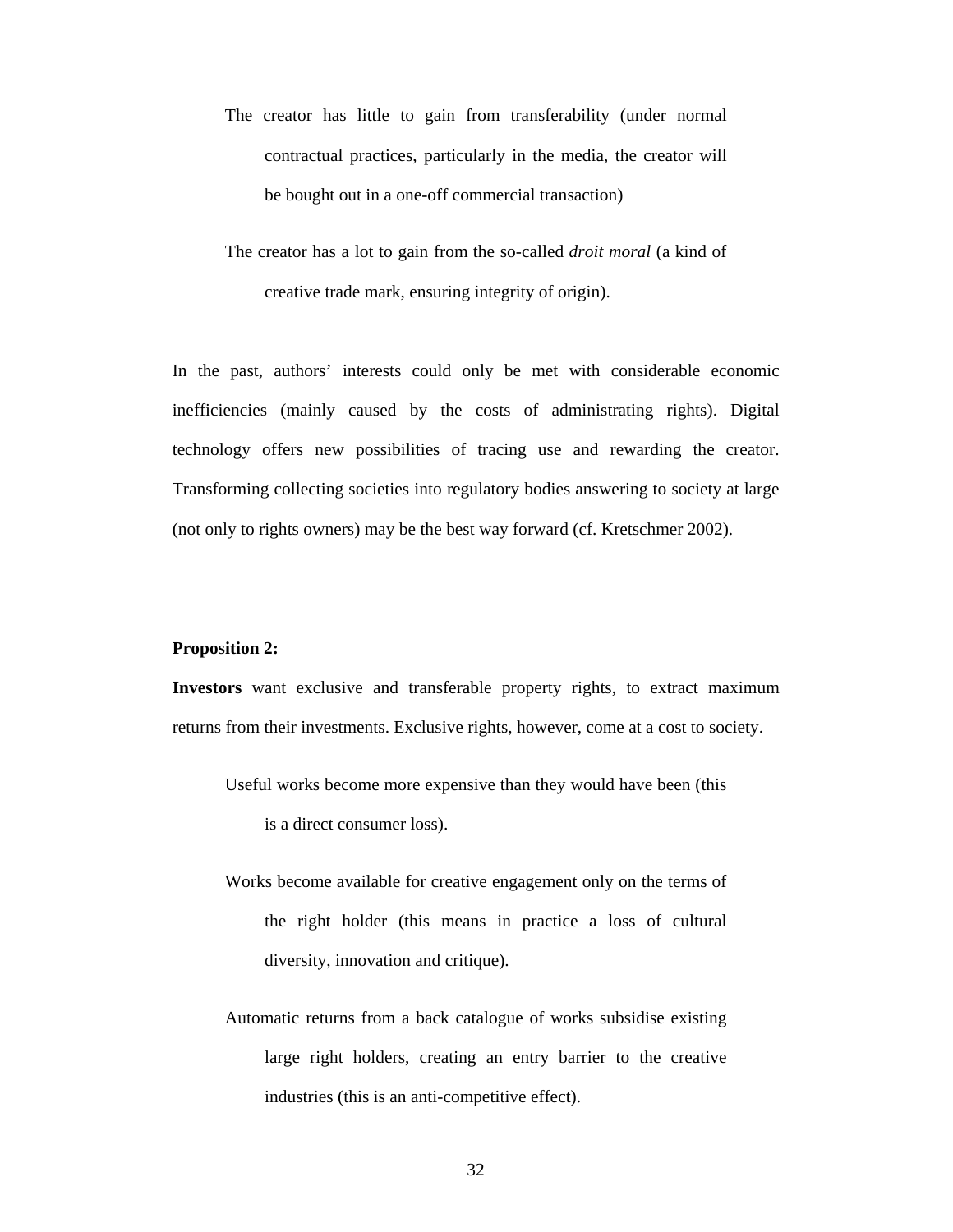Regarding the structure of copyright as a property right, this leads to one conclusion:

Investors should be granted exclusive terms of protection only as a response to market failure: i.e. where without the incentive of exclusivity, a work in the 'useful arts' would not be produced and distributed at all.

The normal exploitation cycle of cultural products suggests that a short exclusive term would be sufficient. If the first statutory copyright, the Statute of Anne, granted a term of 14 years (renewable once), the faster dissemination and exploitation environment of digital technologies would suggest an even shorter term. An extreme example of that rationale is the UK's first design copyright, the 1787 'Act for the Encouragement of Designing and Printing of Linens, Cottons, Calicos and Muslins'. It provided a producer head start of less than one season by granting an exclusive right to print and reprint for 2 months; in 1794, the term was extended to 3 months (Sherman and Bently 1999, p. 63).

#### **Star creators**

Many creators have demanded control over their artistic output which, they say, can only be ensured through exclusive rights. In commercial practice, however, artistic control is only available to a few star creators whose bargaining power is sufficient to benefit from the exclusivity and transferability of rights. (See chapter 4 below.) Only the interests of star creators are similar to investor interests. They benefit disproportionally from the current copyright system.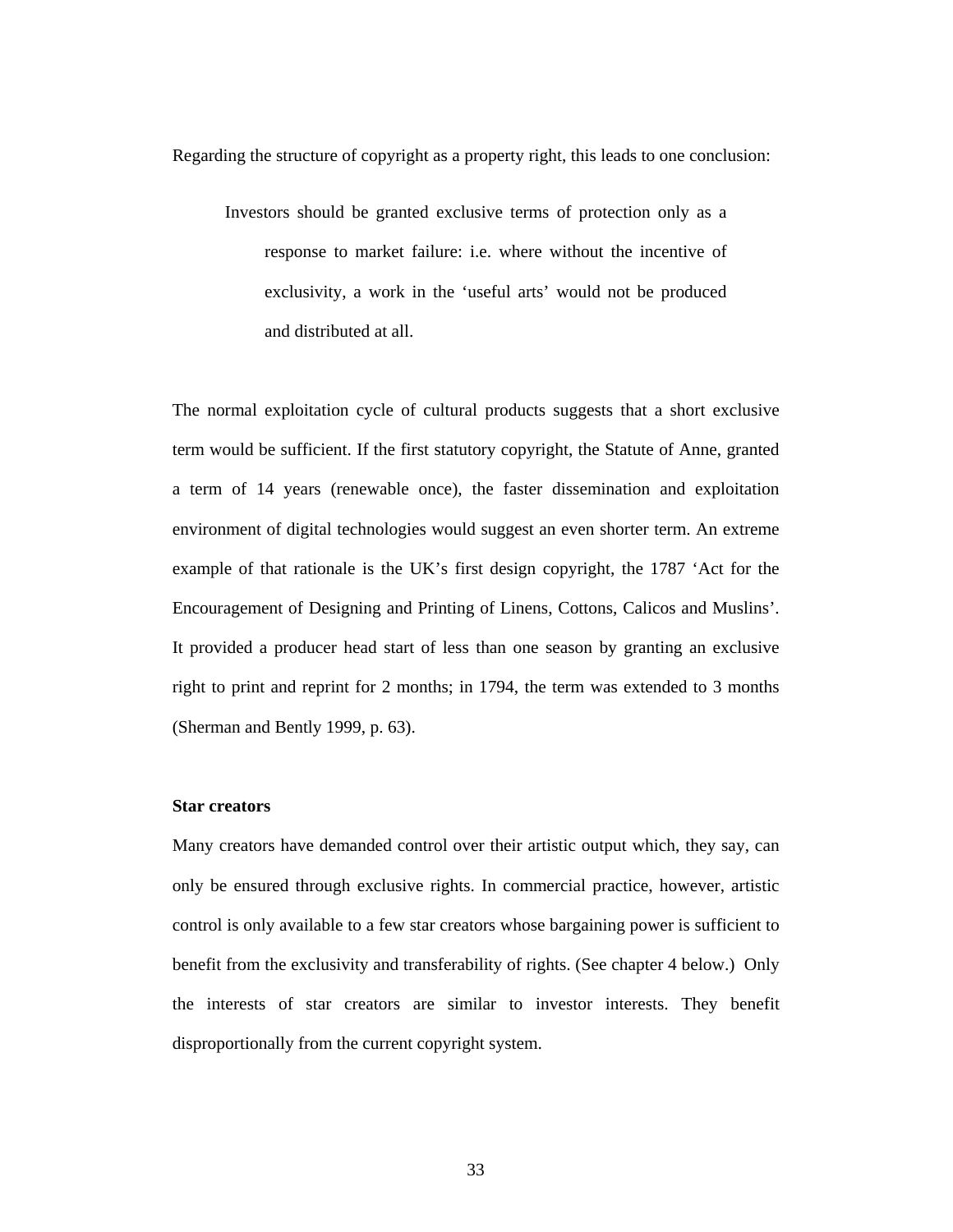Figures provided in the 1996 UK Monopolies and Mergers Commission Report on the British Performing Right Society (PRS) show that 80% of author members earned less than £1000 from performance royalties for 1993; and that 10% of authors received 90% of the total distribution. Similarly, according to German music copyright society GEMA's yearbook for 1996/7, 5% of members received 60% of the total distribution. We have calculated that in Germany and the UK between 500 and 1500 composers can live substantially off copyright royalties. There are indications that such winner-take-all markets are prevalent in most cultural industries. For the US, Tebbel claimed in a 1976 study that only 300 self-employed writers could live off the copyright system (Tebbel 1976). For 90% of authors, the copyright system did not provide a sufficient reward. The creative base of a modern society is supported by other means.

Early in their careers, many creators wish to become known by all available means, including being copied without permission. Piracy is welcome if source credits are given. Once creators have become famous, they typically perform a U-turn. Their monetary interests suddenly compete with investors' interests, aligning both in their defence of exclusive rights. 'Take a stand for creativity. Take a stand for copyright.' implored a petition to the European Parliament signed by 400 recording artists in 1999. 'We make our living through our music. The music that we create touches the lives of millions of people all over the world. Our creativity and our success depend on strong copyright protection. We now need your help.<sup>'xxii</sup> This dubious harmony of interests remains the official industry line in its piracy campaign: 'Ultimately, if creators do not get paid, you will not get music' (John Kennedy, President and Chief Operating Officer, Universal Music International, Letter to the *Financial Times*, 23 January 2003).<sup>xxiii</sup>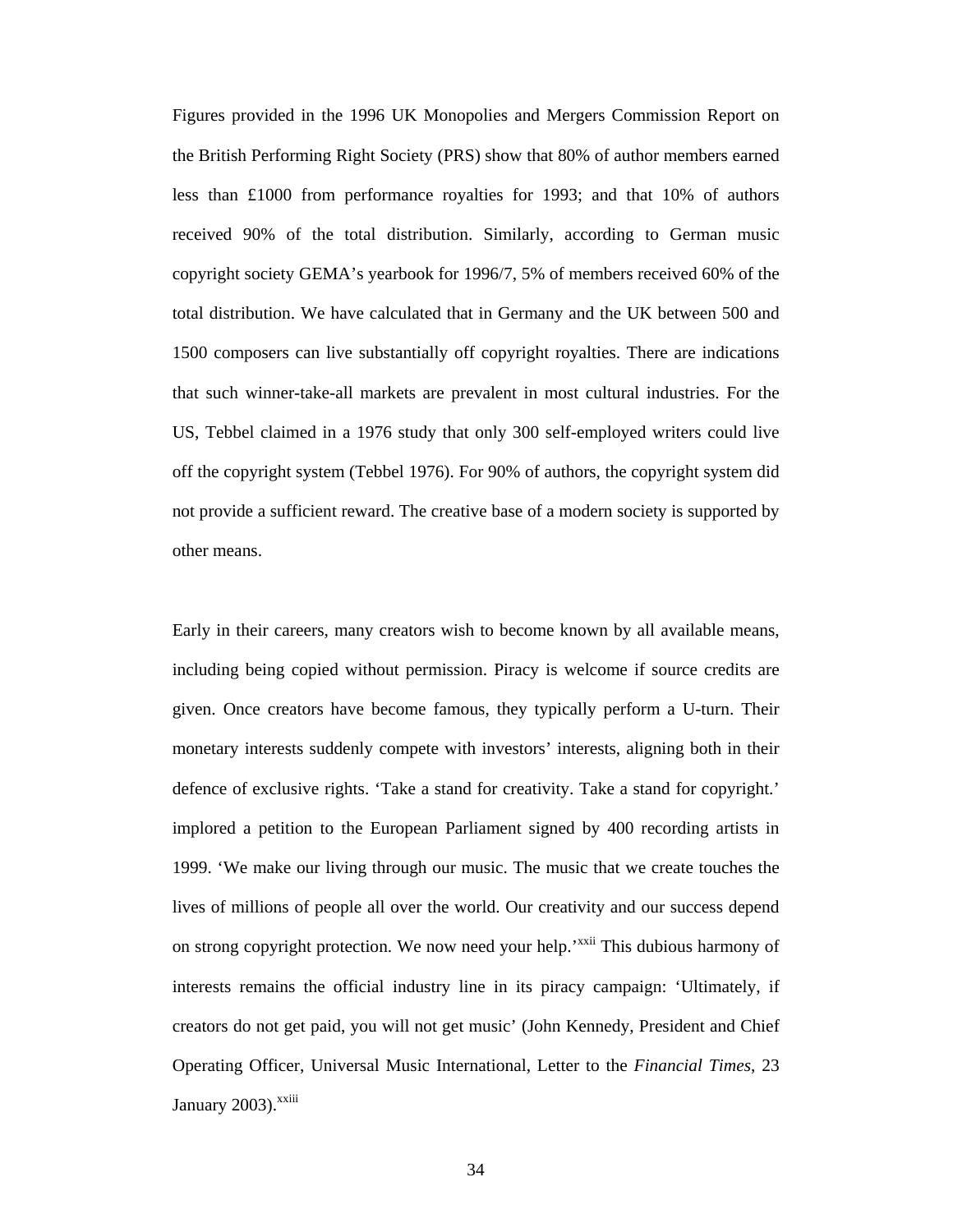We believe that despite such rhetoric we are reaching the end of the period of copyright expansion traced in this chapter. Within a generation, copyright laws will be unrecognisable, abandoning the Berne paradigm. The history of copyright supports arguments for a system in which short terms of exclusivity, encouraging fast exploitation, are followed by a remuneration right for the life time of the creator. As the following chapters in this book demonstrate copyright *practice* is already changing, as, in their various ways, bootleggers, DJs, samplers, consumers and performance artists invent new forms of cultural engagement. Copyright law must eventually follow.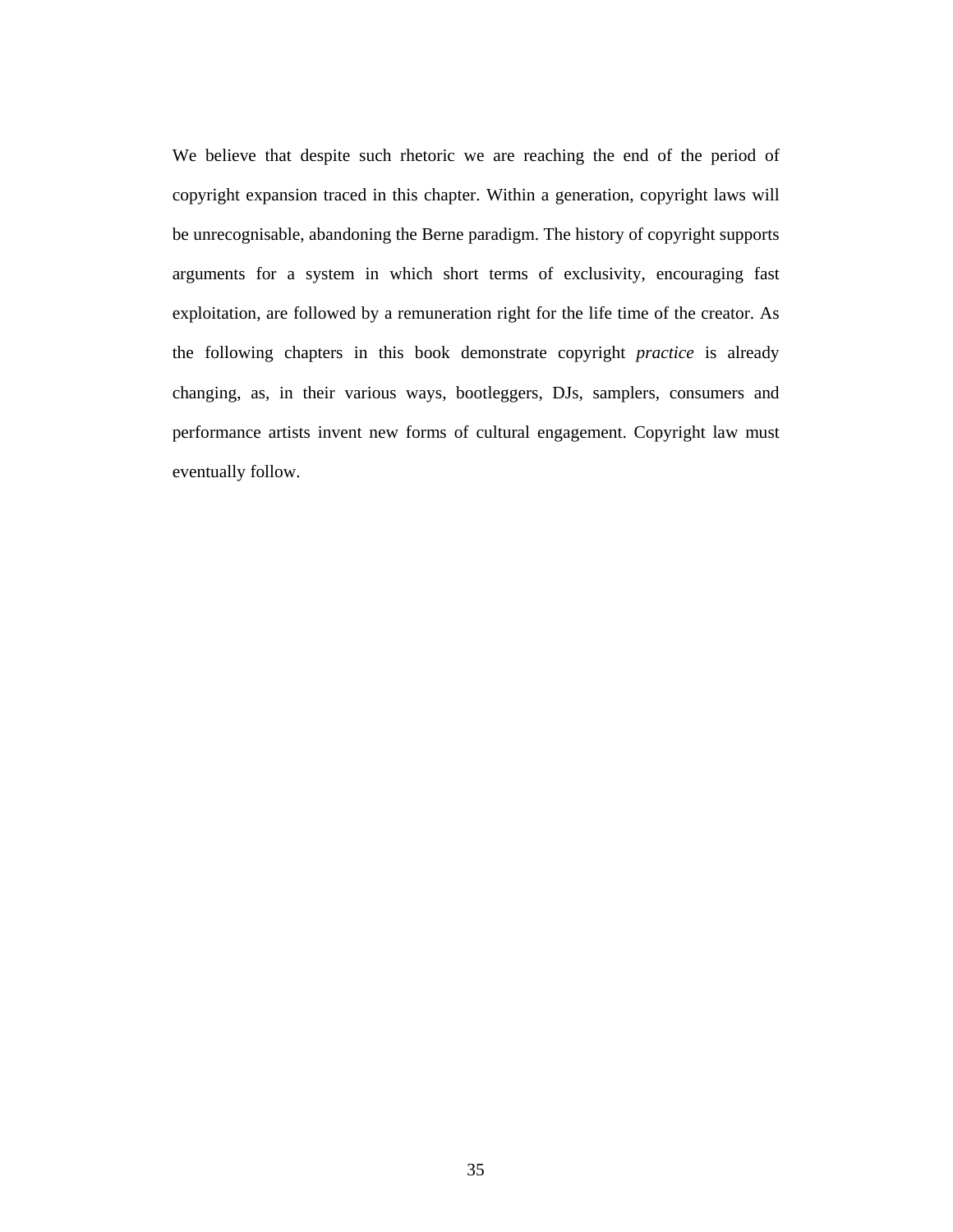#### **References**:

- Allen-Russell, A. v. (2002), ''For Instruments not Intended': The second J. C. Bach lawsuit', *Music & Letters* 83/1: 3-29
- Blagden, C. (1960), *The Stationers' Company, A History, 1403-1959*, London: Ruskin House, Allan & Unwin
- Boyle, J. (1996), *Shamans, Software, and Spleens: Law and the construction of the Information Society*, Cambridge (Mass): Harvard University Press
- Breyer, S. (1970), 'The Uneasy Case for Copyright', *Harvard Law Review*, 84: 281- 351.
- Burrow, J. (1773), *The Question Concerning Literary Property, Determined by the Court of King's Bench on 20th April, 1769, in the Cause Between Andrew Millar and Robert Taylor*, London (reprinted in *The Literary Property Debate: Six Tracts 1764-1774*, ed. S. Parks, New York: Garland 1975)
- Burrow, J. (1774), *The Cases of the Appellants and Respondents in the Cause of Literary Property, Before the House of Lords*, London (reprinted in *The Literary Property Debate: Six Tracts 1764-1774*, ed. S. Parks, New York: Garland 1975)
- Carlson, N. E. (1966), 'Wither and the Stationers', *Studies in Bibliography* xix: 210- 15
- Coover, J. (1985), *Music Publishing, Copyright and Piracy in Victorian England*, London
- Curtius, K. F. (1831), *Handbuch des im Königreiche Sachsen geltenden Civilrechts*, Vol. 4, 2nd edition, Leipzig: E: B. Schwickert
- Davies, G. (2002), *Copyright and the Public Interest* (2nd ed.), London: Sweet & Maxwell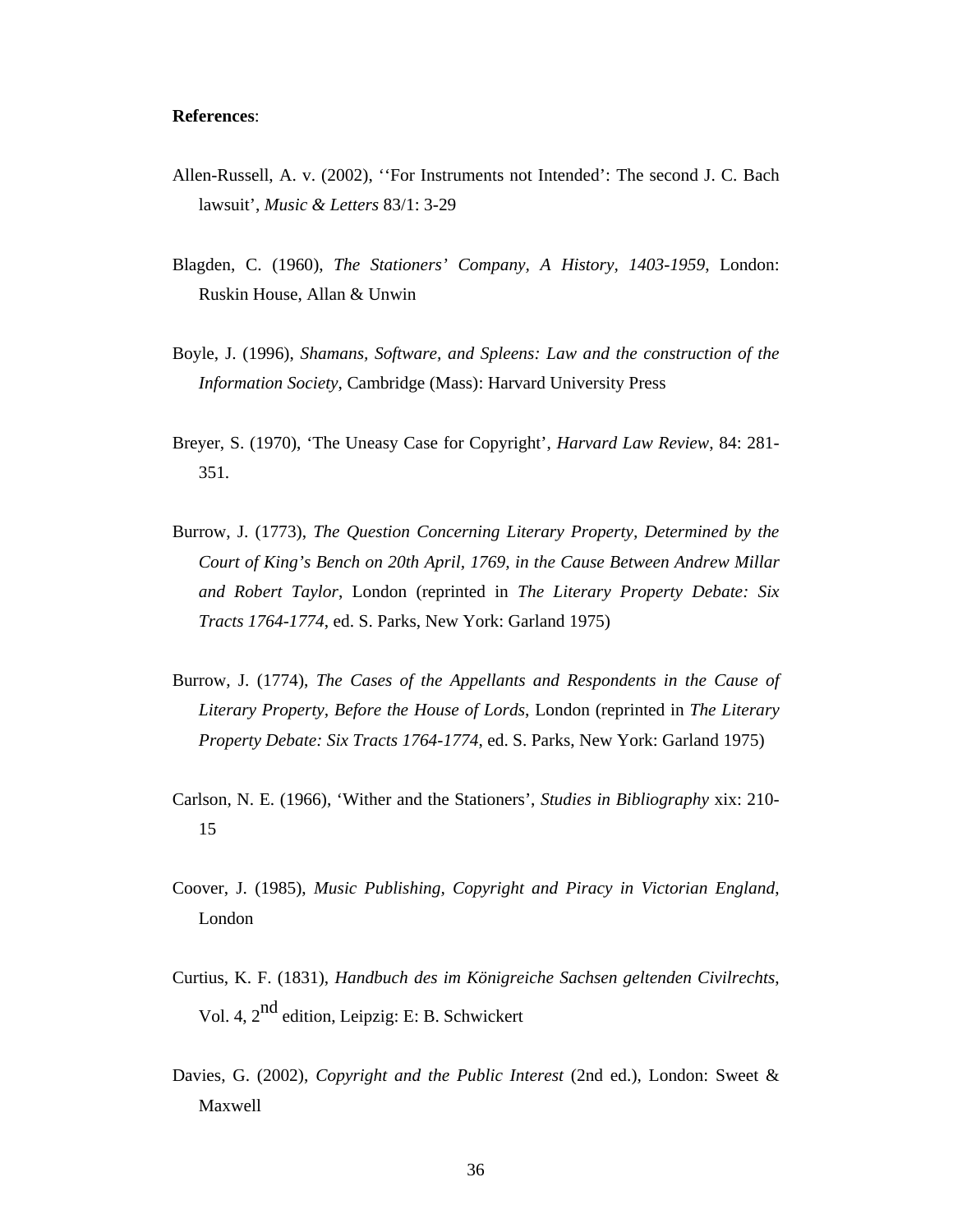Deazley, R. (2003), 'The Myth of Copyright at Common Law', *Cambridge Law Journal*: 106

Dibdin, Ch. (1803), *The Professional Life of Mr. Dibdin*, London

- Dölemeyer, B. and Klippel, D. (1991), 'Der Beitrag der deutschen Rechtswissenschaft zur Theorie des gewerblichen Rechtsschutzes und Urheberrechts', in: *Gewerblicher Rechtsschutz und Urheberrecht in Deutschland. Festschrift zum hundertjährigen Bestehen der Deutschen Vereinigung für Gewerblichen Rechtsschutz und Urheberrechtund ihrer Zeitschrift.* Hrsg. v. der Vereinigung durch Friedrich-Karl Beier, Alfons Kraft, Gerhard Schricker und Elmar Wadle. Weinheim 1991, Bd. 2, S. 185-240.
- Dock, M.-C. (1963), *Étude sur le droit d'auteur*, Paris
- Dowling, M. (1932) 'The Printing of John Dowland's *Second Booke of Songs or Ayres*', *The Library* xii (4th series): 365-80
- Drahos, P. (1996), *A Philosophy of Intellectual Property*, Aldershot: Dartmouth
- Drahos, P. (1999), 'The Universality of Intellectual Property Rights: Origins and Developments', Geneva: WIPO
- Duncker, F. W. et al. (1834), *Vorschläge zur Feststellung des literarischen Rechtszustandes in den Staaten des deutschen Bundes* in *Acta des justizministeriums betreffend: das Nachdrucken der Bücher u.d.m. bis 1838* (Geheimes Staatsarchiv Preußischer Kulturbesitz, HA.l, Rep 84 ll 2 N, Nr.1, Bd.1, Bl.106)
- Eisenstein, E. (1979), *The Printing Press as an Agent of Change: Communications and cultural transformations in early-modern Europe*, Cambridge: CUP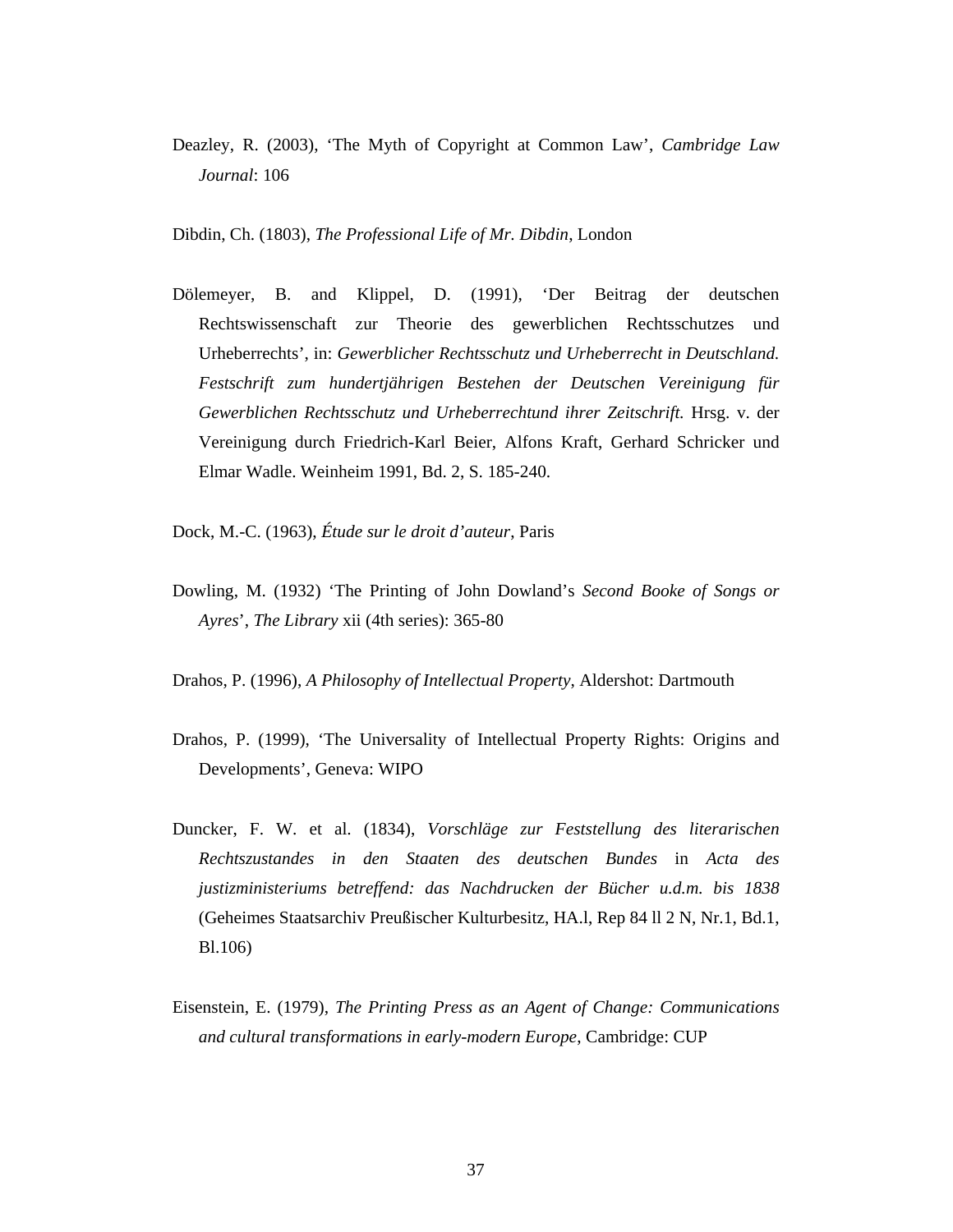- Epstein, S. R. (1998), 'Regional Fairs, Institutional Innovation and Economic Growth in Late Medieval Europe', *Journal of Economic History* 53
- Feather, J. (1994), *Publishing, Piracy and Politics: a historical study of copyright in Britain*, London: Mansell
- Fichte, J. G. (1792), 'Beweis von der Unrechtmäßigkeit des Büchernachdrucks. Ein Räsonnement und eine Fabel', Berliner Monatsschrift 21 (1792), 443-483; also in: Immanuel Hermann Fichte (ed.), *Fichte. Vermischte Schriften und Aufsätze* (Berlin 1845/46, reprint Berlin 1971) 223-244
- Fisher, W. (2001), 'Theories of Intellectual Property', pp. 168-199 in: S. R. Munzer (ed.), *New Essays in the Legal and Political Theory of Property*, Cambridge: CUP
- Gans, E. (1832), 'Ueber das Recht zur Aufführung gedruckter Theaterstücke, in: *Beiträge zur Revision der Preußischen Gesetzgebung*, ed. E. Gans, Berlin: Duncker & Humblot
- Ginsburg, J. C. (1990), 'A Tale of Two Copyrights: Literary property in Revolutionary France and America', *Tulane Law Review* 64: 991-1031
- Hardin, G. (1968), 'The Tragedy of the Commons', *Science* 162: 1243-1248
- Hegel, G. W. F. (1821-33), *Grundlinien der Philosophie des Rechts*, Berlin
- Hesse, C. (1991), *Publishing and Cultural Politics in Revolutionary Paris, 1789- 1810*, Berkeley: University of California Press
- Hettinger, Edwin C. (1989) 'Justifying Intellectual Property', *Philosophy and Public Affairs*, 18(1): 31-52.
- Hunter, D. (1986), 'Music Copyright in Britain to 1800', *Music and Letters*: 269-282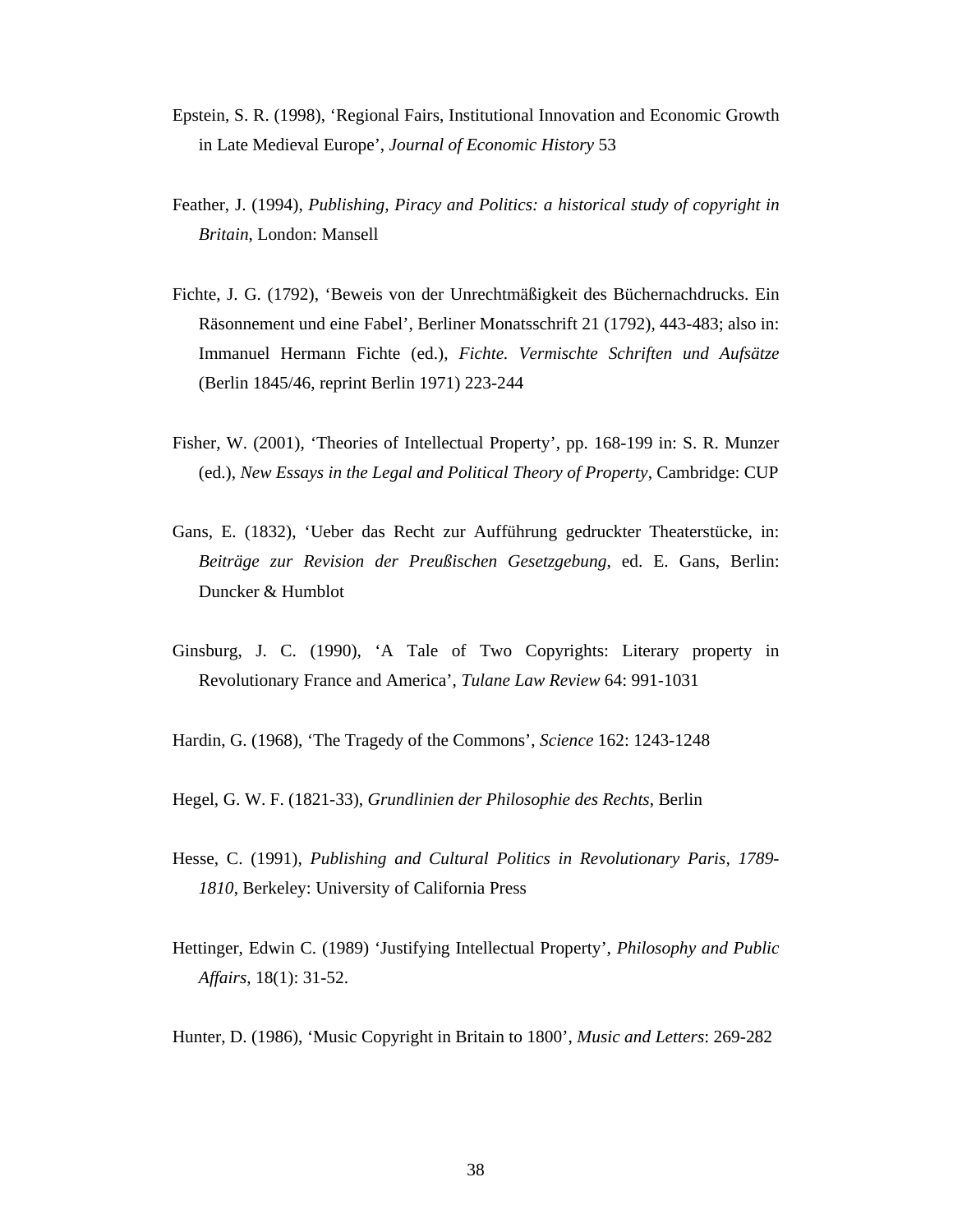- Hughes, J. (1988), 'The Philosophy of Intellectual Property', *Georgetown Law Journal* 77: 287-366
- Kant, I. (1785), 'Von der Unrechtmäßigkeit des Büchernachdrucks', *Berliner Monatszeitschrift*: 403-417; reprinted in: UFITA (Archiv für Urheber-, Film-, Funk-, und Theaterrecht) 106 (1987): 137-144
- Kawohl, F. (2001), 'Examining a Paradigm Shift in Intellectual Property: Music copyright around 1800', paper presented at symposium *A New Feudalism of Ideas?*, Centre for Intellectual Property Policy & Management, Bournemouth University (proceedings available at www.cippm.org.uk/symposium2001)
- Kawohl, F. (2002a), *Urheberrecht der Musik in Preußen 1820-1840*, Tutzing: Hans Schneider
- Kawohl, Friedemann (2002b), 'Music Copyright and the Prussian Copyright Act of 1837', pp. 279-292 in: *Nineteenth-Century Music Studies*, ed. J. Samson and B. Zon, London & Aldershot: Ashgate
- Kawohl, F. (2002c) 'Maps and Sheet Music: Hybrids between artistic and literary copyright', paper presented at conference *Legal Frameworks: Intellectual Property and the Visual Arts*, 3 October 2002, University of Copenhagen.
- Kawohl, F. and M. Kretschmer (2003), 'Abstraction and Registration: Conceptual innovations and supply effects in Prussian and British Copyright (1820-50), *Intellectual Property Quarterly* 2: 209-228
- Kretschmer, M. (2000), 'Intellectual Property in Music: A historical analysis of rhetoric and institutional practices', special issue: 'Cultural Industry' (ed. P. Jeffcutt), *Studies in Cultures, Organizations and Societies,* 6: 197-223
- Kretschmer, M. (2002), 'The Failure of Property Rules in Collective Administration: Rethinking copyright societies as regulatory instruments', *European Intellectual Property Review* (EIPR) 24/3: 126-137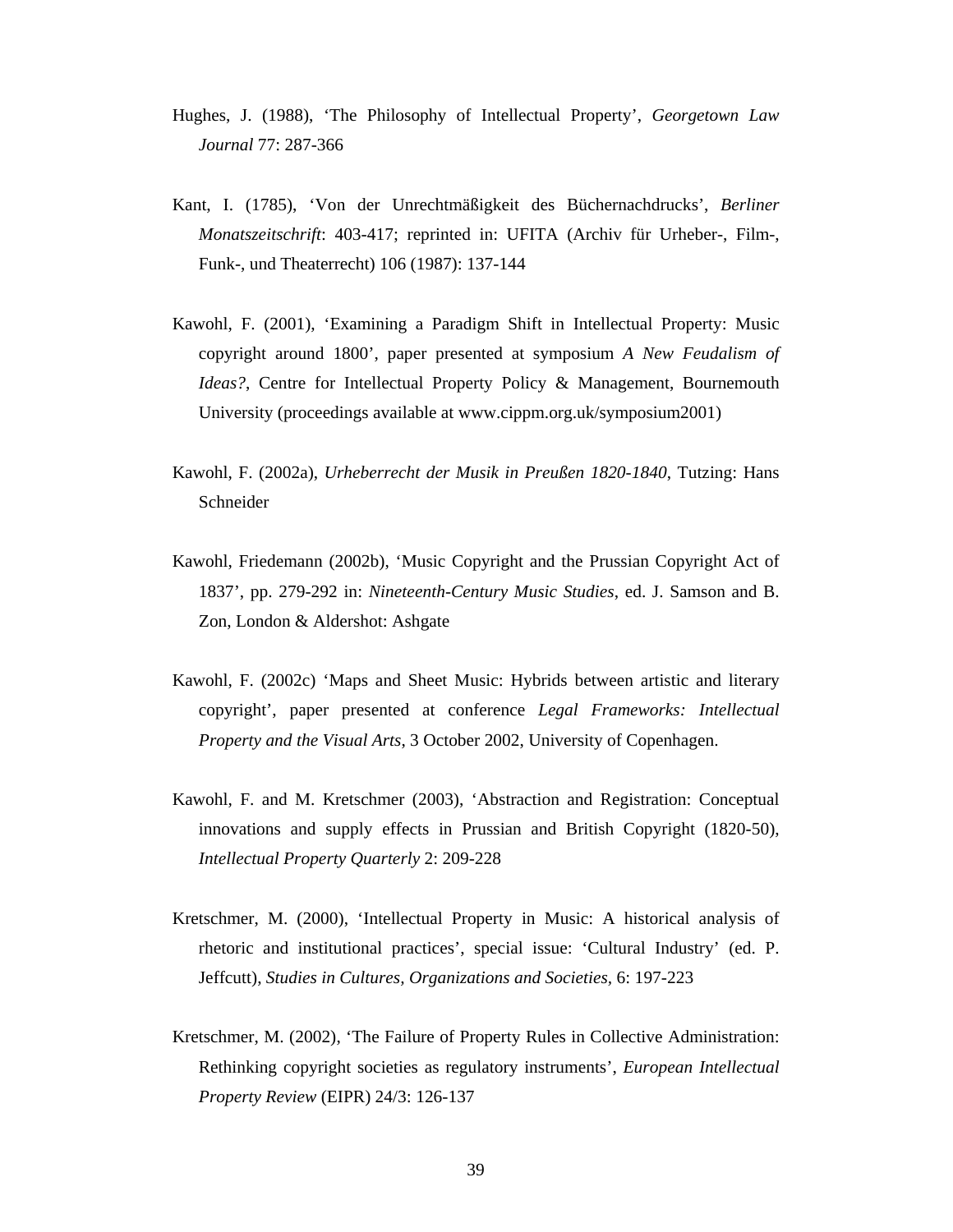Kretschmer, M. (2003), 'Digital Copyright: The end of an era', *European Intellectual Property Review* (EIPR) 25/8: 333-341

Krummel, D. W. (1975), *English Music Printing 1553-1700*, London

- Laddie, H. (1997) 'Copyright: Over-Strength, Over-Regulated, Over-Rated?', in 'Innovation, Incentive and Reward: Intellectual Property Law and Policy', *David Hume Papers on Public Policy* 5(1): 1-16.
- Landes, N. & R. Posner (1989), 'An Economic Analysis of Copyright Law', *Journal of Legal Studies* 18: 325-366
- Locke, J. (1790), *Two Treatises of Government*, London
- Lowndes, J. J. (1840), *An Historical Sketch of the Law of Copyright*, London: Saunders and Benning
- Maughan, C. W. (2001), 'Property and Intellectual Property: Foundations in Law and Economics', paper presented at Symposium *A New Feudalism of Ideas?*, 26 June 2001, Centre for Intellectual Property Policy & Management, Bournemouth University (proceedings available at www.cippm.org.uk/symposium2001)
- Marshall, L. (2001), *Losing One's Mind: Bootlegging and the Sociology of Copyright*, PhD thesis, University of Warwick

McFarlane, G. (1986), *Copyright through the Cases*, London: Waterlow 1986

- Meinert, F.W. (1844), *Das Königlich Sächsische Gesetz vom 22. Februar 1844 zum Schutze der Rechte an litterarischen Erzeugnissen und Werken der Kunst* , Leipzig
- MGG (1949-68), *Musik in Geschichte und Gegenwart* (music encylopedia), Kassel: Bärenreiter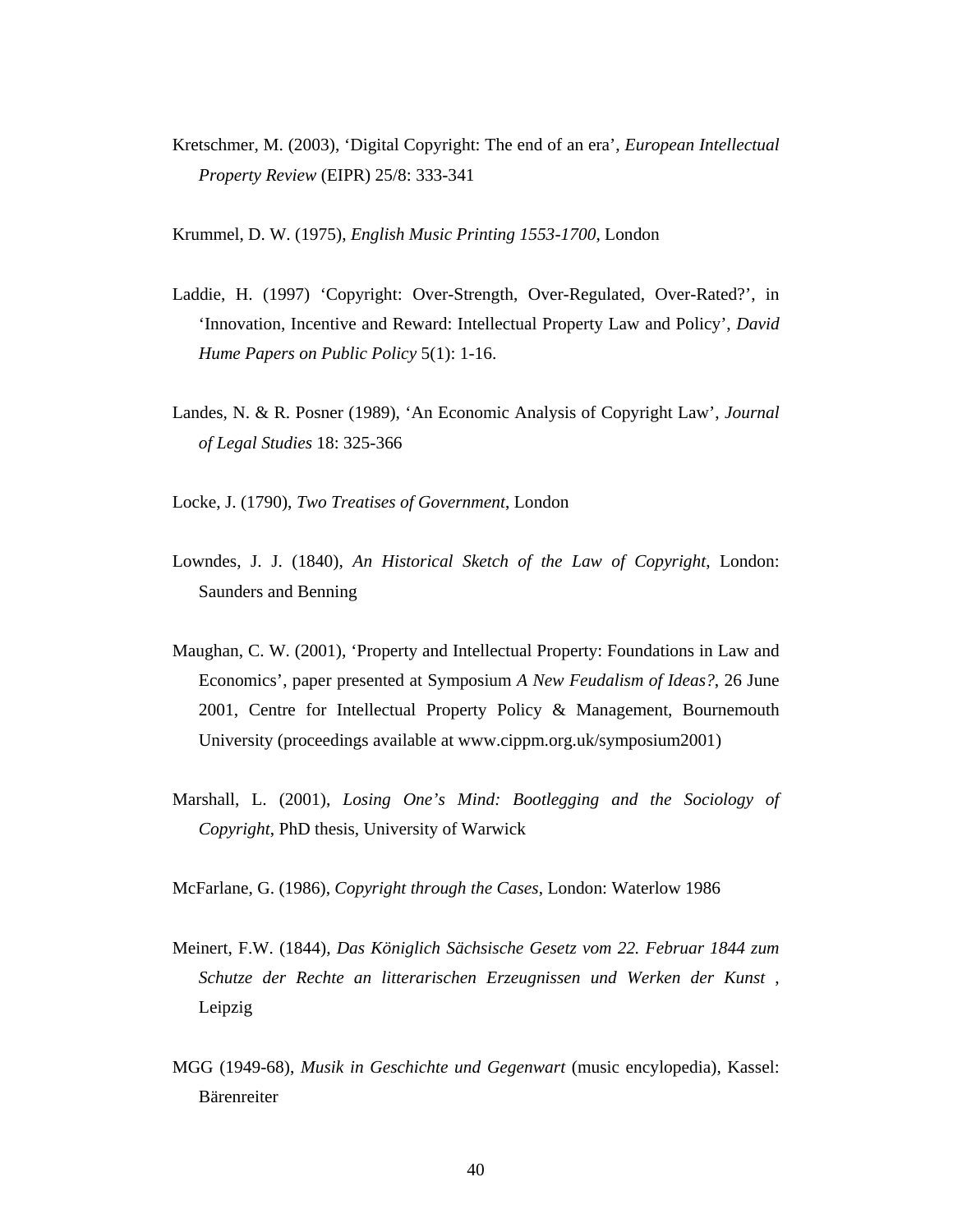- North, D. C. and R. Thomas (1973), *The Rise of the Western World: A new economic history*, Cambridge: CUP
- Patterson, L. R. (1968), *Copyright in Historical Perspective*, Nashville: Vanderbilt UP
- Patterson, L. R. (1987), 'Free Speech, Copyright, and Fair Use', *Vanderbilt Law Review* 40: 1-66
- Petri, G. (2002), *The Composer's Right*, Stockholm: Atlantis
- *Pohlmann, H. (1962), Die Frühgeschichte des musikalischen Urheberrechts (ca. 1400-1800) Neue Materialien zur Entwicklung des Urheberrechtsbewußtseins der Komponisten, Kassel: Bärenreiter*
- Püttlingen, J. V. v. (1864), *Das musikalische Autorrecht,* Wilhelm Braunmüller, Wien; reprinted in UFITA (2001): 137-277
- Rasch, R. A. (2002), *Music Publishing in Europe 1600-1900* (ch. 1 'Basic Concepts'; ch. 6 'Publishers and Publishers'), Strasbourg: European Science Foundation (available at www.let.uu.nl/~Rasch/personal/Musicpublishing.htm)
- Rose, M. (1993), *Authors and Owners: The Invention of Copyright*, Cambridge, Mass: Harvard University Press
- Sherman, B. and Bently, L. (1999), *The Making of Modern Intellectial Property Law, The British Experience, 1760-1911*, Cambridge: CUP
- Schleuning, P. (1984) *Das 18. Jahrhundert: Der Bürger erhebt sich*, Reinbek/Hamburg: Rowohlt.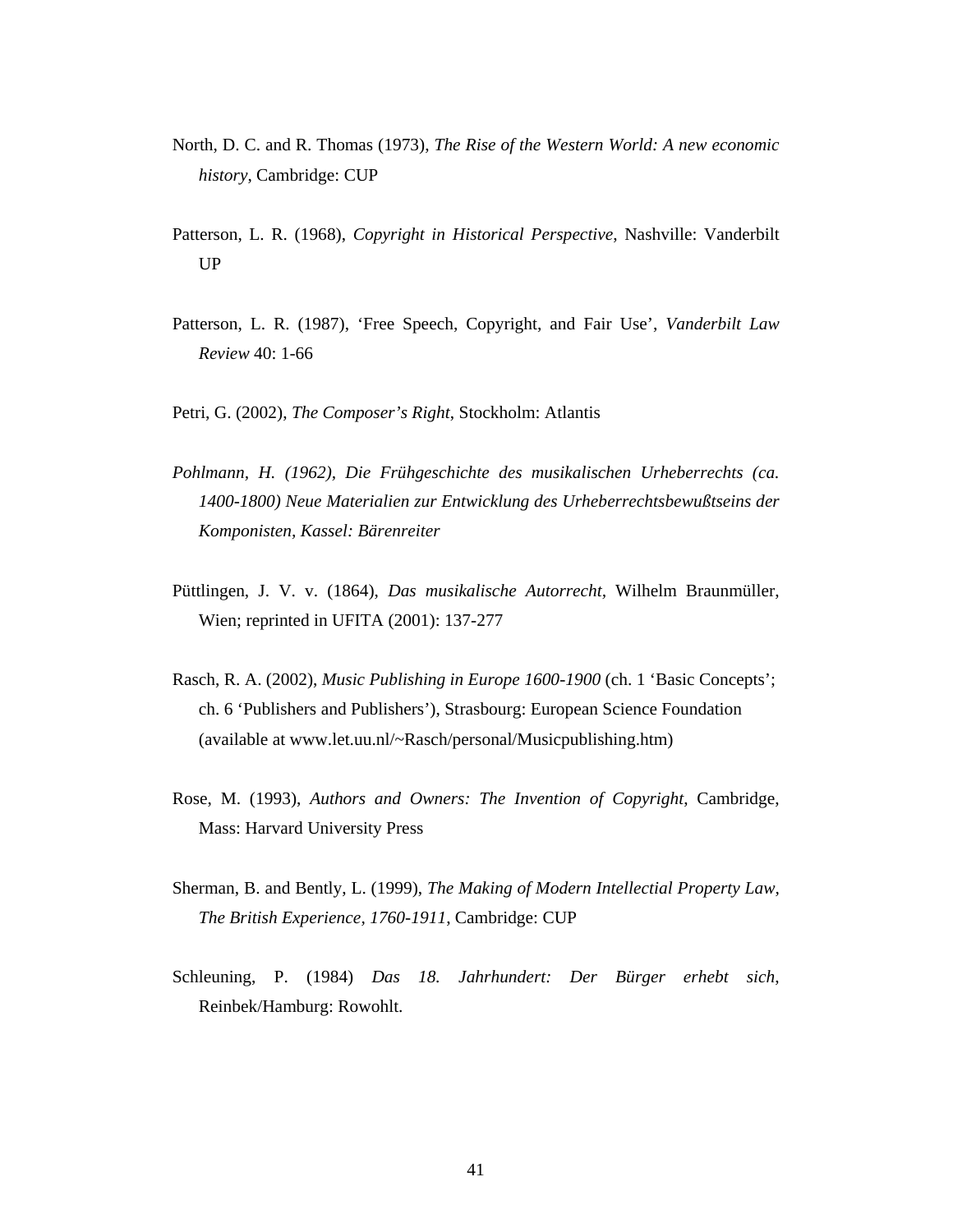- Shiffrin, S. V. (2001), 'Lockean Arguments for Private Intellectual Property', pp. 138-167 in S. R. Munzer (ed.), *New Essays in the Legal and Political Theory of Property*, Cambridge: CUP
- Sisson, C. J. (1960) 'The Laws of Elizabethan Copyright: the Stationers' View', *The Library* (5th series) xv: 8-20.
- Small, J. (1985) 'J. C. Bach Goes to Law', *Musical Times* cxxvi: 526-9.
- Schmieder, G. (1774), (ed.), *Der Churfürstlich Sächsischen allgemeinen, der Residencstadt Dresden besonderen Policeyverfassung*, Dresden
- Talfourd, Th. N. (1837), *A Speech Delivered by Thomas Noon Talfourd, Sergeant at Law, in the House of Commons*, London
- Tebbel, J. (1976), 'The Book Business in the USA', in David Daiches and Anthony Thorlby (eds.), *The Modern World: Reactions* Vol. 3.
- Tschmuck, P. (2002), 'Creativity without Copyright: Music production in Vienna in the late eighteenth century', pp. 210-220 in Towse, R. (ed.) *Copyright in the Cultural Industries*, Cheltenham: Edward Elgar
- Wadle, E. (1988), 'Das preußische Urheberrechtsgesetz von 1837 im Spiegel seiner Vorgeschichte', in: R. Dittrich (ed.), *Woher kommt das Urheberrecht und wohin geht es?* Wien, pp. 55-98, reprinted in, Wadle, E. *Geistiges Eigentum. Bausteine zur Rechtsgeschichte*, Weinheim 1996, pp. 167-222
- Wadle, E. (1991), 'Der Weg zum gesetzlichen Schutz des geistigen und gewerblichen Schaffens. Die deutsche Entwicklung im 19. Jahrhundert', in: F.-K. Beier, A. Kraft, G. Schricker und E. Wadle (eds.), *Gewerblicher Rechtsschutz und Urheberrecht in Deutschland.* Weinheim: VCH, Vol. 2, pp. 93-181
- Wadle, E. (1998), 'Preußische Privilegien für Werke der Musik: Ein Kapital aus der Frühzeit des Urheberrechts 1794 -1837', pp. 85-112 in: M.J.M. Chiner and H.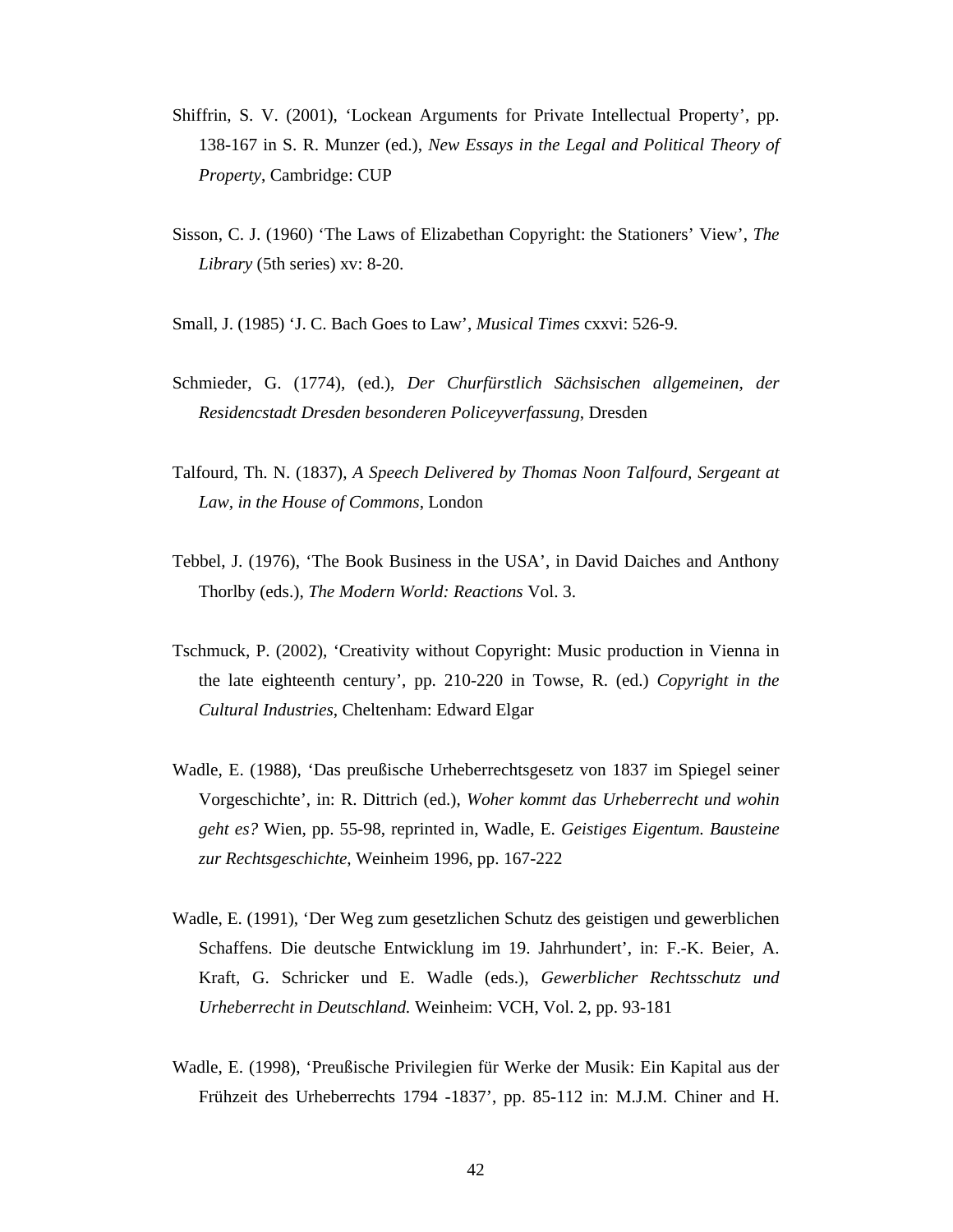Schäffer (eds.), *Musik und Recht: Symposium aus Anlaß des 60. Geburtstags von Prof. DDr. Detlev Merten*, Berlin

- Wadle, E. (1999), 'Privilegienpraxis in Preußen', in: B. Dölemeyer und H. Mohnhaupt (eds.), *Das Privilegium im europäischen Vergleich*, Vol. 2, Frankfurt a. M., pp. 335-362
- Woodmansee, M. (1984), 'The Genius and the Copyright: Economic and Legal Conditions of the Emergence of the 'Author'', *Eighteenth-Century Studies* 17: 425-448
- Woodmansee, M. and Jaszi, P. (eds.) (1994), *The Construction of Authorship: Textual Appropriation in Law and Literature*, Durham: Duke
- Woodmansee, M. (1994), *The Author, Art, and the Market: Rereading the History of Aesthetics*, New York: Columbia University Press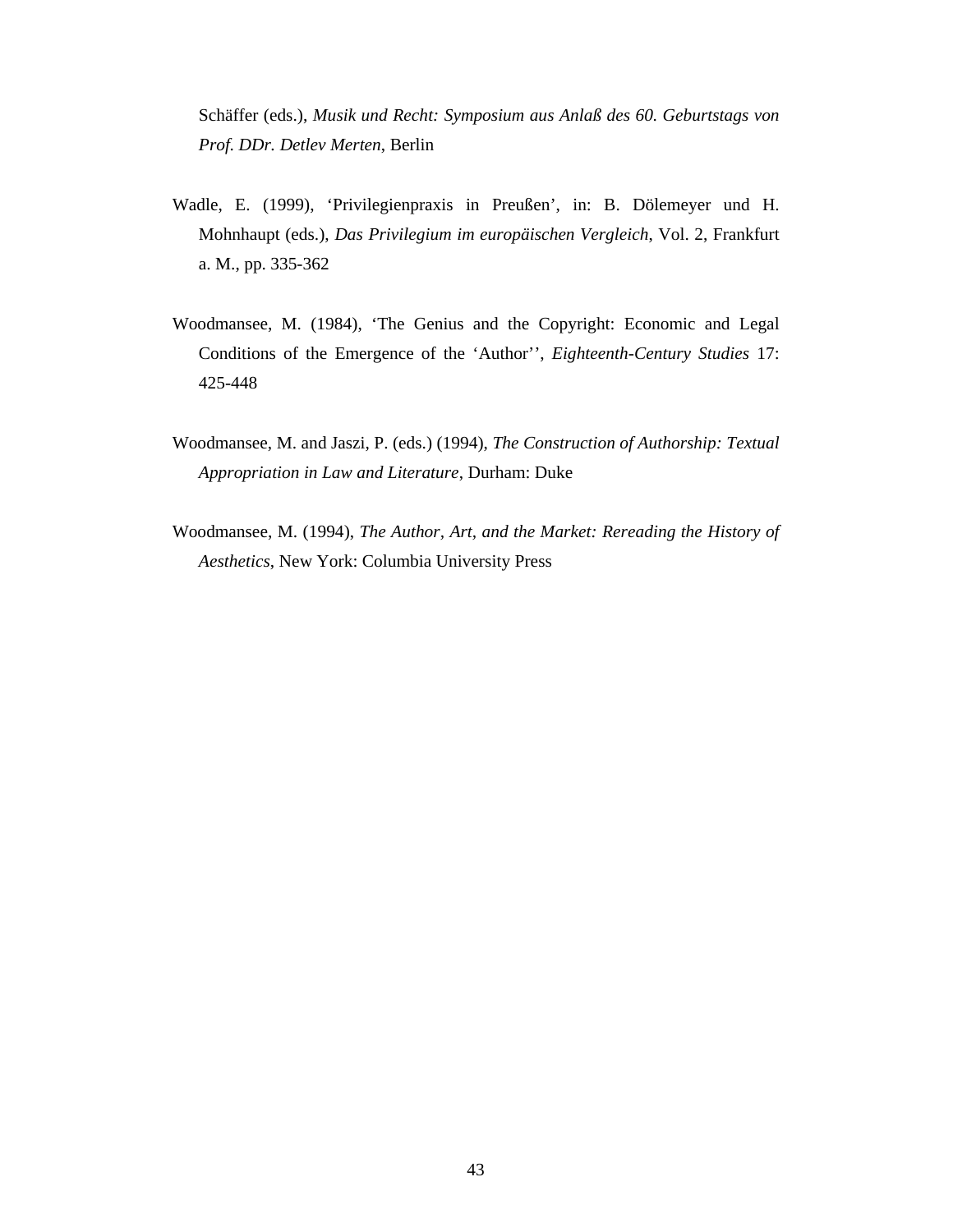| protected<br>subject matter           | owner                                 | criteria for exclusive<br>protection                                                                                                                                                                      | rights                                                                                                                                                     | term                                                                                                                                                                                                                               | registration                                                        |
|---------------------------------------|---------------------------------------|-----------------------------------------------------------------------------------------------------------------------------------------------------------------------------------------------------------|------------------------------------------------------------------------------------------------------------------------------------------------------------|------------------------------------------------------------------------------------------------------------------------------------------------------------------------------------------------------------------------------------|---------------------------------------------------------------------|
| 'Books<br>other<br>Writings'<br>(s.1) | Purchasers'<br>(preamble)<br>$&$ s.1) | and $\alpha$ Authors or [silent; s.1 $\gamma$ print,<br>suggests<br><i>(emphasis</i> )<br>added):<br>'for<br>Encourage-<br>ment<br>learned<br>Men<br>to  <br>compose<br>and<br>write<br>useful<br>Books'] | reprint,<br>or  <br>import,<br><sub>or</sub><br>cause to be<br>the $ $ printed,<br>of imported'<br>'sell, publish<br>or expose to returns<br>Sale' $(s.1)$ | 14<br>years<br>from<br>publication<br>date(s.1)<br>after expiry<br>reprinted or 'sole Right Stationers'<br>of printing   Hall $(s.2)$<br>or disposing<br>of Copies'<br>to<br>author<br>for<br>second term<br>of 14 years<br>(s.11) | 'Register<br>Book of the<br>Company of<br>Stationers'<br>kept<br>at |

**Table 1: Statute of Anne (1709/10) for the Encouragement of Learning**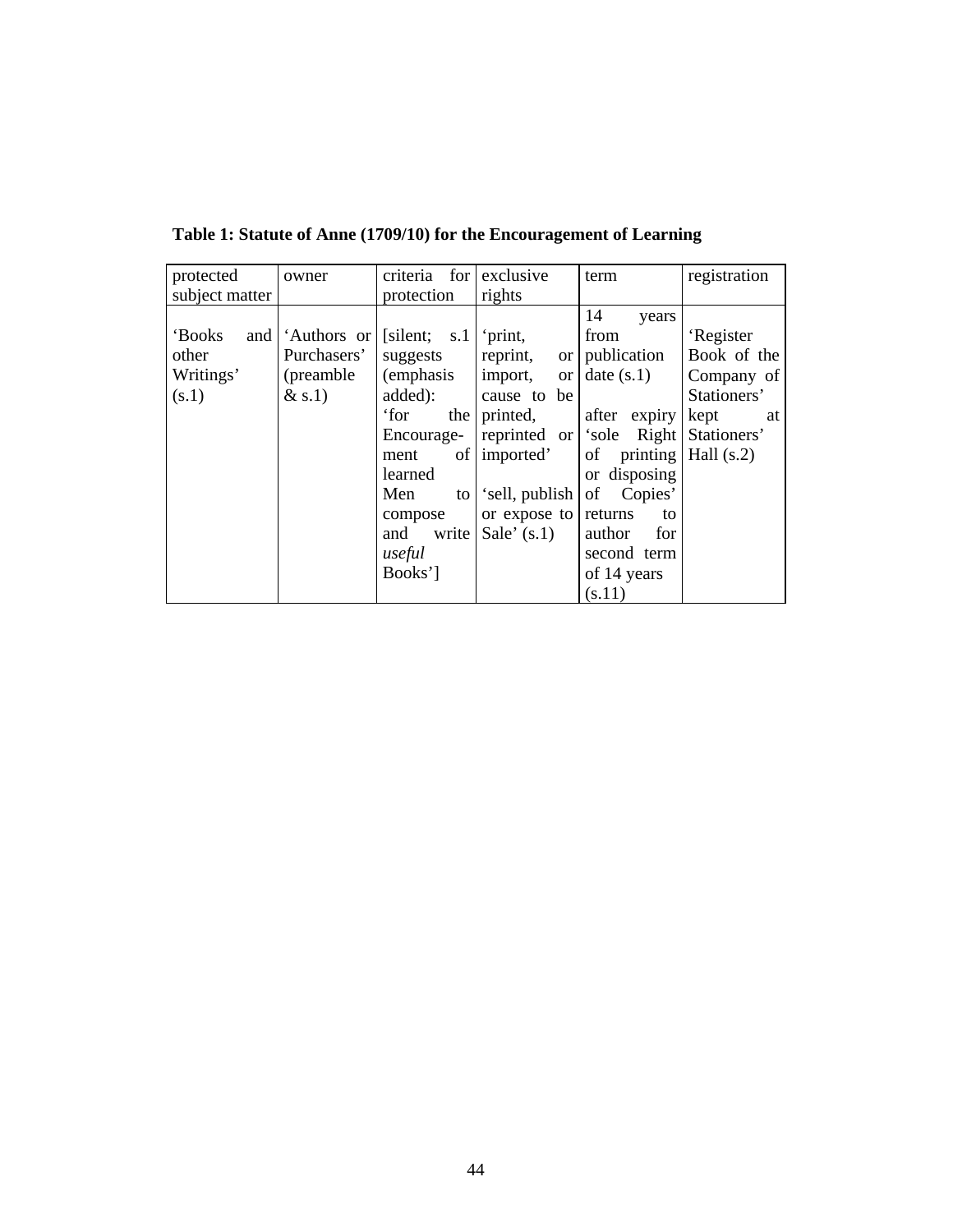| protected          | owner           | criteria for exclusive |                            | term                   | registration      |
|--------------------|-----------------|------------------------|----------------------------|------------------------|-------------------|
| subject matter     |                 | protection             | rights                     |                        |                   |
|                    |                 |                        | reprinting                 | post                   | no                |
| 'works<br>of l     | author          | eigen-                 | $(\$2),$                   | mortem                 | formalities       |
| scholarship        | 'those<br>and   | thümlich               | publication,               | <i>auctoris</i>        | for works of      |
| art'<br>and        | who<br>derive   | as criterion           | distribution               | life plus 30           | literature        |
| (preamble):        | their           | for<br>non-            | (89)                       | years                  | and music         |
|                    | authority       | infringing             |                            | $(\$§5,6)$             |                   |
|                    |                 |                        |                            |                        |                   |
| writings $(\S1)$   | from<br>the     | derivative             | public                     |                        | works of art      |
| books,<br>incl.    | author' $(\S1,$ | works $(\S 20)$        | performance                | works<br>of            | registered at     |
| yet un-printed     | heir,<br>e.g.   | and $\S$ 23)           | prior<br>to                | 10<br>arts             | the ministry      |
| manuscripts,       | publisher)      |                        | publication of years $pma$ |                        | cultural<br>for   |
| lectures<br>&      |                 | determined             | dramatic<br>and            | $(\$27);$              | affairs $(\S 27)$ |
| sermons $(\S3)$    | transferable    | by                     | musical works              | public per-            |                   |
| geographical       | wholly or in    | committee              | $(\$32)$                   | formance               | for               |
| topographical      | part $(\S 9)$   | of experts             |                            | 10<br>years            | translations:     |
| scientific<br>$\&$ |                 | $(\$17)$               | publication of             | <i>pma</i> , $(\S 32)$ | notice<br>on      |
| architectural      |                 |                        | transcribed                |                        | title page for    |
| drawings           |                 |                        | lectures<br>and            |                        | claim<br>to       |
| $(\$18)$           |                 |                        | sermons, $(\S3)$           |                        | produce           |
|                    |                 |                        |                            |                        | within<br>two     |
| musical            |                 |                        | adaptation                 |                        | years (§4)        |
| compositions       |                 |                        | of<br>musical              |                        |                   |
| $(\$19)$           |                 |                        | compositions,              |                        |                   |
|                    |                 |                        |                            |                        |                   |
|                    |                 |                        | $(\$20)$                   |                        |                   |
| works of art       |                 |                        |                            |                        |                   |
| $(\$§21-23)$       |                 |                        | reproduction               |                        |                   |
|                    |                 |                        | ('Nachbildung              |                        |                   |
|                    |                 |                        | b) of copper               |                        |                   |
|                    |                 |                        | engravings,                |                        |                   |
|                    |                 |                        | lithographs (of            |                        |                   |
|                    |                 |                        | works of art,              |                        |                   |
|                    |                 |                        | §29)                       |                        |                   |

## **Table 2: Prussian Act (1837) for the protection of property in works of scholarship and the arts from reprint and reproduction**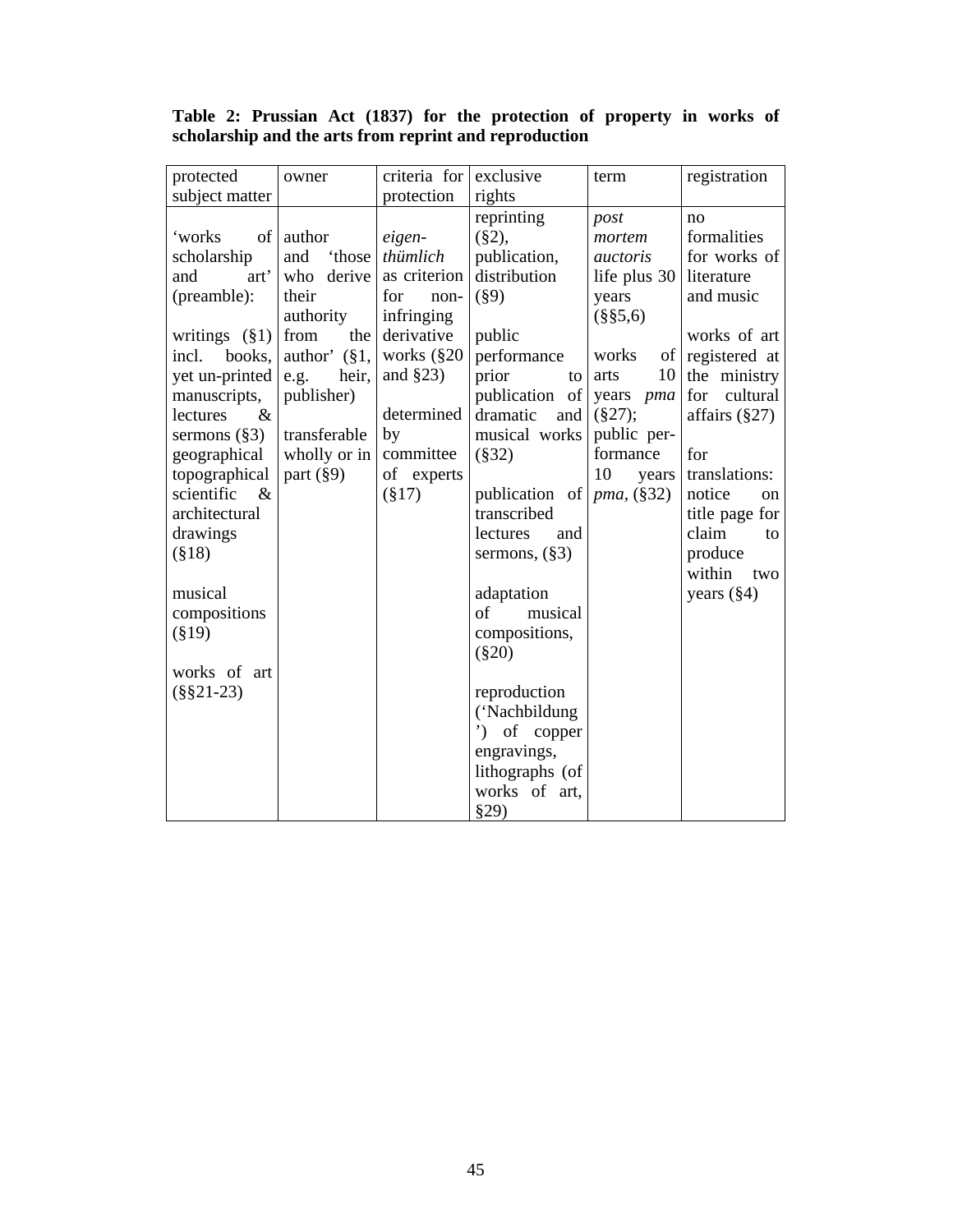# **Table 3: United Kingdom Copyright Act (1842)**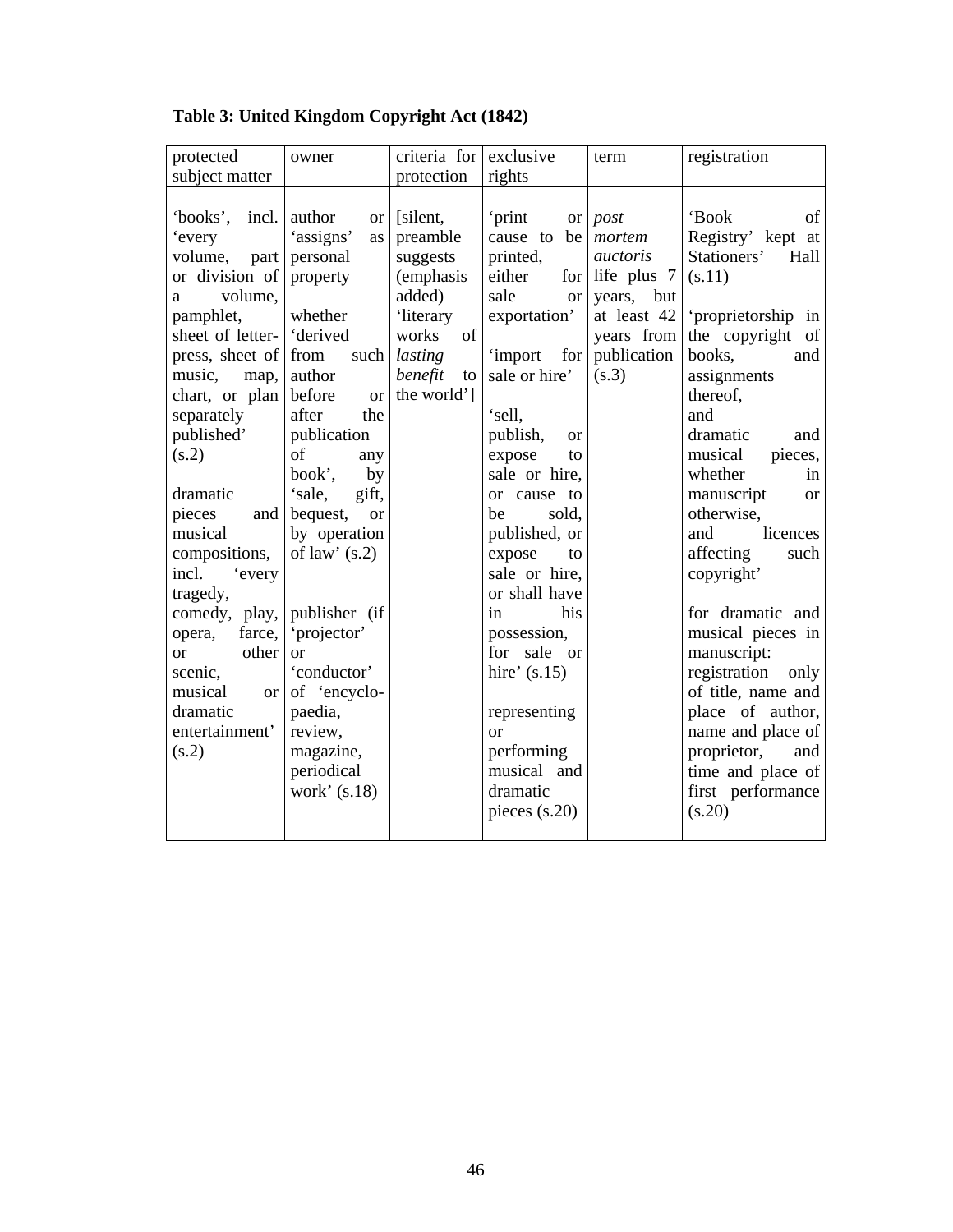| protected                                    | owner                | criteria       | for exclusive rights              | term            | registration  |
|----------------------------------------------|----------------------|----------------|-----------------------------------|-----------------|---------------|
| subject matter                               |                      | protection     |                                   |                 |               |
|                                              |                      |                | translation (Art.8)               |                 |               |
| literary                                     | and Author           | original       |                                   | post            | the           |
| artistic works,                              | (Art.1)              | intellectual   | reproduction (Art.9)              | mortem          | enjoyment     |
| including                                    | [silent on creation] |                |                                   | <i>auctoris</i> | and           |
| 'every                                       | successo             |                | (not 'news of public performance) | life plus       | exercise of   |
| production in $\lfloor$ r in title $\rfloor$ |                      | day'<br>the    | and $(Art.11)$                    | 50 years        | rights<br>in  |
| literary,<br>the                             |                      | 'miscellaneous |                                   | (Art.7)         | of<br>respect |
| scientific and                               |                      | information';  | indirect                          |                 | works         |
| artistic                                     |                      | Art.9)         | appropriations, incl.             |                 | 'shall<br>not |
| domain'                                      |                      |                | 'adaptations, musical             |                 | subject<br>be |
| (Art.2)                                      |                      |                | arrangements,                     |                 | any<br>to     |
|                                              |                      |                | novelisations,                    |                 | formality'    |
|                                              |                      |                | dramatisations'                   |                 | (Art.4)       |
|                                              |                      |                | (Art.12)                          |                 |               |

| Table 4: Berne Convention (1886), Berlin revision (1908) |
|----------------------------------------------------------|
| for the Protection of Literary and Artistic Works        |

<sup>&</sup>lt;sup>i</sup> This chapter draws on the following previously published research: Kretschmer (2000); Kawohl (2001); Kawohl (2002a); Kawohl and Kretschmer (2003); and Kretschmer (2003). Tables 1-4 are taken from Kawohl and Kretschmer (2003). The propositions of section 'Whither now?' are taken verbatim from Kretschmer (2003).

ii In the law and economics literature (Maughan 2001), two further features of property rights are identified: universality (i.e. a complete set of property relationships between all parties is specified) and enforceability (i.e. the rights are stable and can be reliably asserted).

iii 'Piracy' in its literal meaning asserts extraterritorial jurisdiction over robbery on the sea. The Oxford English Dictionary traces this use back to 1552. Piracy as 'infringement of right conferred by a patent or copyright' is first referenced in 1771. An early example of its use in court with reference to music is in *D'Almaine v. Boosey* (1834): 'To publish, in the form of quadrilles and waltzes, the airs of an opera of which there exists an exclusive copyright, is an act of piracy.' (quoted in McFarlane 1986)

 $\mu$ <sup>iv</sup> It should be noted that the prescription that you should not appropriate what is not yours does *not* presuppose a conception of copyright as individual exclusive property. Unauthorised non-commercial use that acknowledges its source may be consistent with the Eighth Commandment.

 $\sigma$ <sup>v</sup> The orthodox expression of this argument is in Landes and Posner (1989).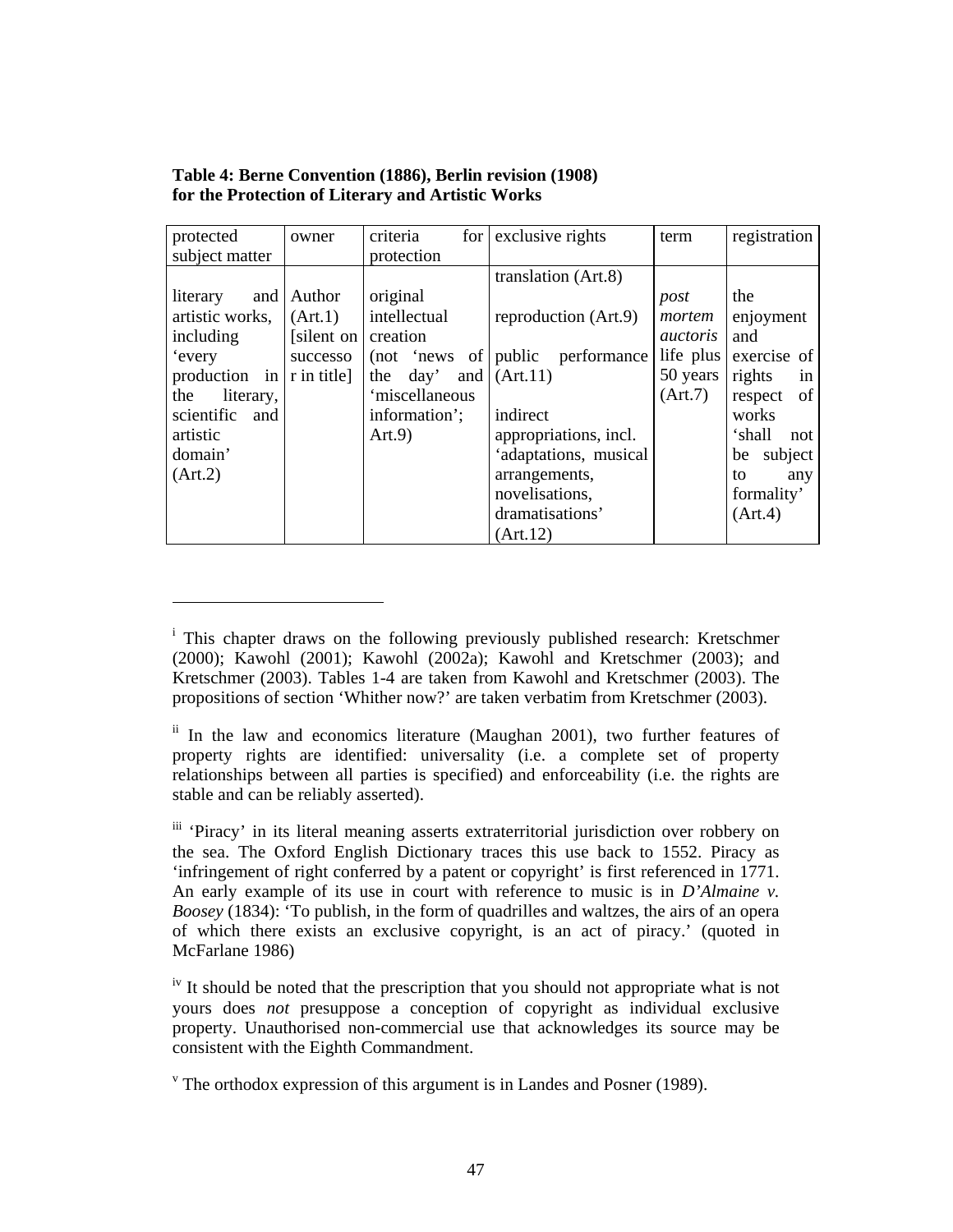<sup>vi</sup> The first systematic regime of printing privileges as a means of censorship was installed in France in 1521. Under the 1723 *Code de la Librarie*, the book trade was still regulated via the Paris Guild, supporting perpetual monopolies (Hesse 1991).

 $\overline{a}$ 

vii Johann Wolfgang v. Goethe appears to hold the record, obtaining in 1825 39 privileges in different jurisdictions for the edition of his collected works.

viii The authoritative text of Locke's *Two Treatises of Government* is the third edition of 1698. The quotes are all from Chapter 5. In recent political philosophy, there has been much debate about the interpretation and scope of the Lockean proviso. For good discussions in the context of intellectual property, see Hughes (1988); Hettinger (1989); Drahos (1996); Shiffrin (2001); Fisher (2001).

<sup>ix</sup> Locke himself argued strongly against the Stationers' monopoly, intervening in the debates surrounding the renewal of the 1662 Licensing Act. In an open letter in 1694, Locke wrote that 'nobody should have any peculiar right in any book which has been in print fifty years, but any one as well as another might have the liberty to print it; for by such titles as these, which lie dormant, and hinder others, many good books come quite to be lost. [N]or can there be any reason in nature why I might not print [classical texts] as well as the Company of Stationers, if I thought fit. This liberty, to any one, of printing them, is certainly the way to have them the cheaper and the better.' (quoted in Shiffrin 2001, p. 154f)

<sup>x</sup> In the literature, the Statute of Anne is variously cited with the years 1709 (the year it was enacted: this is today the usual way of citing Statutes) and 1710 (the year it came into force). Note that English legislation at the time referred to the year of reign of the monarch ('The Statute of the 8th of Queen Anne'), which does not coincide with the modern calendar year.

 $x_i$ <sup>xi</sup> A graphic illustration of the competitive practices of 18th century music publishing in England is provided in the autobiography (1803) of Charles Dibdin (1745-1814), a composer of highly successful popular songs. When Dibdin resorted to selfpublishing in 1790 in order to increase the lowly returns offered by the established publishing houses, 'the music-shops discouraged their sale ... [and I] began, as usual, to feel their power, and my own incapacity to struggle against it... I had scarcely opened my shop, when the clamours, among the music-sellers, became universal... Some of these crotchet-mongers made an open declaration that they would not sell any article in my catalogue' (quoted in Hunter 1986, p. 243). Avoiding London's publishing oligopoly, Charles Dibdin toured the country with his music and survived. Here are contrasting figures of Dibdin's payments, before and after he opened his own business. In 1768, he received £45 for the music of *The Padlock*, the vocal score alone selling 10,000 copies in thirteen years. Another group of songs which Dibdin claims to have sold for £60, made the publisher £500. As self-publisher, Dibdin sold 10,750 copies of the song *Greenwich Pensioner*, yielding profits of more than £400.

In Germany, Georg Philipp Telemann (1681-1767) was the archetypal 18th century musical entrepreneur. At the outset of his career, he was still forced into a feudal contract (1717), preventing the communication of new compositions beyond his court employer. From 1721, as music director of the independent merchant city of Hamburg, he pioneered many new exploitation techniques. Since it was unseemly to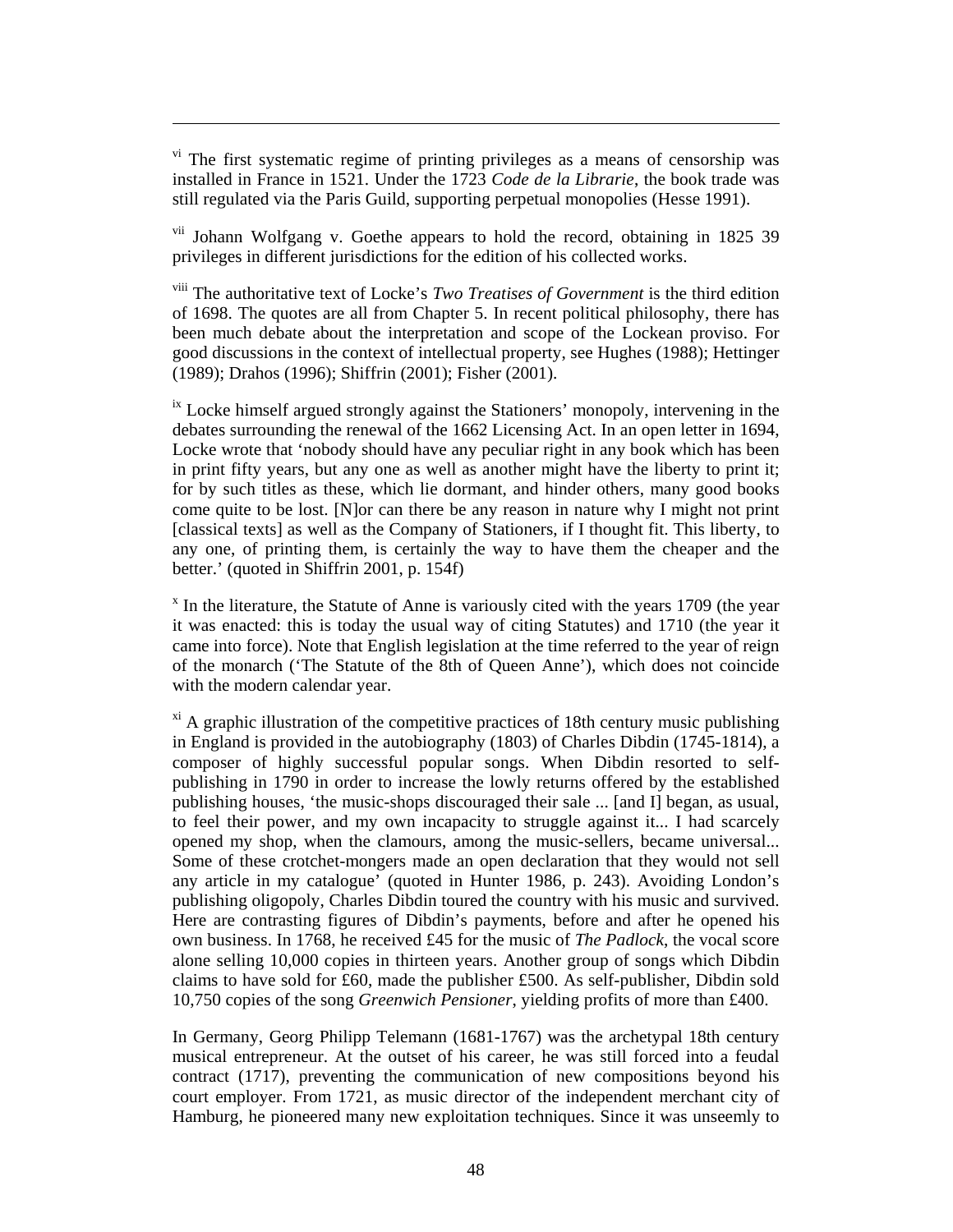charge for church concerts, he 'ordered guards to the doors who prevented anybody from entering who had no printed copy of the Passion [performed]' (from Telemann's Autobiography in Mattheson, 1740). In order to prevent unauthorised reprints of his works, Telemann invented a music magazine, serialising his compositions, publishing one movement at a time (Schleuning 1984).

 $\overline{a}$ 

<sup>xii</sup> Not suprisingly 'maps' are mentioned in a prominent position. Unlike novels and scholarly books which were easily reprinted from imported English originals, maps of, say, West Virginia had to be supplied by domestic engravers and printers. In England maps had qualified as copyrightable subject matter only some years earlier, in the Engraving Copyright Act 1766. Since maps and sea charts necessarily resemble one another in form, the more so as they accurately represent the reality, a threshold of originality could not easily be defined. Lord Mansfield in *Sayre v. Moore* (1 East 351, K.B. 1785) admitted, 'whoever has it in his intention to publish a chart may take advantage of all prior publications', but acknowledged the claimant's correction of some soundings and (new) application of the Mercator principle. Copyright in maps could only be justified within a utilitarian rather than a natural author's rights framework. Thus the turn from a utilitarian towards a author's right based copyright can be identified in a 'shift of categories': As Lord Justice Sir W. M. James, L.J. clarified in *Stannard v. Lee* (6 Ch App 346, 21, 22 March 1871): 'Formerly maps had been considered artistic works, now they were to be brought into their proper place as literary works. And rightly so, in my opinion, for maps are intended to give information in the same way as a book does.' (see Kawohl 2002c)

<sup>xiii</sup> By the late 20th century, the utilitarian rationale of US copyright had succumbed to the lobbying efforts of increasingly powerful multinational right holders, most dramatically with the 1998 Sonny Bono Act, which extended the US copyright term by 20 years to life plus 70 years (or 95 years for works 'for hire'). The bill was sponsored by Congressmen who received significant campaign contributions from Disney. In the Supreme Court challenge of the Act (2003, *Eldred v. Ashcroft*, 537 U.S.), an *amici curiae* brief by a group of economists, including five Nobel laureates, suggested that a copyright term of life plus 70 years provided 99.99% of the value of protection in perpetuity; i.e. virtually perpetual copyright economically speaking. It is evident that a *retrospective* extension to the term of copyright restricts public access whilst not providing any additional incentive to cultural production. Still, the majority of judges (7:2 votes) refused to rule against the extension on the grounds that the Court could not challenge the powers of Congress in a matter of policy. One of the two dissenting judges advanced a more principled constitutional analysis: 'This statute will cause serious expression-related harm. It will likely restrict traditional dissemination of copyrighted works. It will likely inhibit new forms of dissemination through the use of new technology. It threatens to interfere with efforts to preserve our Nation's historical and cultural heritage and efforts to use that heritage, say, to educate our Nation's children. It is easy to understand how the statute might benefit the private financial interests of corporations or heirs who own existing copyrights. But I cannot find any constitutionally legitimate, copyrightrelated way in which the statute will benefit the public.' (537 U.S. (2003); Breyer, J., dissenting, at 26). See also Breyer, 1970.

<sup>xiv</sup> For modern 'rule-utilitarians', the inviolability of property rights may itself be justified from the outcomes of such a system. This line of thinking goes back to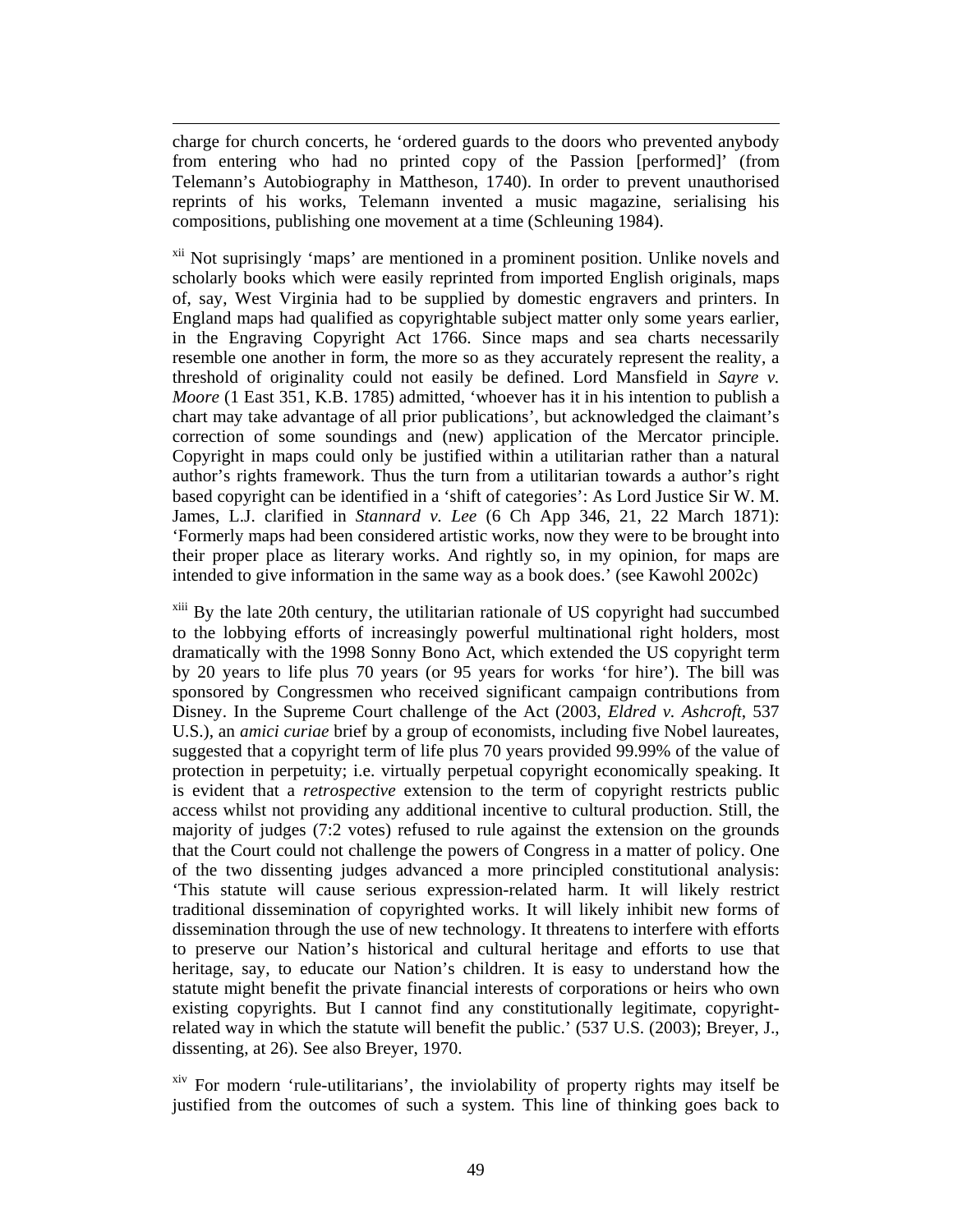Jeremy Bentham who remarked that 'a state cannot grow rich except by an inviolate respect for property' (quoted in Drahos 1996, ch. 9).

 $\overline{a}$ 

xv Compare Louis XVI's letter to his government (1776): 'Every effort should be made to deal, as soon as possible, with the requests of the Parisian and provincial publishing houses regarding ownership rights to works and the duration of privileges. A large number of authors have made representations to me to this effect, and I realize the matter is one close to the heart of scholars. ... to an author, a privilege is the fruits of his labour, to a publisher a guarantee against costs. ... The author should be given precedence, and assuming the publisher's share stands in proportion to his expenses and he is able to return a reasonable profit, he should have no cause to complain.' (Dock 1963, p. 127; quoted in Petri 2002, p. 62f) The King's intervention led to a rejection of publisher's rights beyond the lifetime of the author.

xvi The Prussian *Allgemeines Landrecht* (1794, 1.11§ 997) had listed musical compositions alongside maps and copper engravings (Wadle 1996, p. 176), and a publishers' petition (Dunker 1834) to the federal assembly (*Bundesversammlung*) mentions musical compositions after mathematical schedules but before maps. The official commentary on the copyright act of the German state of Saxony still stated in 1844: 'Musical compositions do not belong to the category of products of literature because the means of representation are symbols, not script. They belong to the products of art, of the fine arts. The law is intended to protect works of fine art in addition to the products of literature.' (Meinert 1844, p. 16)

Composers probably formed the concept of a performing right as early as they conceived of publishing rights. In 1664, the German composer Heinrich Schütz stated in the preface to the printed edition of his *Christmas Oratorio* that performances could only take place with the author's consent ('mit des Authoris Bewilligung'). As a practical solution, he offered the orchestral parts separately against an additional fee (MGG 1966: 1168). During the 17th century, a performance royalty system became common practice at the Paris theatres where monitoring constituted no serious problem. In 1791, Pierre-Augustin Beaumarchais instigated a bureau for collecting royalties for writers and composers of *dramatic* work (in 1829, this became the *Société des Auteurs et Compositeurs Dramatiques*, still active today). It was not until the early 19th century, that the right to public performance became an indicator of the emerging concept of an abstract authored work.

Publishers immediately took advantage of the ruling in *Bach v. Longman*, registering music at the Stationers' Company. Between 1770 and 1779, 35 scores were registered, during the last decade of the 18th century the figures reached 1828 (from the transcription of the register of the Worshipful Company of Stationers, analysed by Krummel 1975, quoted from Hunter 1986: p. 281). Yet, Hunter argues, composers seem not to have won an immediate improvement in earnings. Litigation was generally conducted between publishers (see Coover 1985).

Note that despite the nascent provisions of music copyright, composers continued to use entrepreneurial, non-copyright strategies to make a living. Until well into the 19th century, the most important sources of income for successful, independent composers were not publishing revenues but commissions, dedications and performances of new compositions. Handel and Mozart made their (changeable)